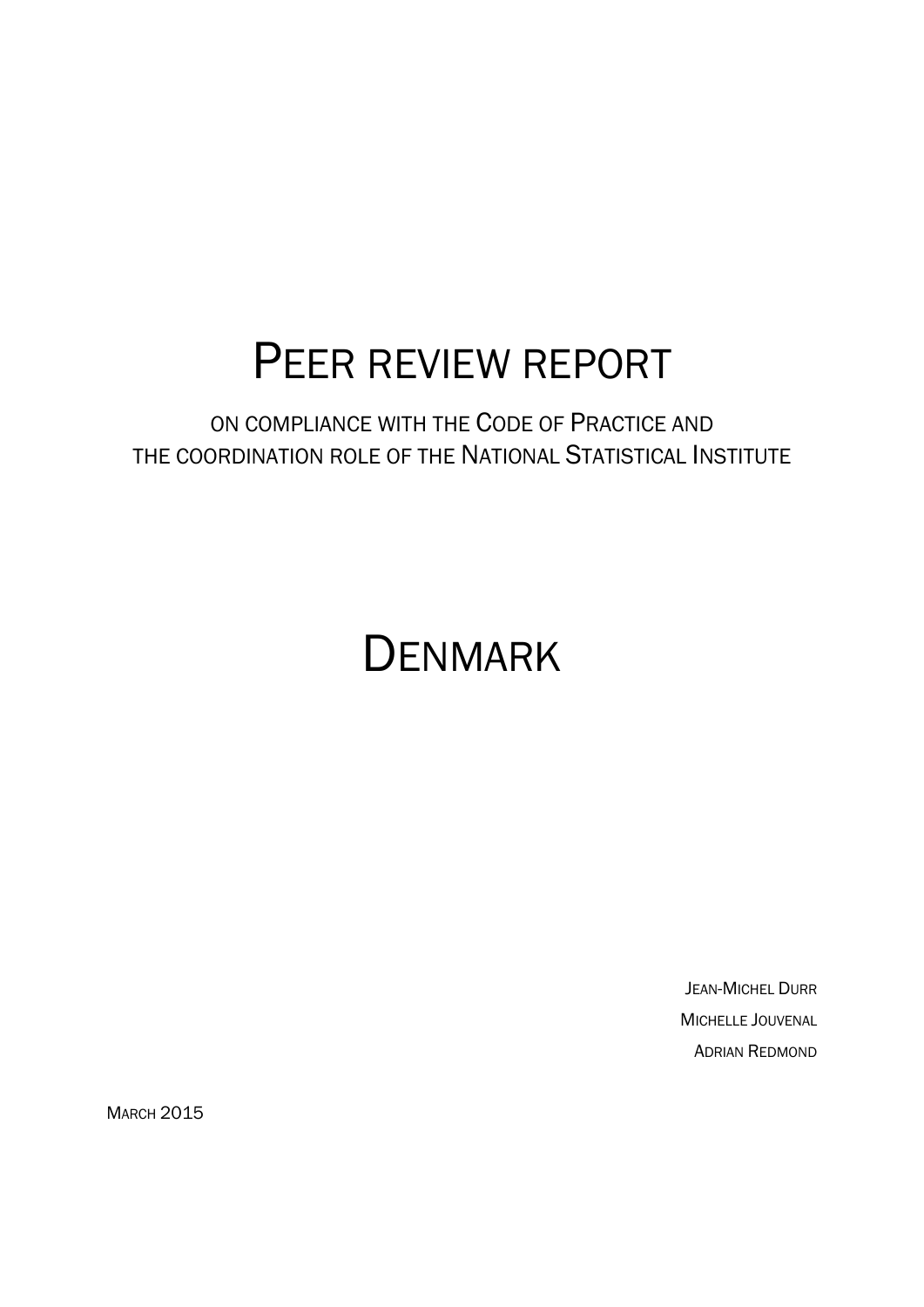# TABLE OF CONTENTS

| 1. EXECUTIVE SUMMARY                                                                                                                        | 3              |
|---------------------------------------------------------------------------------------------------------------------------------------------|----------------|
| 2. INTRODUCTION                                                                                                                             | $\overline{7}$ |
| 3. BRIEF DESCRIPTION OF THE NATIONAL STATISTICAL SYSTEM                                                                                     | 9              |
| 4. COMPLIANCE WITH THE CODE OF PRACTICE AND THE COORDINATION ROLE WITHIN THE<br>NATIONAL STATISTICAL SYSTEM                                 | 11             |
| 4.1 Strengths of the National Statistical Institute in relation to its compliance with the Code of<br>Practice and to its coordination role | 11             |
| 4.2 Issues and recommendations                                                                                                              | 13             |
| 4.2.1 Strengthen the institutional environment                                                                                              | 13             |
| 4.2.2 Ensure the sustainability of the NSS                                                                                                  | 18             |
| 4.2.3 Continue efforts on quality and efficiency                                                                                            | 20             |
| 4.2.4 Enhance analysis and dissemination                                                                                                    | 24             |
| 4.3 National Statistical Institute views where they diverge from peer reviewers' assessment                                                 | 27             |
| ANNEX A - PROGRAMME OF THE VISIT                                                                                                            | 28             |
| ANNEX B - LIST OF PARTICIPANTS                                                                                                              | 31             |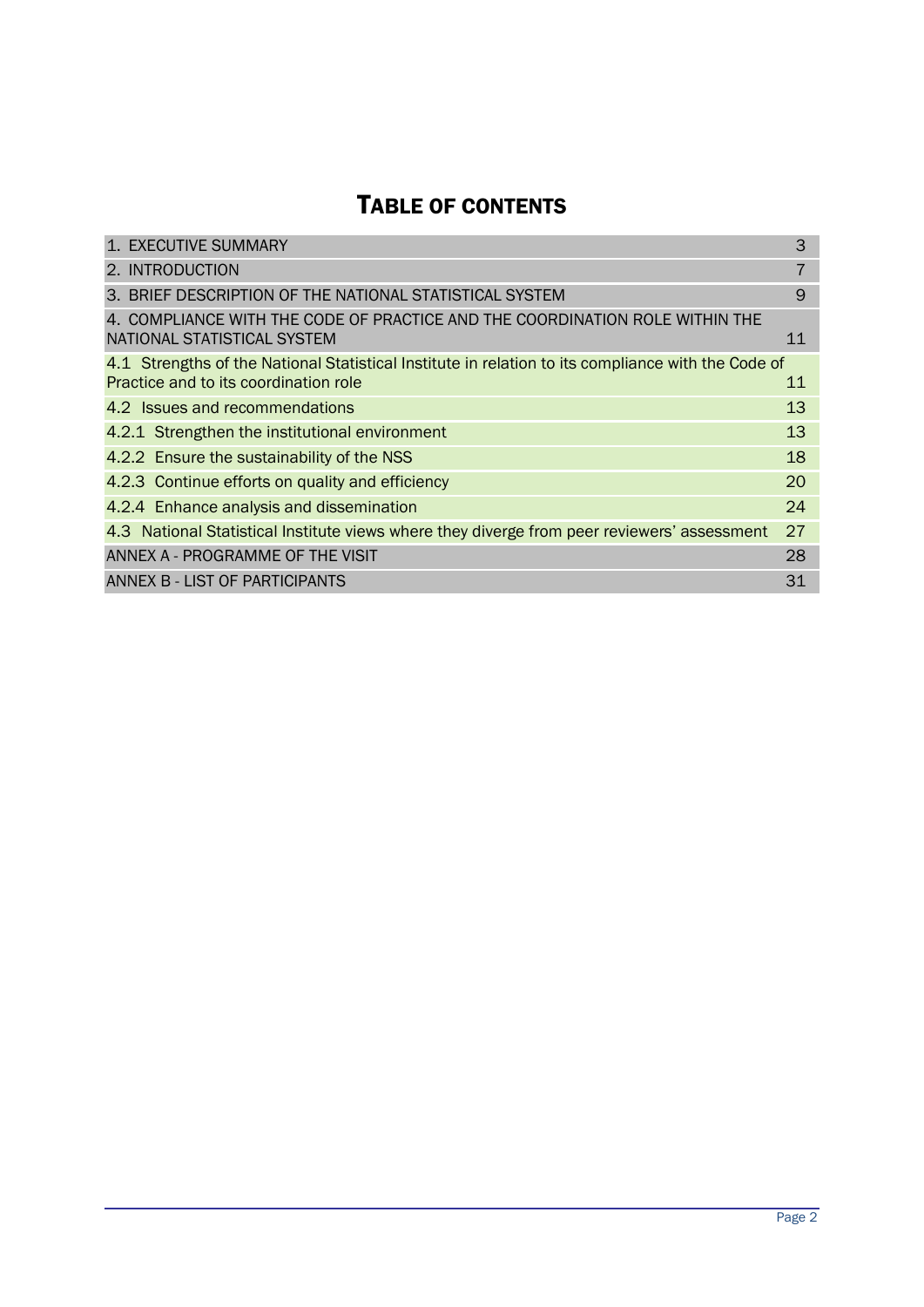## <span id="page-2-0"></span>1. EXECUTIVE SUMMARY

Statistics Denmark (SD) is the main producer of European statistics in Denmark and the central authority for Danish statistics, according to the Act on Statistics Denmark. SD's professionalism and independence are unchallenged and widely recognised, and it enjoys a high level of trust. SD has a long and strong tradition for cooperation with other Nordic countries in the field of statistics, including methodological coordination and joint development projects.

Statistical production is based to a large extent on registers. Data from the administrative registers of other public authorities are edited and organised by SD into statistical registers, which are highly integrated across subject areas and time. Only a small proportion of data is collected using surveys of businesses or households. SD uses efficient methods for collecting data, especially from businesses. Most business surveys are mandatory, and the response rate for these surveys is very high.

SD has set up a strong mechanism for user consultation: eight thematic user committees meet once or twice a year, regular users surveys are conducted, and focus groups on dissemination and content are arranged with key users. SD has set up an impressive service to provide remote access for researchers to statistical microdata, and about 1,500 researchers in 400 institutions use the service.

Beyond the evident strengths that SD demonstrates, the Peer Review team identified four broad issues in which the compliance to the European statistics Code of Practice (CoP) could be enhanced. These issues are related to strengthening the institutional environment, ensuring the sustainability of the National Statistical System (NSS), continuing efforts on quality and efficiency, and improving analysis and dissemination.

While the NSS is fairly centralised, it remains relatively uncoordinated, with no formal link binding SD to the Other National Authorities producing European statistics (ONAs) or to other producers of statistics. SD should capitalise on its achievements in order to reinforce further its position as the central authority for Danish statistics and main producer of European statistics. In addition, the need to comply with the provisions of the recently adopted amended European Statistical Law provides a unique opportunity for Danish statistics in general, and for SD in particular, to build upon its principles to develop the NSS and to strengthen its mandate for data collection and coordination.

Like every other government agency in Denmark, SD has been facing for several years a continuous reduction of its budget. Being already a relatively efficient organisation, SD has limited capacity for increasing cost-effectiveness when facing further budget cuts. It is therefore important to ensure that the resources of SD are sufficient to meet forthcoming requirements related to European statistics. In addition, the Peer Reviewers consider that formalising data-sharing agreements with providers of administrative data could strengthen the sustainability of the register-based statistical model. These agreements should specify the time frame and format for delivery, and include provisions regarding reasonable advance notification of system changes, including provision for SD to give its views before such changes are finalised.

SD has recently strengthened its quality management procedures, in particular by producing quality declarations for each published statistic conforming to best international standards for quality reports. The Peer Review team considers that SD could bring about further improvements in quality and efficiency by improving response rates, moderating the perceived statistical burden,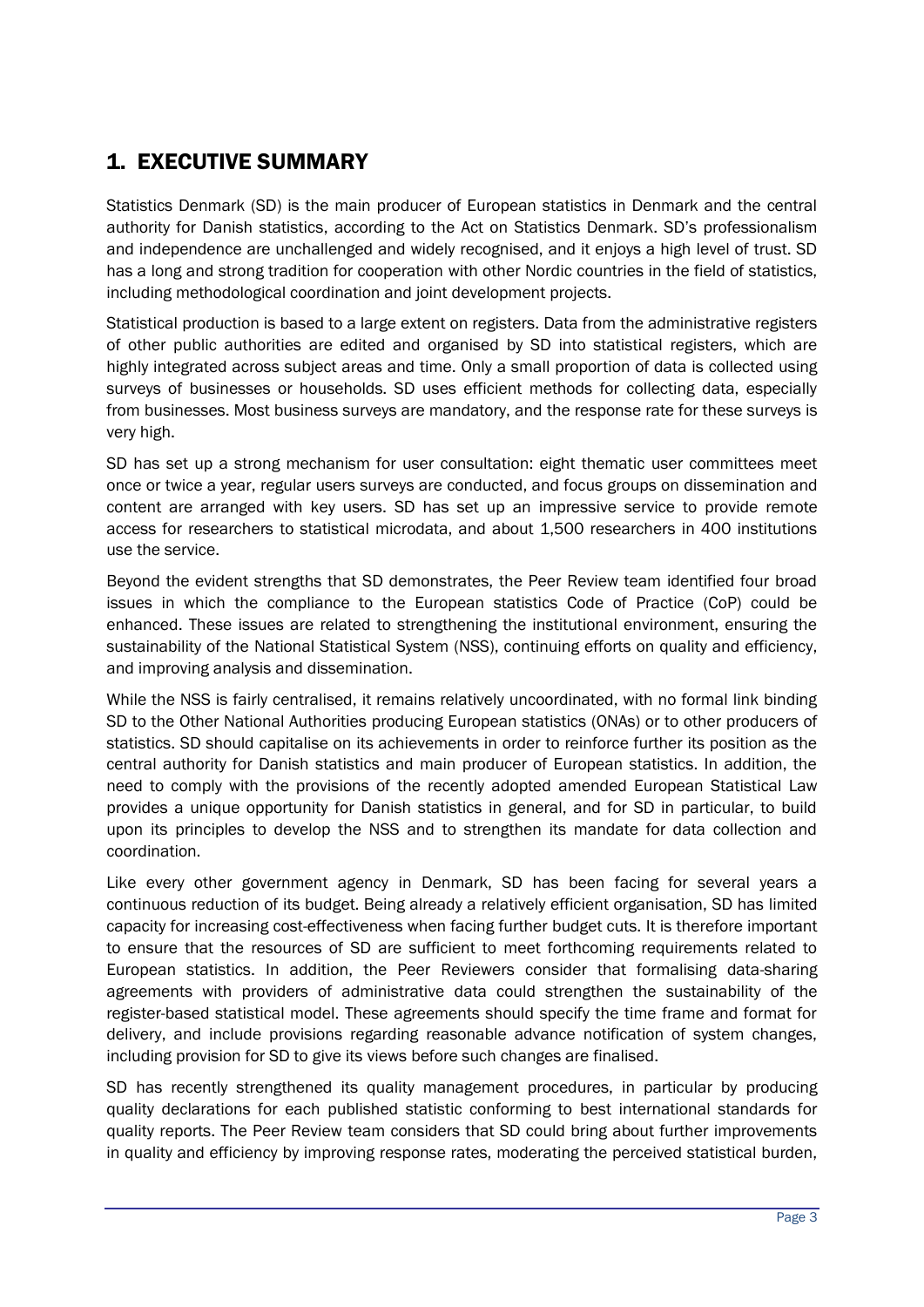enforcing methodological standards, strengthening the quality audit process, and improving organisational efficiency.

Finally, the already strong dissemination service provided by SD should be further developed, in particular to improve the accessibility and clarity of statistical releases by striving to find the best way of bringing the numbers to life by telling the story in an interesting and newsworthy way, and reinforcing this with appropriate graphics and interactive visualisations.

Generally, the Peer Review team considers that Statistics Denmark has a high level of compliance with the CoP. The recommendations in this report are intended to further enhance compliance.

## RECOMMENDATIONS

#### Strengthen the institutional environment

- 1. New legislation on Danish statistics should be adopted, based on national needs and in compliance with the recently amended European Statistical Law, which should have specific provisions on the status of the National Statistician, statistical independence, statistical confidentiality, and the coordinating role of Statistics Denmark (European statistics Code of Practice, Principles 1, 2 and 5).
- 2. The role of the Board of Statistics Denmark should be specified in the new legislation, with a clear indication on the extent of its mandate (European statistics Code of Practice, Principle 1).
- 3. Statistics Denmark should be entitled by the new legislation to conduct a formal review of whether the European statistics produced by Other National Authorities could in some cases be produced with better cost-effectiveness and quality by Statistics Denmark (European statistics Code of Practice, Principle 10).
- 4. The role of Statistics Denmark as the coordinator of the production of official statistics should be laid down in the new legislation (European statistics Code of Practice, Principle 1).
- 5. Statistics Denmark should arrange for a clear definition of which national statistics are categorised as official statistics, and should conclude agreements with the producers of these official statistics, or update them if already existing, in order to formalise the National Statistical System (European statistics Code of Practice, Principle 4 and indicator 1.4).
- 6. Statistics Denmark should produce national guidelines, in line with European quality standards, for the development, production and dissemination of official statistics (European statistics Code of Practice, Principle 4 and indicator 1.4).
- 7. Statistics Denmark should arrange periodic reviews of the compliance of official statistics with the national quality guidelines, and should issue a quality label when conditions are met (European statistics Code of Practice, Principle 4 and indicator 1.4).
- 8. Statistics Denmark should establish and maintain a common dissemination portal for official statistics with the contribution of the other national producers, including a common release calendar (European statistics Code of Practice, Principle 15).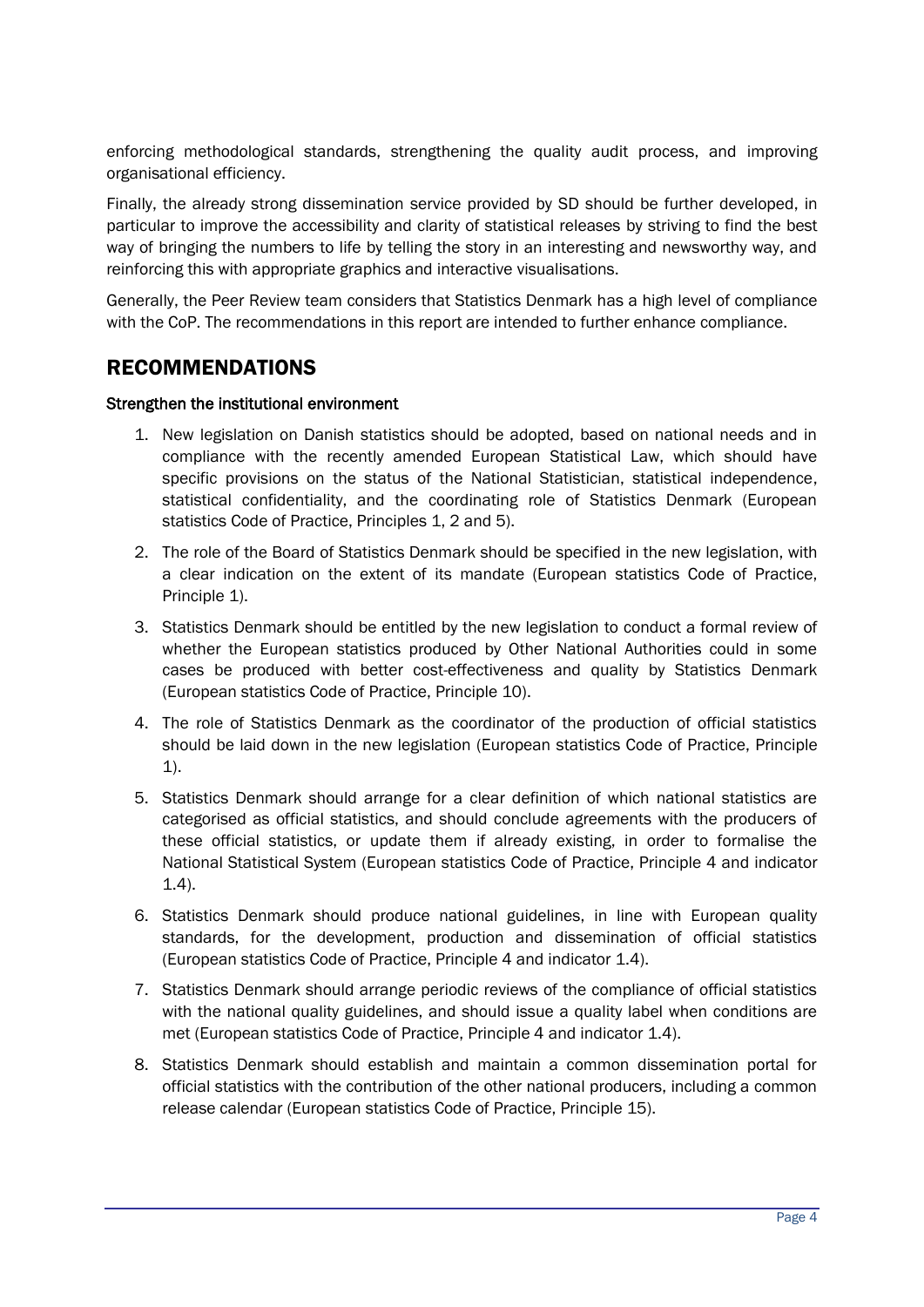#### Ensure the sustainability of the National Statistical System

- 9. The Danish financial authorities should ensure that the resources of Statistics Denmark are sufficient to meet forthcoming European Union demands, taking account of any efficiency gains generated by the organisation (European statistics Code of Practice, indicator 3.1).
- 10. Statistics Denmark should complete formal agreements with all providers of administrative data, and any existing arrangements should be reviewed, to ensure that they include provisions regarding advance notification of system changes and the possibility for Statistics Denmark to give its views before such changes are finalised (European statistics Code of Practice, Principle 2 and indicators 8.8, 8.9, and 10.3).
- 11. Statistics Denmark should develop a project aimed at identifying the statistical potential of new data sources (big data), at promoting the change in the legal framework to allow access, and at upgrading production systems to allow its use (European statistics Code of Practice, Principles 2, 8, 9, 10, 11, and 13).

#### Continue efforts on quality and efficiency

- 12. Statistics Denmark should explain the rationale for the questions being asked in surveys and provide more information on the resultant statistics to which the respondents are contributing, and should improve the feedback given to business respondents by providing them with information on how they compare with similar companies in their economic area (European statistics Code of Practice, Principle 9).
- 13. Statistics Denmark should further extend the provision of user-friendly web-based questionnaires for all social surveys, taking into consideration possible impacts, and take initiatives to encourage their use (European statistics Code of Practice, Principle 9).
- 14. Statistics Denmark should review their method of spreading the statistical burden in the light of mandatory electronic data collection, especially for small companies (European statistics Code of Practice, Principle 9).
- 15. The methodology unit of Statistics Denmark should take steps to ensure that the agreed methodological standards for the organisation, particularly for sampling, editing (including selective editing), imputation, and seasonal adjustment are followed by the relevant statistical areas (European statistics Code of Practice, Principle 7).
- 16. When auditing the processes that produce key statistics, Statistics Denmark should consider strengthening the audit through the participation of external experts (European statistics Code of Practice, Principle 4).
- 17. The membership of the quality and methodology steering groups, currently at Director level, should be expanded to include the participation of some experts from various areas of Statistics Denmark (European statistics Code of Practice, Principle 4).
- 18. Statistics Denmark should further develop its quality management system by considering the alignment, where practicable, of its internal organisation with the Generic Statistical Business Process Model (European statistics Code of Practice, Principle 4).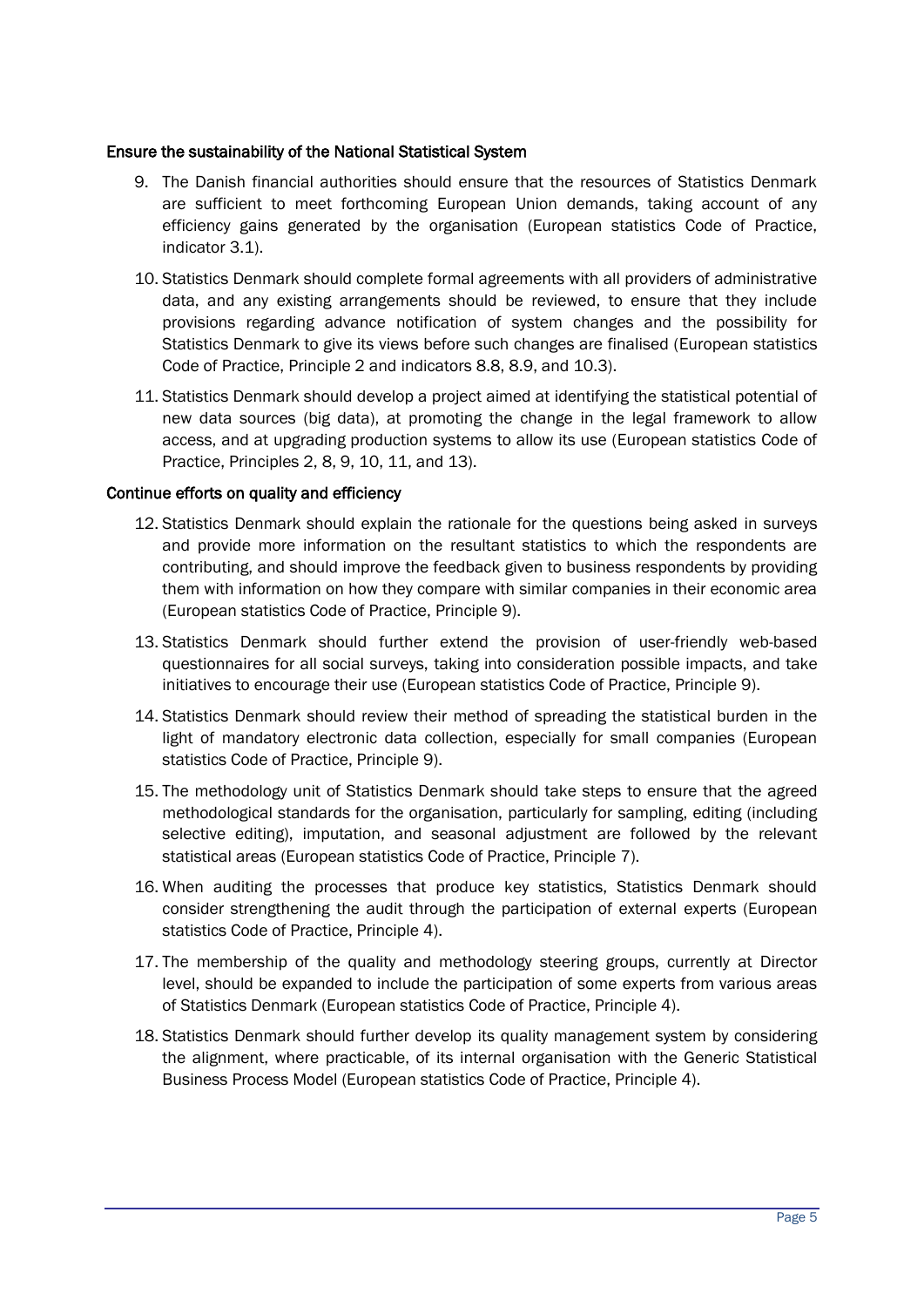#### Enhance analysis and dissemination

- 19. In order to ensure that its statistics are more widely used and reliably interpreted, Statistics Denmark should take steps to ensure that its statistical releases provide more in-depth analysis accompanied by additional graphics (European statistics Code of Practice, Principle 15).
- 20. Statistics Denmark should provide users with the option of using an interactive mapping tool to analyse the wide range of geographic data available on their website (European statistics Code of Practice, Principle 15).
- 21. For each research project that results in a published paper or report, a brief summary of the project and conclusions should be provided on a special page on Statistics Denmark's website (European statistics Code of Practice, Principle 15).
- 22. Statistics Denmark should allow users to assess punctuality by keeping track, on the website, of any late changes made to the release calendar (European statistics Code of Practice, indicator 13.4).
- 23. Statistics Denmark should publish English versions of the key high-profile European statistics it produces (European statistics Code of Practice, Principle 15).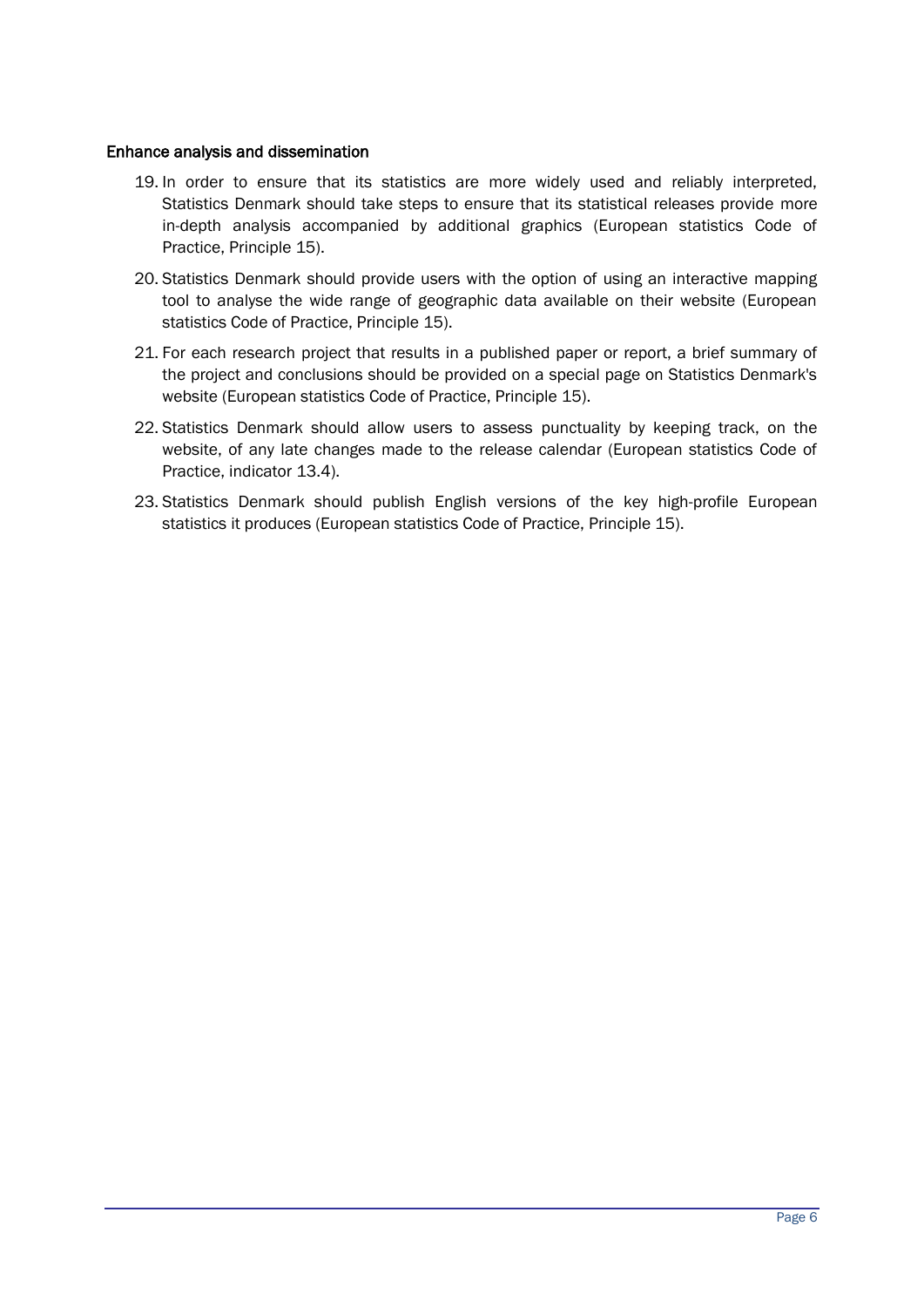## <span id="page-6-0"></span>2. INTRODUCTION

 $\overline{a}$ 

This peer review report is part of a series of assessments, the objective of which is to evaluate the extent to which National Statistical Institutes (NSIs) and the European Statistical System (ESS)<sup>1</sup> comply with the European statistics Code of Practice (CoP).

The CoP, which sets out a common quality framework for the ESS, was first adopted in 2005 by the Statistical Programme Committee and updated in 2011 by its successor, the European Statistical System Committee. The CoP  $-$  15 principles and related indicators of good practice  $$ covers the institutional environment, the statistical production process and the output of European statistics. The ESS is committed to fully complying with the CoP and is working towards its full implementation. Periodic assessments review progress towards reaching this goal.

The first global assessment, a round of peer reviews in 2006–2008, explored how the NSIs and Eurostat were progressing in implementing the parts of the CoP relating to the institutional environment and dissemination of statistics (principles 1–6 and 15). This resulted in reports for each NSI and Eurostat, available on the Eurostat website2. These reports also include a set of improvement actions covering all the principles of the CoP; these informed the annual monitoring of the implementation of the CoP in the ESS in the period 2009-2013.

The scope of this second round of peer reviews is broader: the assessment of CoP compliance covers all principles; the CoP compliance of selected other national producers of European statistics (as well as the NSI) in each country is assessed; and the way in which statistical authorities coordinate the production and dissemination of European statistics within their statistical systems is explored.

It should be underlined that there is a fundamental difference between the reports in the previous round of peer reviews conducted in 2006-2008 and the reports from this round. In the 2006-2008 round compliance with principles 1 to 6 and 15 of the CoP was assessed by means of a four-level scale (fully met; largely met; partly met and not met) and improvement actions were agreed on all 15 principles. After five years of continuous development most of the improvement actions have been implemented and significant progress towards full compliance with the CoP has been made. Therefore, rather than stating the state of play for all principles of the CoP, the reports from the 2013-2015 round mainly focus on issues where full compliance with the CoP has not been found or further improvements are recommended by the Peer Review team.

In order to gain an independent view, the peer review exercise has been externalised and an auditlike approach, where all the answers to the self-assessment questionnaires have to be supported by evidence, has been applied. As in 2006-2008, all EU Member States, the EFTA/EEA countries and Eurostat are subject to a peer review.

Each peer review in the Member States and EFTA/EEA countries is conducted by three reviewers and has four phases: completion of self-assessment questionnaires by a country; their assessment by Peer Reviewers; a peer review visit; and the preparation of reports on the outcomes. The peer

<sup>1</sup> The ESS is the partnership between the Union statistical authority, which is the Commission (Eurostat), the national statistical institutes (NSIs) and other national authorities responsible in each Member State for the development, production and dissemination of European statistics. This Partnership also includes the EFTA /EEA countries. <sup>2</sup> <http://ec.europa.eu/eurostat/web/quality/first-round-of-peer-reviews>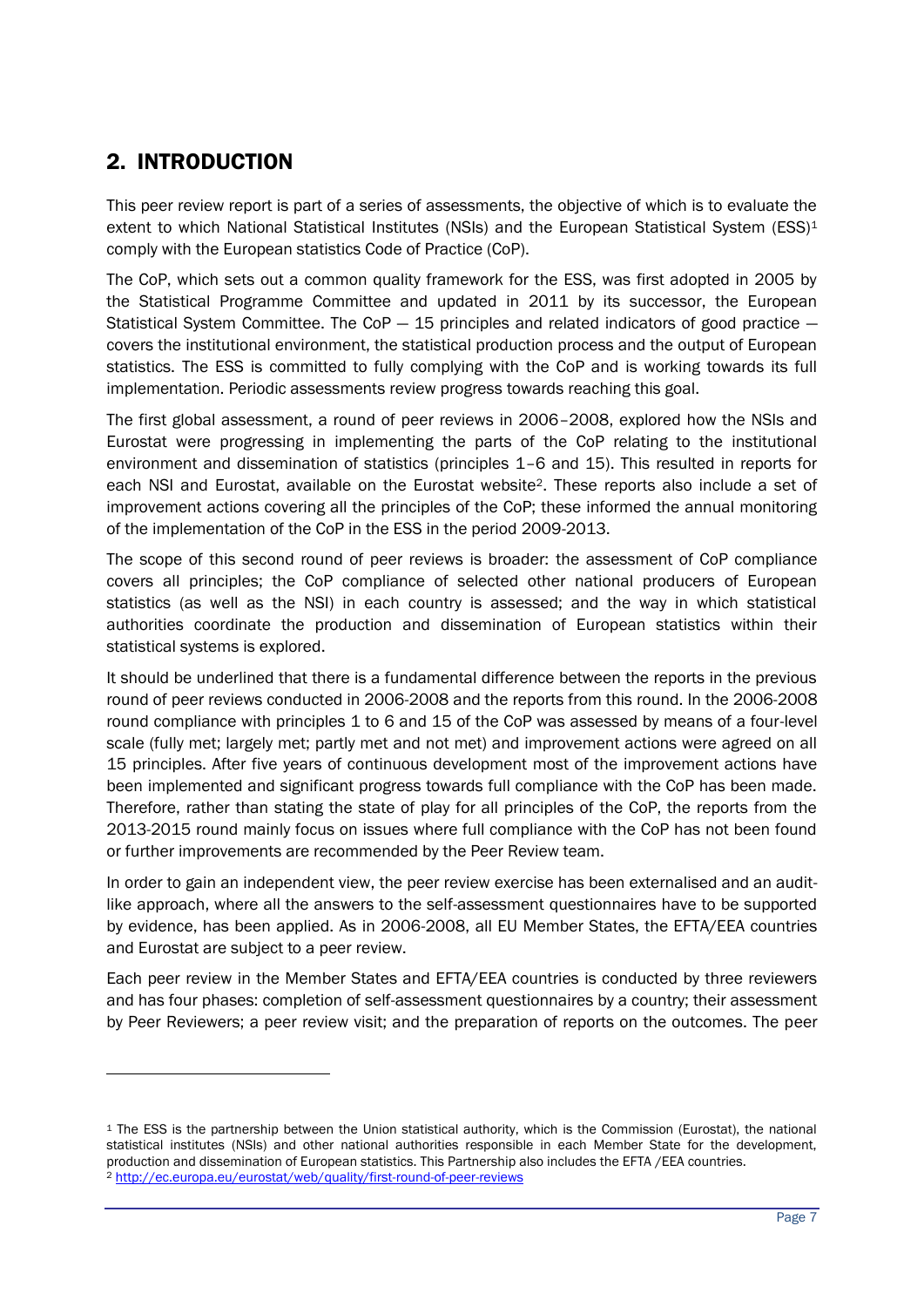review of Eurostat has been conducted by the European Statistical Governance Advisory Board (ESGAB).

To test and complete the methodology, it was piloted in two countries, Iceland and Slovakia, over the summer of 2013.

The peer review of Denmark was conducted by Mr Jean-Michel Durr (chair), Ms Michelle Jouvenal, and Mr Adrian Redmond, who conducted a peer review visit to Copenhagen on 12–16 January 2015. The programme of the visit is in Annex A and the list of participants in Annex B.

This report focuses on compliance with the CoP and the coordination of European statistics within the Danish statistical system. The report highlights some of the strengths of Danish NSS in these contexts and contains recommendations for improvement. Improvement actions developed by Statistics Denmark on the basis of this report will be published within the four-week period starting when the final report is sent to the NSI.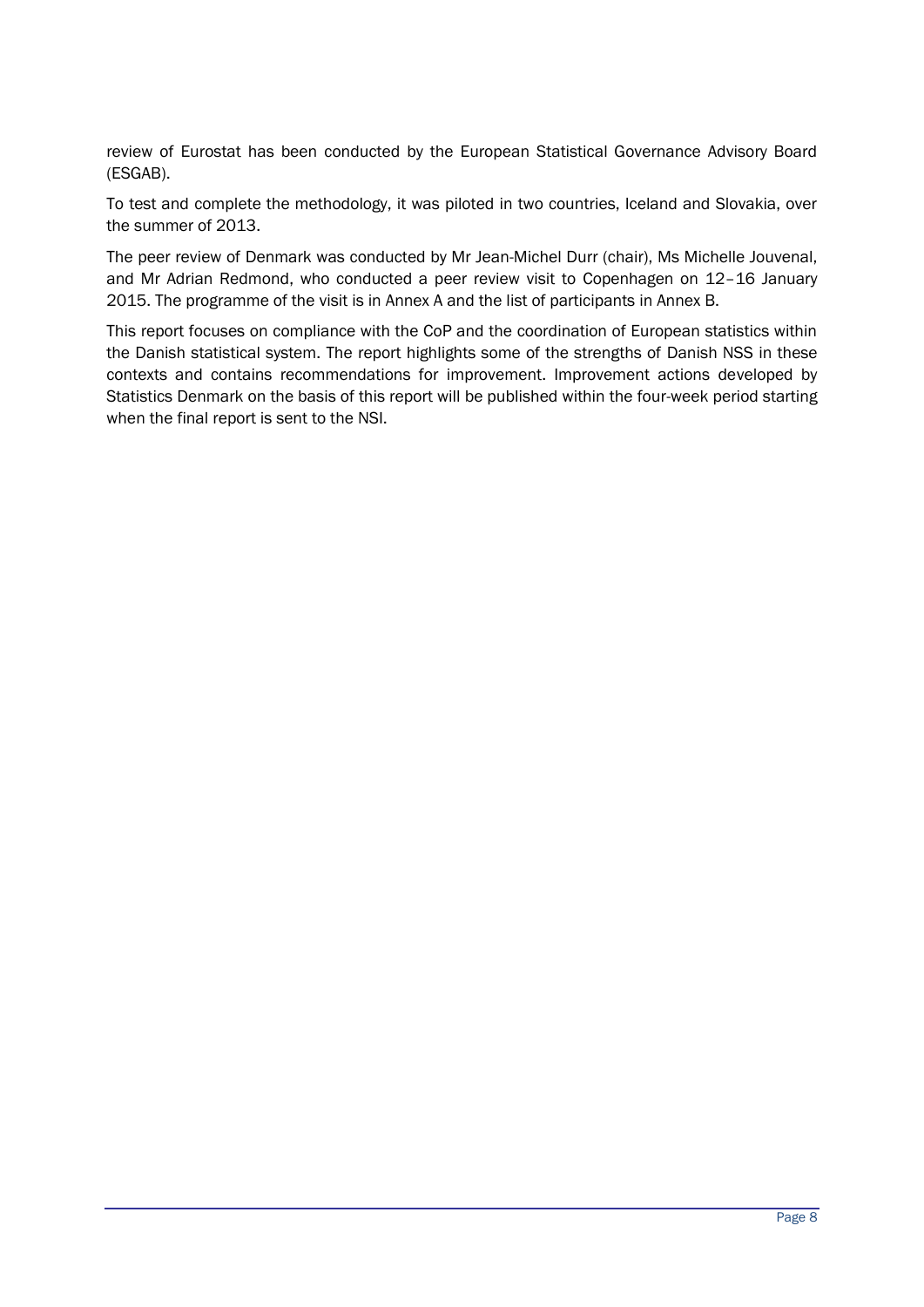## <span id="page-8-0"></span>3. BRIEF DESCRIPTION OF THE NATIONAL STATISTICAL SYSTEM

#### **Legislation**

Statistics Denmark (SD) was founded in 1850, just one year after the adoption of Denmark's Constitutional Act. According to the Act on Statistics Denmark, adopted in 1966 and subsequently amended several times, SD is an independent institution, governed by a Board of six members, and chaired by the National Statistician under the parliamentary responsibility of the Minister of Economic Affairs. The National Statistician is responsible for the professional and administrative management of SD. The Board prioritises SD's activities and approves budget allocation, while the Minister of Economic Affairs is responsible for SD's financial appropriations from the national budget and personnel matters.

Statistical production in SD is based to a large extent on registers, whereby data from the administrative registers of other public offices are edited and organised by SD into statistical registers, which are highly integrated across subject areas and time. In fact, the last traditional population census was conducted as long ago as 1970, and censuses since then have been based exclusively on administrative registers. Only a small proportion of SD's data is collected using surveys of businesses or households.

The statistical registers are based on the three central identifiers from the core registers: the Central Person Register (CPR), the Central Business Register (CBR) and the Register of Buildings and Dwellings (BDR).

#### Objectives of Statistics Denmark

As laid down in the law, the main task of SD is to collect, process and publish statistical information on social and economic conditions in collaboration with other statistical bodies. Other tasks include the production of statistics for private and public customers, produced for a charge, and international statistical cooperation.

The mission of SD sets out the aim to produce impartial statistics on society as the basis for democracy and the national economy, while its stated vision is to be one of Europe's most userfriendly and data supplier-friendly statistical institutions, solving tasks digitally in an effective and innovative manner, and integrating official statistics into all social and economic conditions.

The year 2015 constitutes the last year of SD's fourth strategy plan, "Strategy 2015", which focuses largely on users and data suppliers. The strategy is implemented through annual work programmes and statistical programmes. While the former describe the main priorities and new developments in the coming year, the latter provide detailed descriptions of every statistic produced by SD.

#### Organisational structure

SD is organised into five departments: Social Statistics, Business Statistics, Economic Statistics, Sales and Marketing, and User Services, with a total of 22 divisions, as well as a Management Office responsible for cross-cutting national and international activities. The National Statistician, the departmental directors, and the head of the Management Office constitute the management of the office.

The overall SD budget in 2015 amounts to €56m. SD's Finance Act appropriation covers 62% of the budget, while the remaining part is covered by revenues generated from user-paid services (23%) and financial contributions from ministries and the EU (15%). A government decision in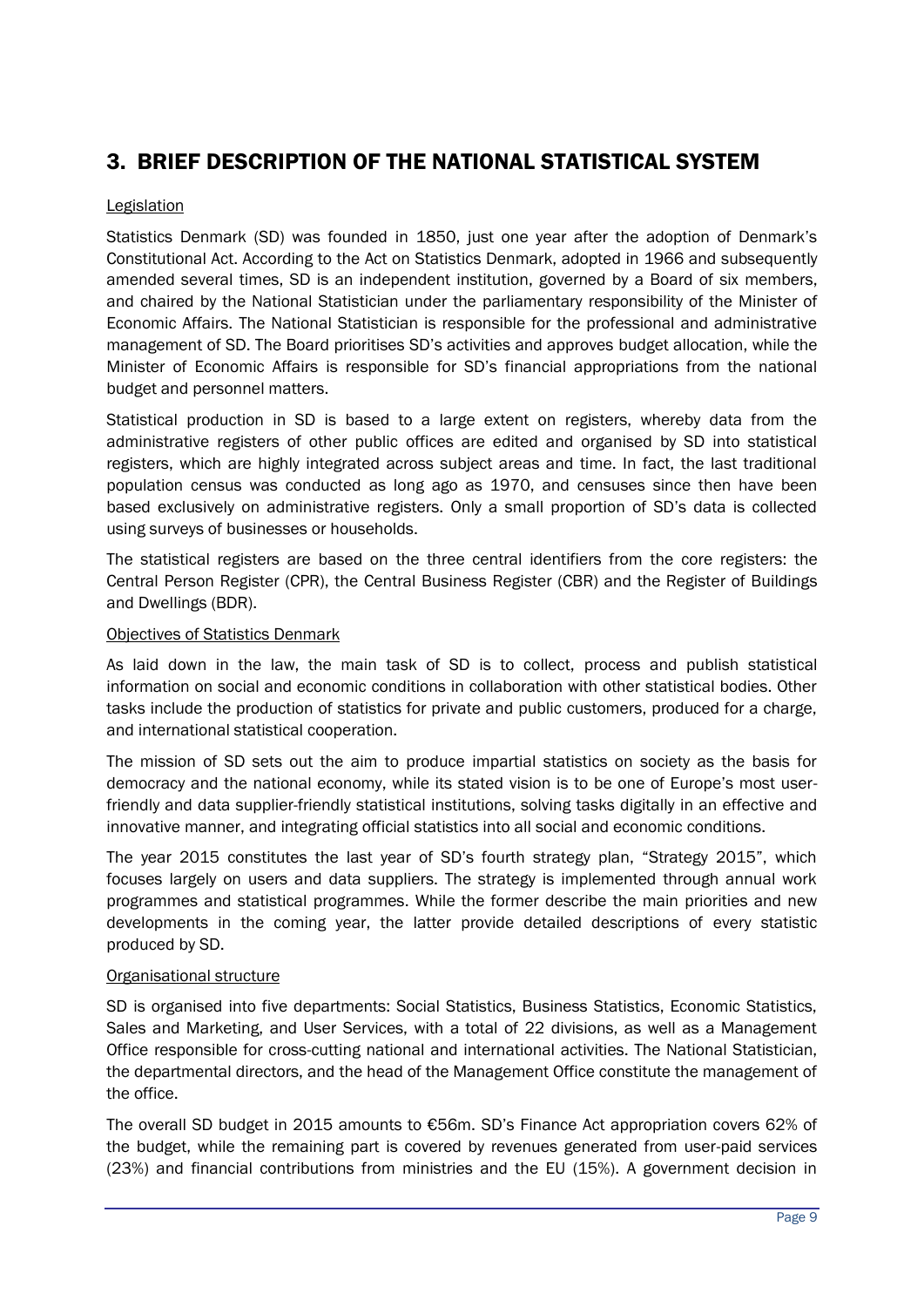force for more than 15 years requires public administration institutions, including SD, to achieve at least 2% efficiency gains yearly.

On 1 January 2015, SD had 538 employees (full-time equivalents), of which 58% were aged between 30 and 50 years, with an average age of 46. Staff numbers have remained relatively stable in recent years.

#### Data access and communication with users

SD makes its wide range of statistics and metadata available via the databank StatBank (containing several billion figures), which is also available in a mobile version. In addition, SD issues news releases and publishes yearbooks, newsletters, periodicals and thematic publications. It also provides a widely used information service, and has recently activated a Twitter account. Its yearbook presents data compiled by SD and other Danish authorities and institutions.

Since 1986 SD has provided researchers access to microdata sets from workstations within SD, and in 2001 it launched a new remote access system granting access to microdata for especially authorised research and analysis environments. SD's Research Service provides support for researchers and research projects. All access to microdata for research is given through powerful research servers, which are separate from the production network and contain only de-identified microdata. SD has contact with a large number of researches, and uses feedback from their work to increase the data quality and improve documentation.

SD promotes the active involvement of users by means of a variety of advisory committees, user committees, focus groups and user satisfaction surveys. SD estimates that each year its statistics are used by over one million citizens, thus encouraging the continuation of this work to foster user engagement.

#### National Statistical System (NSS)

The Act on Statistics Denmark establishes SD as the central authority for Danish statistics, and SD produces the vast bulk of socio-economic statistics in Denmark. While the system is fairly centralised, it remains relatively uncoordinated, with no formal link binding SD to the Other National Authorities producing European statistics (ONAs) or other producers of statistics. Existing relations are based mostly on soft or voluntary agreements, or on other informal arrangements, mainly stemming from European requirements and based on need.

There are twelve other national authorities responsible for the development, production and dissemination of European statistics, including for example the AgriFish Agency, the Ministry of Education, the Environmental Protection Agency, and the Immigration Service.

SD is responsible for about 90% of all European statistics produced in Denmark.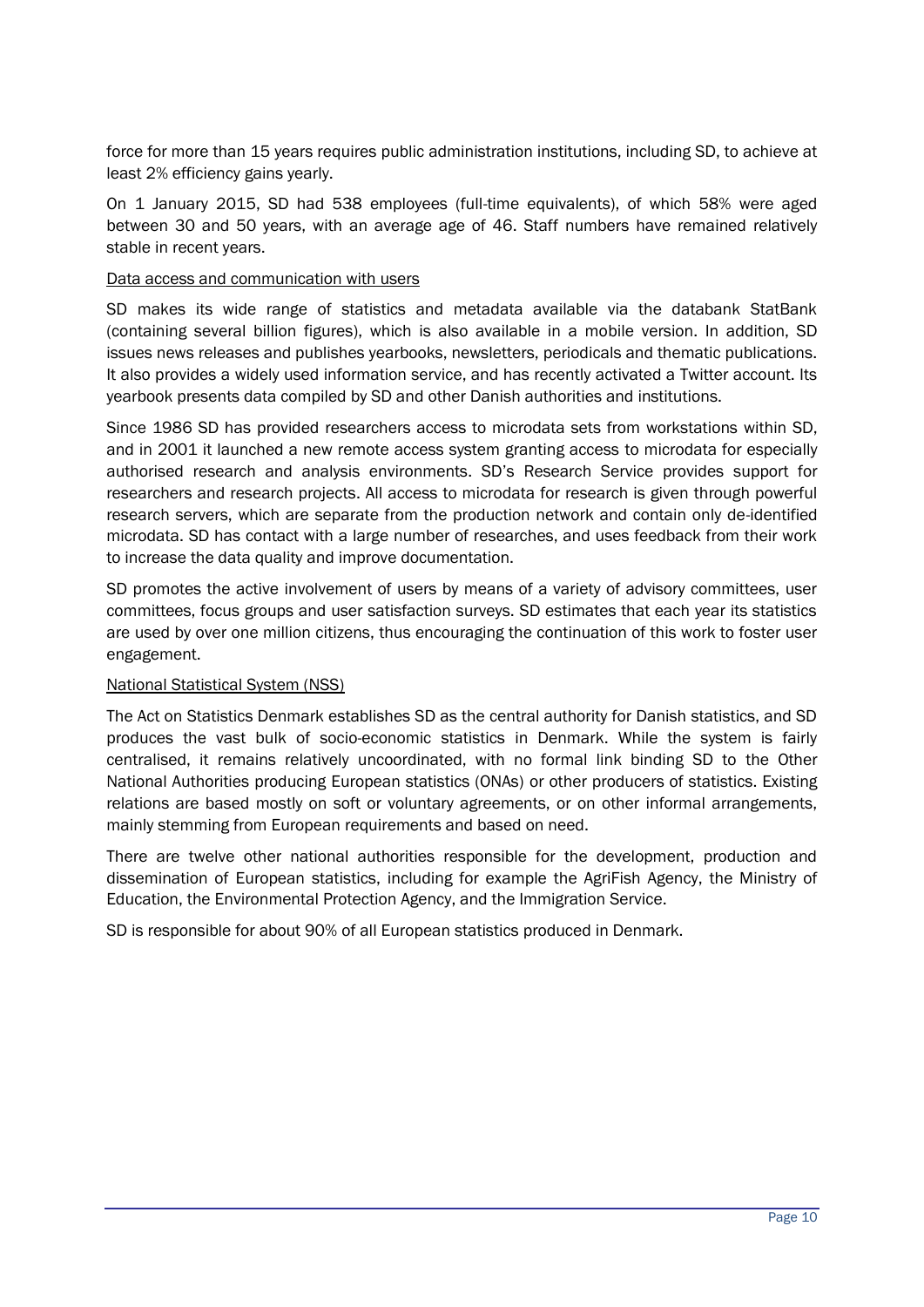## <span id="page-10-0"></span>4. COMPLIANCE WITH THE CODE OF PRACTICE AND THE COORDINATION ROLE WITHIN THE NATIONAL STATISTICAL SYSTEM

### <span id="page-10-1"></span>4.1 STRENGTHS OF THE NATIONAL STATISTICAL INSTITUTE IN RELATION TO ITS COMPLIANCE WITH THE CODE OF PRACTICE AND TO ITS COORDINATION ROLE

It was clear to the Peer Review team from discussions with staff, the media, ministries and other stakeholders, that SD's professionalism and independence are unchallenged and widely recognised, and that it enjoys a high level of trust (CoP Principles 1, 6, 12).

SD's main strength is its wide use of administrative registers in the production of statistics (CoP Principles 9 and 10).

The basic sources for the statistical system are the three core registers established in the 1960s and 1970s: the Central Person Register (CPR), the Central Business Register (CBR) and the Register of Buildings and Dwellings (BDR). These administrative registers cover people, businesses and dwellings, and are updated on a daily basis. The core registers are supplemented by many other registers in areas such as taxation, social welfare, health, education, employment and crime. The registers provide almost total coverage, and, as they act as the basis for many rights and duties, the data is of high quality. For example, an individual needs a CPR number when accessing many services in Denmark: opening a bank account, taking up employment, buying a house, taking out insurance, connecting utilities, joining a college, accessing publicly funded healthcare, etc. It is therefore in the interest of individuals to ensure that information held on them in the registers is accurate.

As the registers use unique identification codes for persons, businesses or buildings, they are readily linkable by SD. Register data, and only register data, are used by SD to produce statistics on population, migration (including internal migration), births, deaths, family formation, crime, education, and so on. SD conducted the world's first totally register-based Population and Housing Census in 1981 by combining data from all relevant administrative sources. It is estimated that 90-95% of SD's social statistics are based on administrative registers. Apart from the benefits of cost efficiency and burden reduction, using registers allows SD to produce more-detailed statistics than sample surveys would allow, such as statistics for small areas, and the registers are used as sampling frames for surveys of individuals and businesses.

A related strength of SD is its Research Service: to facilitate register-based research, SD gives approved researchers secure remote access to de-identified microdata on individuals, families, households, and businesses. Moreover, data from SD can easily be linked to data from other sources, such as survey data or data from other governmental agencies. The linking is done by SD (using transformed identifiers to protect confidentiality). Researchers also have access to associated comprehensive documentation on methods and quality. The Peer Review team formed the impression that researchers were pleased with the service, which is widely promoted and used, not only by research establishments but also by research units in ministries and representative organisations. Currently, about 1,500 researchers in 400 institutions use the service, working on about 700 projects. Researchers are charged for the service on a cost-recovery basis (CoP indicator 15.4).

SD also contributes to the Law Model, a microdata-based service for policy makers. The Law Model has two basic elements. The first is a database of anonymised microdata containing thousands of variables on individuals, created and maintained by SD by linking data from various registers. The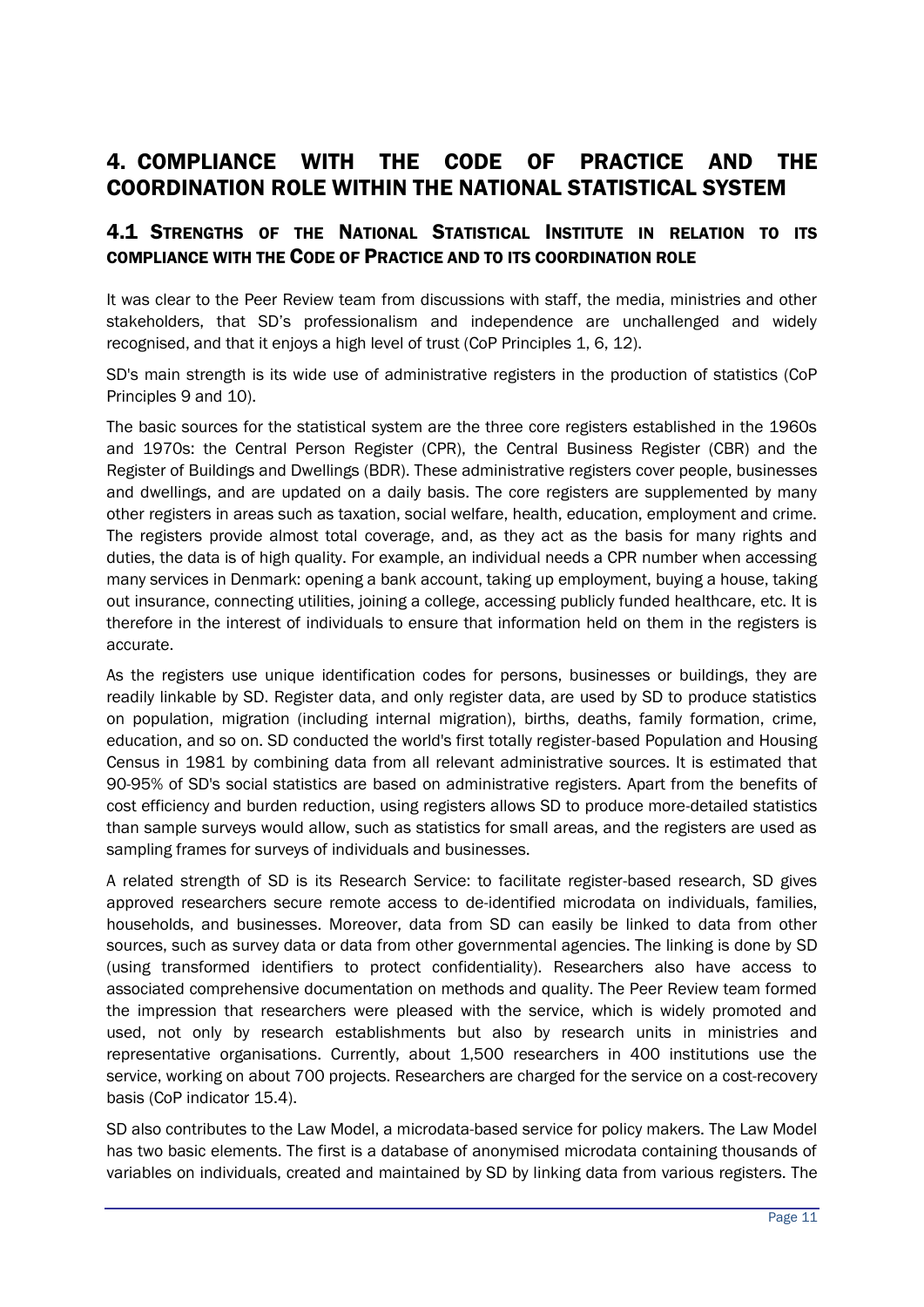second consists of computer models of legal acts (such as the personal tax law) developed and maintained by the Ministry of Economic Affairs. The purpose of the Law Model is to analyse the effects of contemplated legislative changes, especially in the areas of social assistance and taxation. Authorised users in the Ministry of Finance and other ministries can perform detailed analyses, such as of the distributional effects of transfers and taxes, of the development over time of disposable income for different subgroups of the population, and of the effect that legislative change would have on the public budget and on specific population subgroups.

There is a long and strong tradition for cooperation among the Nordic countries in the field of statistics, including methodological coordination, joint development projects, and the analysis of mirror statistics. There are annual meetings at Director General level, the Nordic Statistical Conference is held every three years, and there is a meeting at least every year among chief methodologists. Furthermore, statisticians in the Nordic countries share experience and best practice on a continuous basis through the so-called 'Nordic contact networks'. There are about 40 contact networks, mainly grouped in accordance with the ESS structure of Directors groups and working groups. The networks function partly through virtual communication channels and partly through meeting physically in relation to other international meetings. Each contact network consists of one representative from each country, and the chair rotates periodically.

SD uses efficient methods for collecting data, especially from businesses. Most business surveys are mandatory, and response rate in these cases is very high. Cases of businesses who do not respond to mandatory surveys are routinely passed to the police, who issue fines. Currently, about 90% of business responses are provided digitally, either using system-to-system solutions or using the [www.virk.dk](file:///C:/Users/Adrian/Google%20Drive/Peer%20Review%202014-2015/Denmark/Workarea/www.virk.dk) platform for digital reporting from businesses to government. According to Government policy, by the end of 2015 it will be mandatory for all businesses to use digital methods to communicate with the public sector. Accordingly all business returns will be provided to SD electronically (CoP Principle 10).

A wide range of user consultation takes place. The Board of Statistics Denmark has set up seven user committees (Population, Labour Market, Food Industry, Municipalities and Regions, Welfare, Knowledge-Based Society, Economic Statistics), each of which meets once or twice a year. There are surveys of the website, of citizens, and of key users, and of paying customers. Focus groups on dissemination and content are arranged with key user groups (CoP indicator 11.1).

Dissemination is strong, particularly via SD's widely used and highly regarded Statbank service. Recent website developments include issuing all releases in html rather than just in pdf form, the upgrading of quality declarations for all statistics to conform with best international standards, providing a mobile version of Statbank that works very well on small screens, developing an Application Programming Interface (API) to Statbank to allow users to programmatically access all statistics published in the databank, and the launch of a Twitter service with many followers (CoP Principle 15).

The statistics are timely (all Eurostat's deadlines are met) and punctual: out of 700 releases a year, only about one would fail to meet the calendar deadline. Nobody gets pre-release access (CoP indicator 6.7).

The Peer Review team formed the impression that SD is managed efficiently, has well-motivated staff, and has a very participative culture and a strong shared understanding of statistical ethics and confidentiality.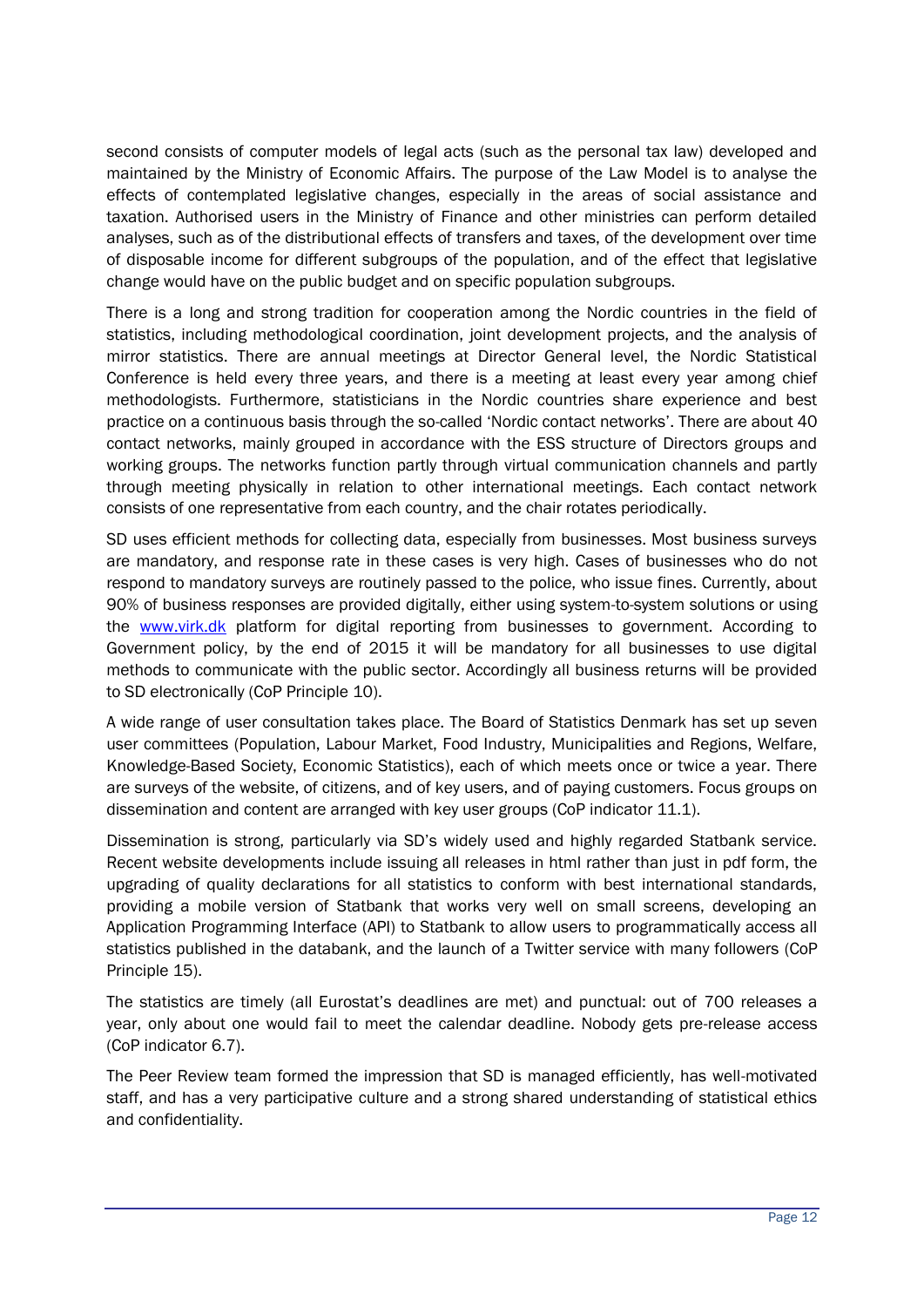The Peer Review team identified the following innovative practices:

• Service for researchers:

The scale and quality of the register data available in Denmark, the comprehensive documentation and metadata, the ability to link the microdata with data from external sources, and the excellent service provided by SD, combine to make the remote access facility for researchers truly innovative. Researchers can even commission a new survey, from SD or elsewhere, and link the results with register data.

"High Quality Data" documentation:

All variables in microdata files for researchers are documented. In this respect, the extremely intensive use of SD microdata through the Research Service is a very strong source of knowledge about the quality of key variables. To capture this knowledge, SD provides a special forum where authorised researchers can debate issues relating to the variables. They also work with the researchers to improve this documentation. As a result, so-called High Quality Data Documentation is now available for 600 of the most widely used variables in microdata files. This includes the documenting of historical discontinuities in a structured way, as well as providing special appendices. This project is innovative because of the involvement of the researchers in creating the documentation under SD's coordination.

### <span id="page-12-0"></span>4.2 ISSUES AND RECOMMENDATIONS

This section presents issues where the Peer Review team considers that the overall level of compliance with the CoP throughout the NSS could be enhanced:

- Strengthen the institutional environment;
- Ensure the sustainability of the NSS;
- Continue efforts on quality and efficiency;
- Enhance analysis and dissemination.

These issues are discussed with specific recommendations in the following sections of the report.

## <span id="page-12-1"></span>4.2.1 STRENGTHEN THE INSTITUTIONAL ENVIRONMENT

The strengths outlined above constitute a concrete asset for Danish official statistics. SD should strive to capitalise on their achievements in order to reinforce further its position as the central authority for Danish statistics and secure its role within the Danish administration. In addition, the need to comply with the provisions of the recently adopted amended European Statistical Law provides a unique opportunity for Danish statistics in general, and for SD in particular, to build upon its principles to develop the NSS and to strengthen the mandate for data collection and coordination.

The Peer Reviewers consider that an updating of the statistical legal framework is required in order to provide the basis for the effective implementation of the other measures or actions proposed.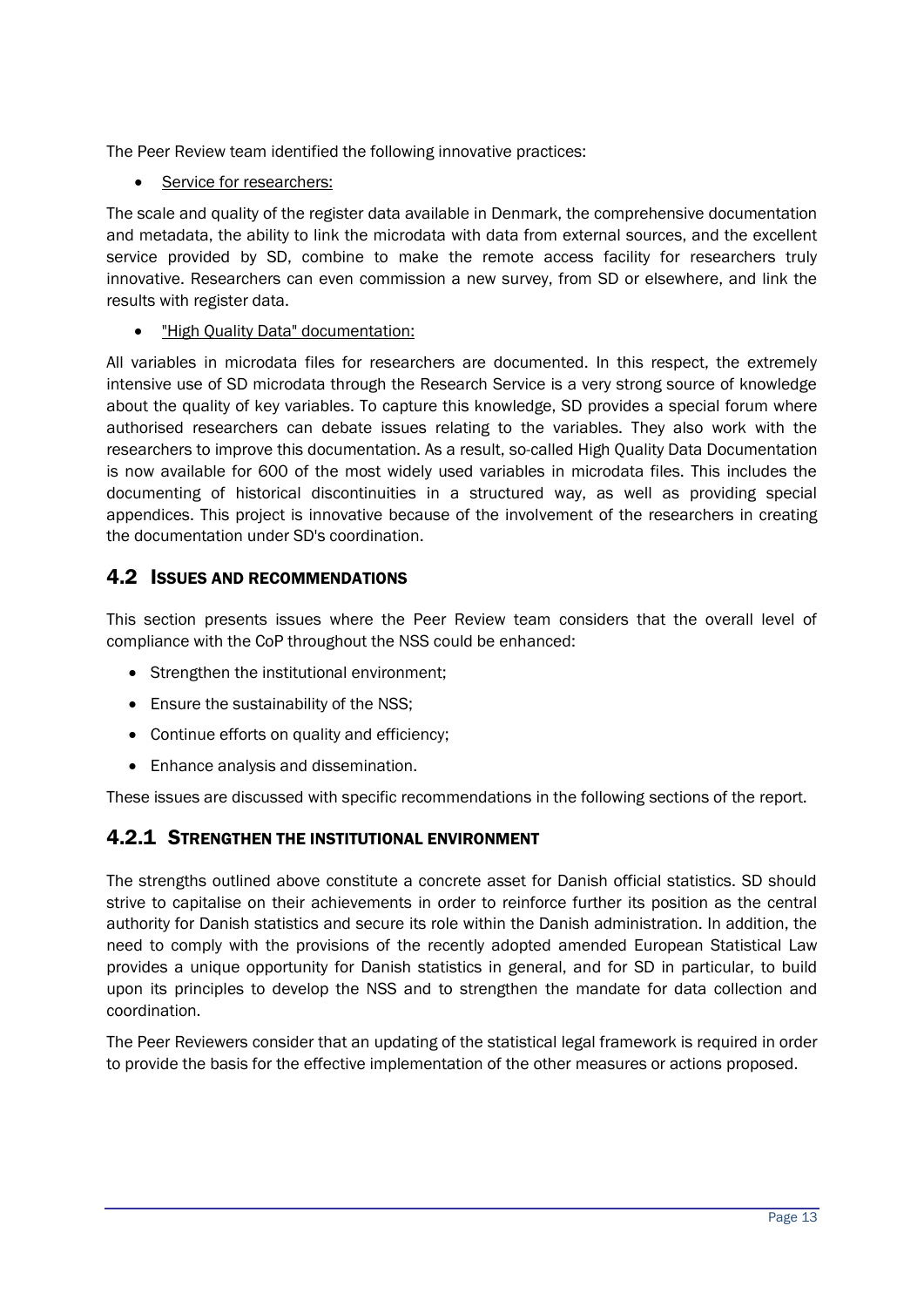This chapter considers how the institutional environment could be strengthened through:

- Updating the legal legislative framework;
- Strengthening the efficiency of the NSS;
- Establishing effective coordination.

#### 4.2.1.1 UPDATING THE LEGAL FRAMEWORK

The Act on Statistics Denmark was adopted almost 50 years ago, and, although many amendments have been made over the years, its basic structure remains unchanged. Today, its provisions show the signs of time.

The Act does not provide for the existence of a formalised national statistical system, was not intended to transpose European requirements, and does not lend itself to strengthen and secure the role of SD and its governing structures. Its provisions have been stretched to adapt concepts in use in European statistics but no direct reference to these concepts appears in the Act.

The recent adoption of the EU Regulation amending the European Statistical Law will necessarily mean that many countries will have to adapt their national statistical legislation to the new provisions, including for instance provisions relating to the role and conditions of appointment of the heads of the NSIs. This will foster the process for the adoption of a new legal act, compliant to EU requirements and instrumental to SD's stronger role.

The present governing structure of SD consists of the National Statistician (Director General) and the Board. Despite the provision of the Act on Statistics Denmark that provides direct access for the National Statistician to the Minister for Economic Affairs, in practice he deals and interacts instead with the Permanent Secretary of the Ministry. This leaves the National Statistician unable to discuss issues of concern directly with the Minister. Nor does the National Statistician participate in the periodic meetings of the Group of Permanent Secretaries where issues that are relevant to SD might be discussed.

According to the Act on Statistics Denmark, the Board is composed of six members and chaired by the National Statistician. The most relevant action of the Board is its mandate to decide on SD's work programme, and therefore on the allocation of SD's financial resources. The Board also establishes the degree of coordination between SD and other public authorities and institutions as well as the extent of data collection. The Peer Review team sees some potential inconsistencies in the present arrangement of the chairmanship of the Board, and believes that there is scope for a more in depth analysis of the role of the Board itself, including whether it should have advisory or management functions. It has to be acknowledged that on the basis of practice so far, the present arrangement has been reported as functioning well: the Board has supported SD's activity and no issues of concern have occurred. On the contrary a positive relation has always existed to the benefit of SD's overall governance, thus reinforcing the idea that the present de facto situation, whereby the Board has decision-making power in certain aspects but in other aspects advises SD, ought to be maintained. To this end, the mandate and membership of the Board should be better specified in law and the relations between the Board and the National Statistician should be further clarified and delineated with a view to secure its effective functioning.

Another issue having an impact on the governance of SD and potentially on the NSS as a whole is the selection procedure for the appointment of the National Statistician, where neither clear professional requisites nor a predefined procedure to implement the selection process are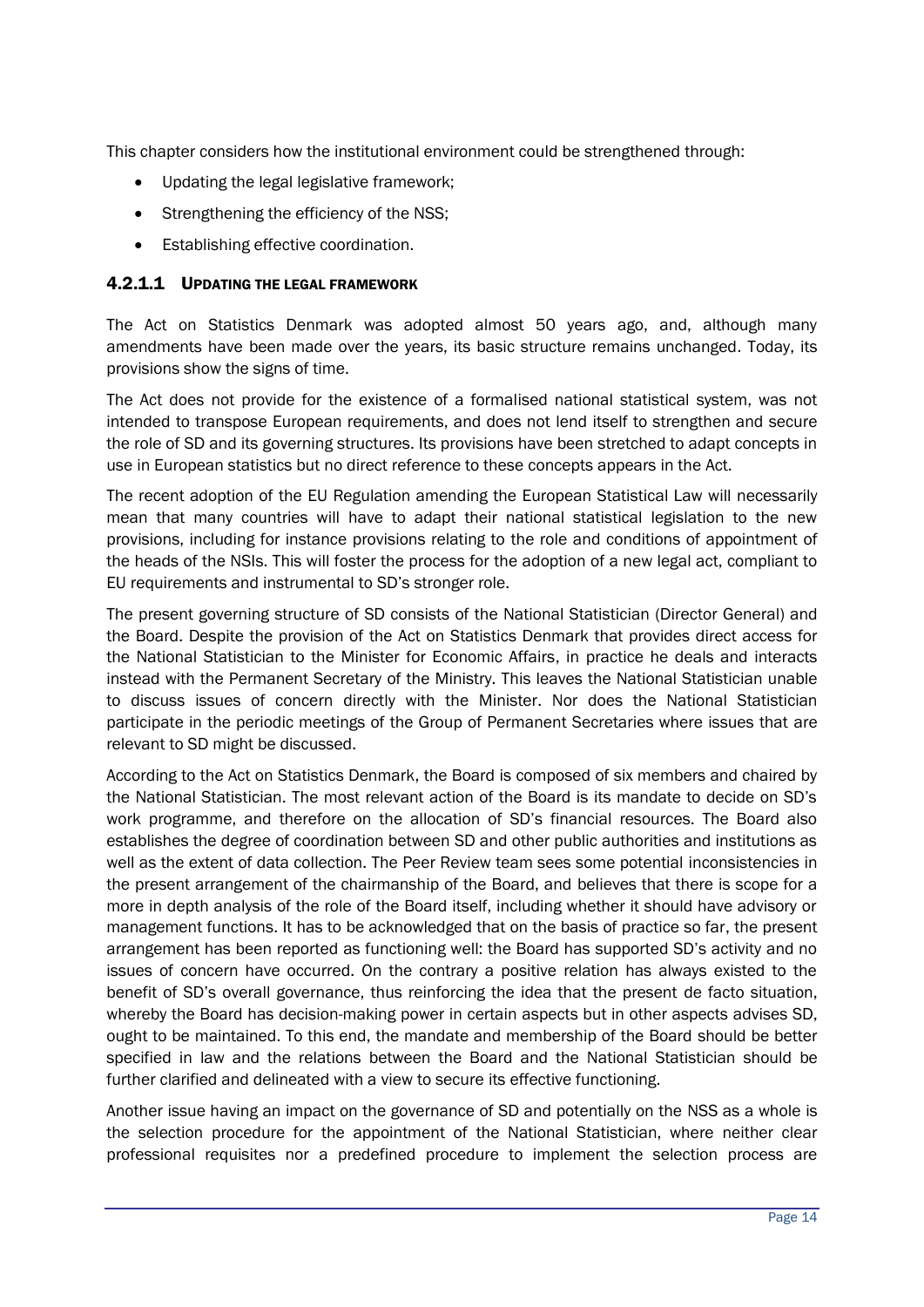specified in the Law. This issue should be better defined in law, especially in light of the newly amended European Statistical Law.

While the statistical independence of SD is currently generally accepted, it is not enshrined in the Law. While a provision in the Act on Statistics Denmark states that "*the professional and administrative management of Statistics Denmark rests with the National Statistician",* the act does not explicitly refer to the independence of the NSI from political or other external interference in developing, producing and disseminating official statistics.

There is no reference to statistical confidentiality in the Act on Statistics Denmark. It was stated to the Peer Reviewers that this is governed by the Act on Processing of Personal Data.

In the opinion of the Peer Review team, both statistical independence and statistical confidentiality need to be clearly regulated in the statistical law, including their extended applicability to the whole NSS.

As an overarching issue, the new legal framework should provide a clear legal basis for the coordinating role of SD in relation to the production of statistics by ONAs and other producers of statistics.

In order to provide an adequate framework for Danish statistics and to ensure compliance with the CoP, the Peer Reviewers recommend that:

- 1. New legislation on Danish statistics should be adopted, based on national needs and in compliance with the recently amended European Statistical Law, which should have specific provisions on the status of the National Statistician, statistical independence, statistical confidentiality, and the coordinating role of Statistics Denmark (European statistics Code of Practice, Principles 1, 2 and 5).
- 2. The role of the Board of Statistics Denmark should be specified in the new legislation, with a clear indication on the extent of its mandate (European statistics Code of Practice, Principle 1).

#### 4.2.1.2 STRENGTHEN THE EFFICIENCY OF THE NSS

For many of the ONAs, statistics are only a by-product of their administrative activity, carried out with limited human resources. Although their regulatory activity calls for accurate data for their own administrative purposes, their statistical expertise is rather modest, as mentioned during the interviews by some ONAs. In addition, the lack of coordination in the NSS does not allow the ONAs to benefit from SD's experience and standards of quality.

SD has the capacity and the expertise to use administrative data to produce reliable statistics, and could probably take over the production of some of the European statistics produced by the ONAs. This could strengthen the efficiency of the NSS as a whole. A thorough review should be conducted to assess the possibility and the potential benefits in terms of cost-effectiveness that such centralisation could generate.

To further enhance compliance with the CoP, the Peer Reviewers recommend that:

3. Statistics Denmark should be entitled by the new legislation to conduct a formal review of whether the European statistics produced by Other National Authorities could in some cases be produced with better cost-effectiveness and quality by Statistics Denmark (European statistics Code of Practice, Principle 10).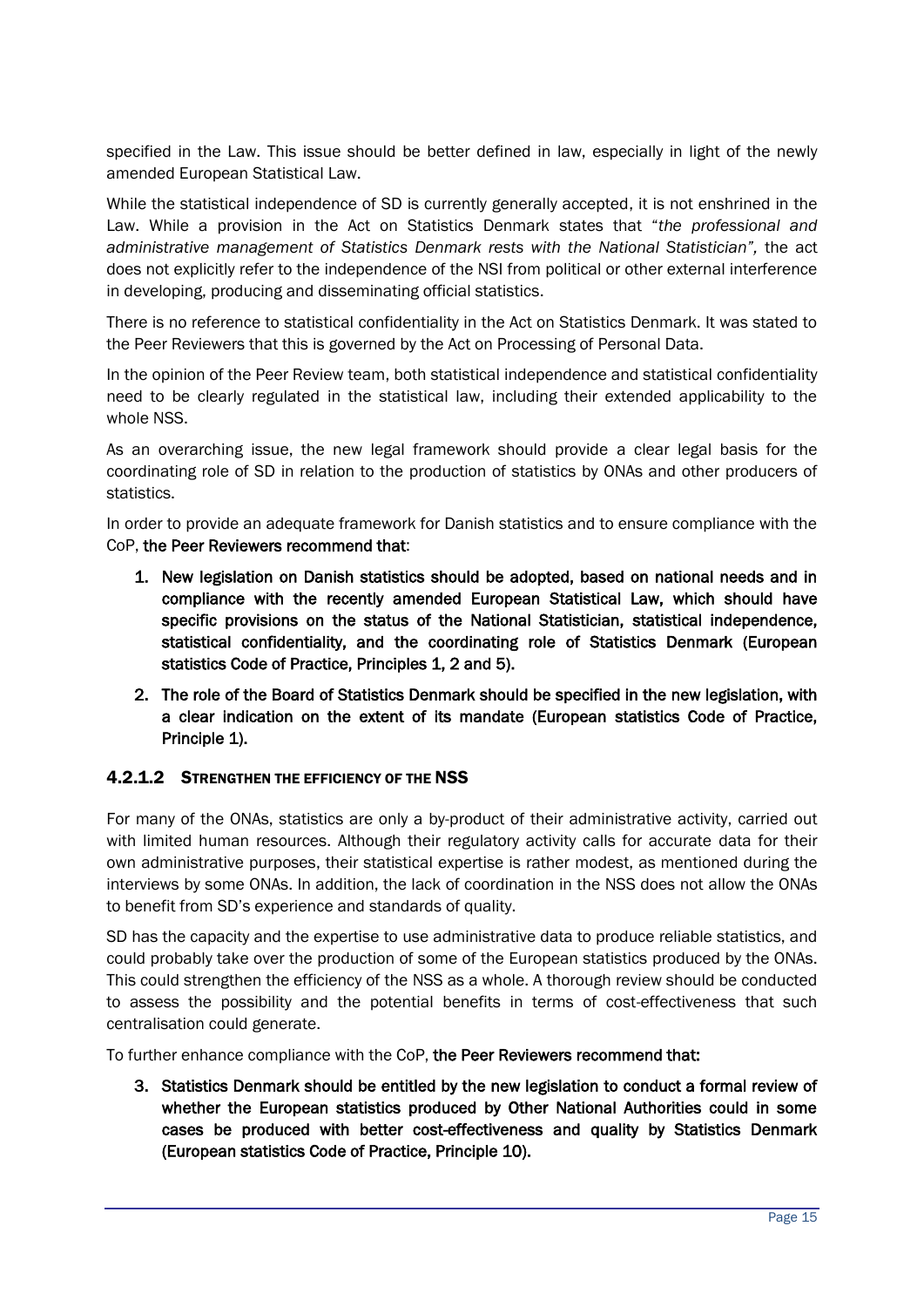#### 4.2.1.3 ESTABLISH EFFECTIVE COORDINATION

The Act on Statistics Denmark does not formally provide for the establishment of the NSS, and the obligations of SD do not extend to other national authorities producing statistics. At present no statistical requirements formally apply to statistics produced outside the NSI. The law solely provides that SD shall be informed when statistical information is collected and processed by another public authority or institution in order to negotiate coordination.

Article 5 of the Act on SD states that the *"Minister for Economic Affairs may establish a committee to assist the co-operation between Statistics Denmark and other public authorities and institutions"*. However, this provision was never put into effect. Indeed, a proposal for such a committee was considered in parliament in 2003, but was rejected by the Government.

In the light of this, even though some amendments to the Act on SD were made to accommodate new European requirements, SD has never been provided with the legal responsibility for the coordination of the development, production and dissemination of European statistics, and, in fact, other national producers do not recognise SD as having this function. But over time, SD has increasingly engaged in establishing relations with the other national producers, and continued efforts have been made by SD to exchange information on standards, classifications and European requirements. However, given the absence of formal obligations in this regard, effective coordination is far from adequate. SD has established a Coordination Committee for European Statistics, with a formalised membership and set rules of procedures, but this committee largely acts as a forum for sharing information, not for real coordination. While the committee is chaired by the National Statistician, attendance from other producers is in general not at a very senior level.

SD has no clear overview of the ONAs or of their compliance to standards. When compiling the self-assessment questionnaire, SD clearly declared that it was reporting about SD only and not about the ONAs, about which it did not have sufficient information.

However, and also taking into account the enhanced European requirements, an empowered joint venture between SD, ONAs and other producers of statistics could only be mutually beneficial. It would create economies of scale and support the case for statistics, not only to ensure compliance with the CoP, but also to strengthen the role of statistics as a public good, at the service of stakeholders and users. Today, while SD provides 90% of European statistics, the concepts of both European statistics and official statistics are loose and no clear-cut sense of them exists.

In summary, the coordination powers assigned to SD in the Act have proved ineffective. There is no real coordination of statistical production with the aim of ensuring that the statistics published follow certain minimum standards such as statistical independence, quality, objectivity and availability. Further, there has in recent years been a trend towards institutions building their own database environments and developing further statistical production. This present situation has risks: poor quality standards; inconsistencies between statistics; inefficiency; lack of independence; and unnecessarily increasing the statistical burden on respondents. This could result in a lowering of trust in official statistics, including European statistics.

In fact, the Peer Review team considers that proper coordination should encompass all official statistics, not just European statistics. The limiting of coordination to European statistics, thus excluding other official statistics, would have two drawbacks. First, there is no real distinction, nationally, between European statistics and other official statistics. Second, a lack of trust in one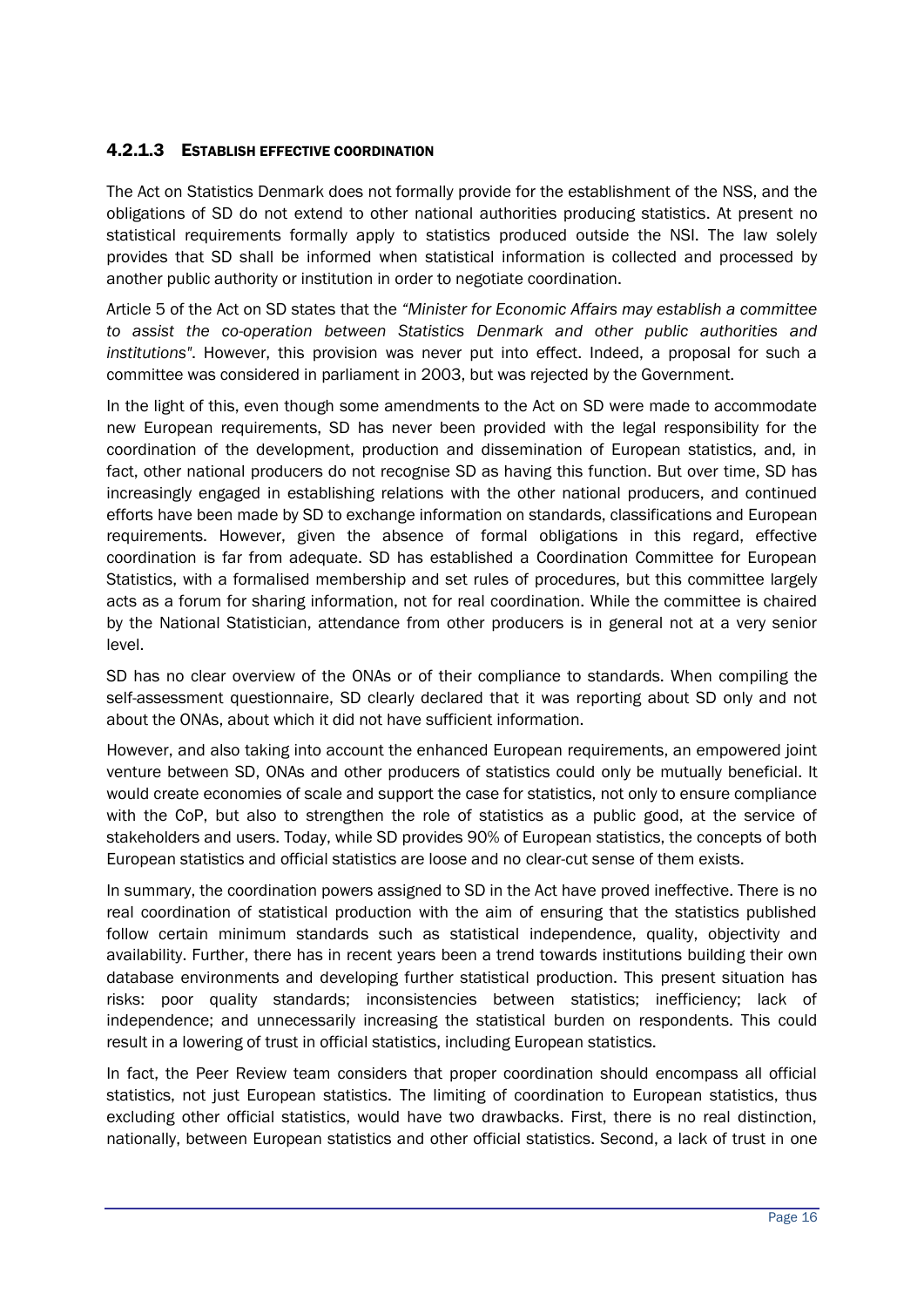important national official statistic (which happens not to be a European statistic) could affect the reputation of all official statistics, including European statistics.

In order to improve the overall coordination across the NSS, the Peer Reviewers recommend that:

#### 4. The role of Statistics Denmark as the coordinator of the production of official statistics should be laid down in the new legislation (European statistics Code of Practice, Principle 1).

In Denmark, it is not clear which statistics are official, and official statistics are not awarded with a conformity label or quality mark if they meet certain standards. It is the opinion of the Peer Review team that such a quality label would be a useful indication that the corresponding statistic is relevant and complies with quality standards. In adopting a set of requirements for official statistics, it would be beneficial to have the European standards of quality apply also to other national official statistics. In this way there would be only one standard for official statistics which served national and European purposes, in compliance with the CoP, and enforced by the adoption of the new or revised national legislation

Clear definitions of which national statistics are to be regarded as European statistics or official statistics would help SD to establish a clear inventory of all ONAs and other producers. Furthermore, the Peer Reviewers believe that SD should establish agreements (or update existing agreements) with these producers in order to formalise the NSS. The situation in this respect was reported to the Peer Review team to vary from one institution to another: some formal agreements exist, but in most cases any collaboration that exists is informal.

To enhance compliance with the CoP, the Peer Reviewers recommend that:

- 5. Statistics Denmark should arrange for a clear definition of which national statistics are categorised as official statistics, and should conclude agreements with the producers of these official statistics, or update them if already existing, in order to formalise the National Statistical System (European statistics Code of Practice, Principle 4 and indicator 1.4).
- 6. Statistics Denmark should produce national guidelines, in line with European quality standards, for the development, production and dissemination of official statistics (European statistics Code of Practice, Principle 4 and indicator 1.4).
- 7. Statistics Denmark should arrange periodic reviews of the compliance of official statistics with the national quality guidelines, and should issue a quality label when conditions are met (European statistics Code of Practice, Principle 4 and indicator 1.4).

Having established a clear definition of official statistics, and having concluded standard formal agreements with the ONAs and other producers of official statistics, SD could enhance the dissemination and accessibility of official statistics by providing a common portal and a common release calendar.

To further enhance compliance with the CoP, the Peer Reviewers recommend that:

8. Statistics Denmark should establish and maintain a common dissemination portal for official statistics with the contribution of the other national producers, including a common release calendar (European statistics Code of Practice, Principle 15).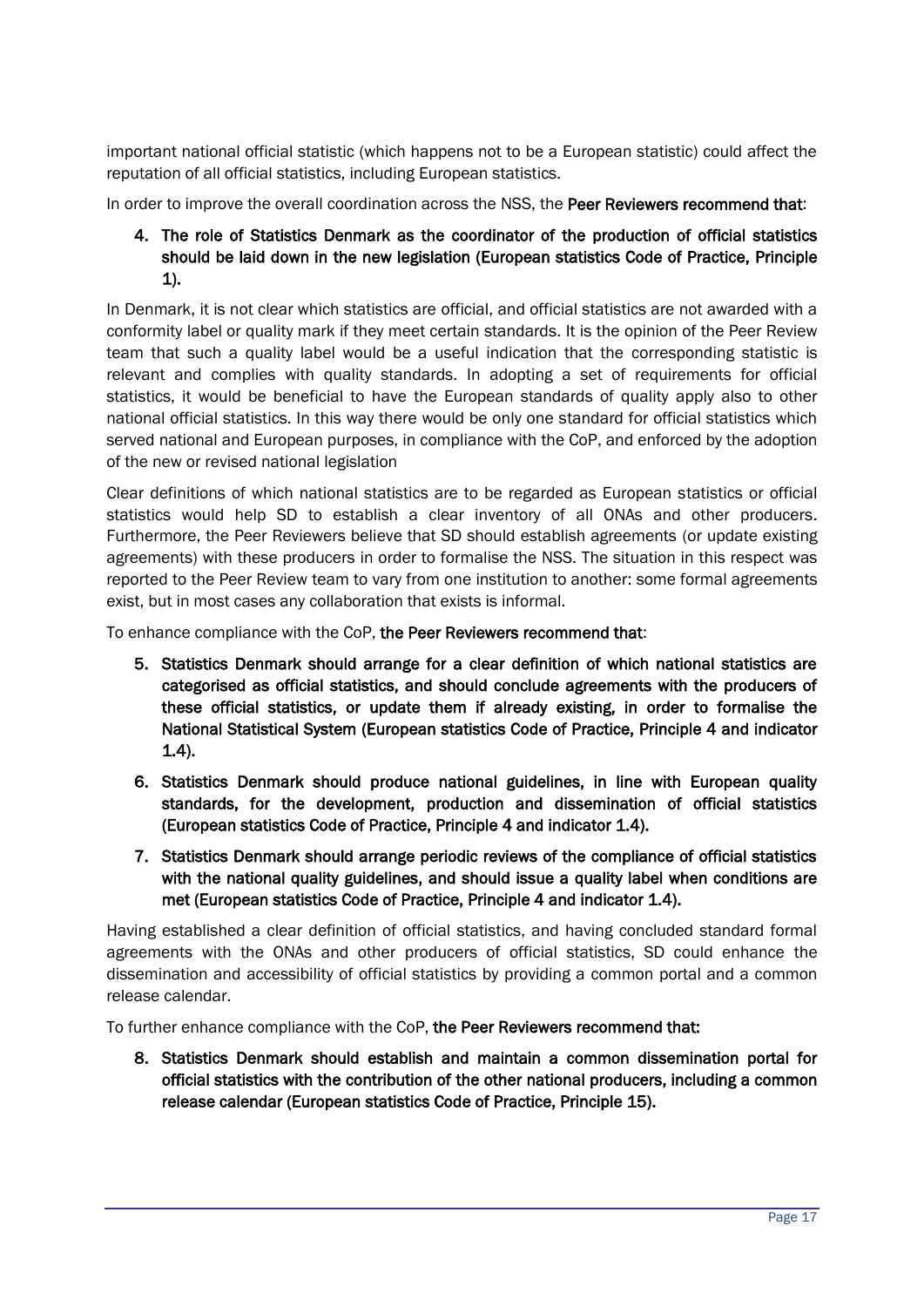## <span id="page-17-0"></span>4.2.2 ENSURE THE SUSTAINABILITY OF THE NSS

The current NSS was assessed around three pillars considered by the Peer Reviewers as essential for sustainability:

- The adequacy of resources;
- The administrative source based production model;
- The changing environment for producing statistics.

#### 4.2.2.1 ENSURE SUSTAINABLE RESOURCES

Like every other government agency in Denmark, SD has been facing for more than 15 years a continuous reduction in its budget of a minimum of 2% annually. This reduction in financial resources has been absorbed by gains in efficiency. Indeed, only 62% of SD's budget is covered by general government appropriation, 23% being provided by sales and 15% by co-financing from ministries and the EU. Every year, each directorate of SD is required to elaborate a budget reduction of 3% compared to the previous year, in order that the remaining 1% can be redeployed for specific investments or new priorities.

SD is already a relatively cost-efficient organisation, and therefore has little room for increasing cost-effectiveness when facing further budget cuts.

Further European statistical requirements may need additional resources. From 2005 until 2010, there was an informal understanding in the responsible ministries on the necessity of financing new EU obligations by increasing the general appropriation. While it is the opinion of the Peer Review team that SD could generate some further efficiency gains through a greater standardisation of some of its processes (as developed later in this report), the absence of a mechanism for adjusting financial resources to meet increasing EU statistical demands is problematic. It was confirmed by a representative of the Ministry of Economic Affairs that SD would need to face an extraordinary situation before receiving additional resources from the Ministry of Finance.

To further enhance compliance with the CoP, the Peer Reviewers recommend that:

9. The Danish financial authorities should ensure that the resources of Statistics Denmark are sufficient to meet forthcoming European Union demands, taking account of any efficiency gains generated by the organisation (European statistics Code of Practice, indicator 3.1).

#### 4.2.2.2 COMPLETE FORMAL AGREEMENT WITH ALL PROVIDERS OF ADMINISTRATIVE DATA TO ENSURE SUSTAINABILITY OF THE REGISTER-BASED MODEL

SD rightly makes extensive use of register and administrative data for the production of statistics. This approach has the advantage of increasing cost-effectiveness, lowering the response burden borne by respondents to statistical surveys, and providing a sound basis for drawing samples for surveys. However, the relationship between SD and the administrative data providers is critical, and the model leaves the organisation highly dependent on the quality, the stability and the completeness of these sources, which makes the system vulnerable to changes in these characteristics.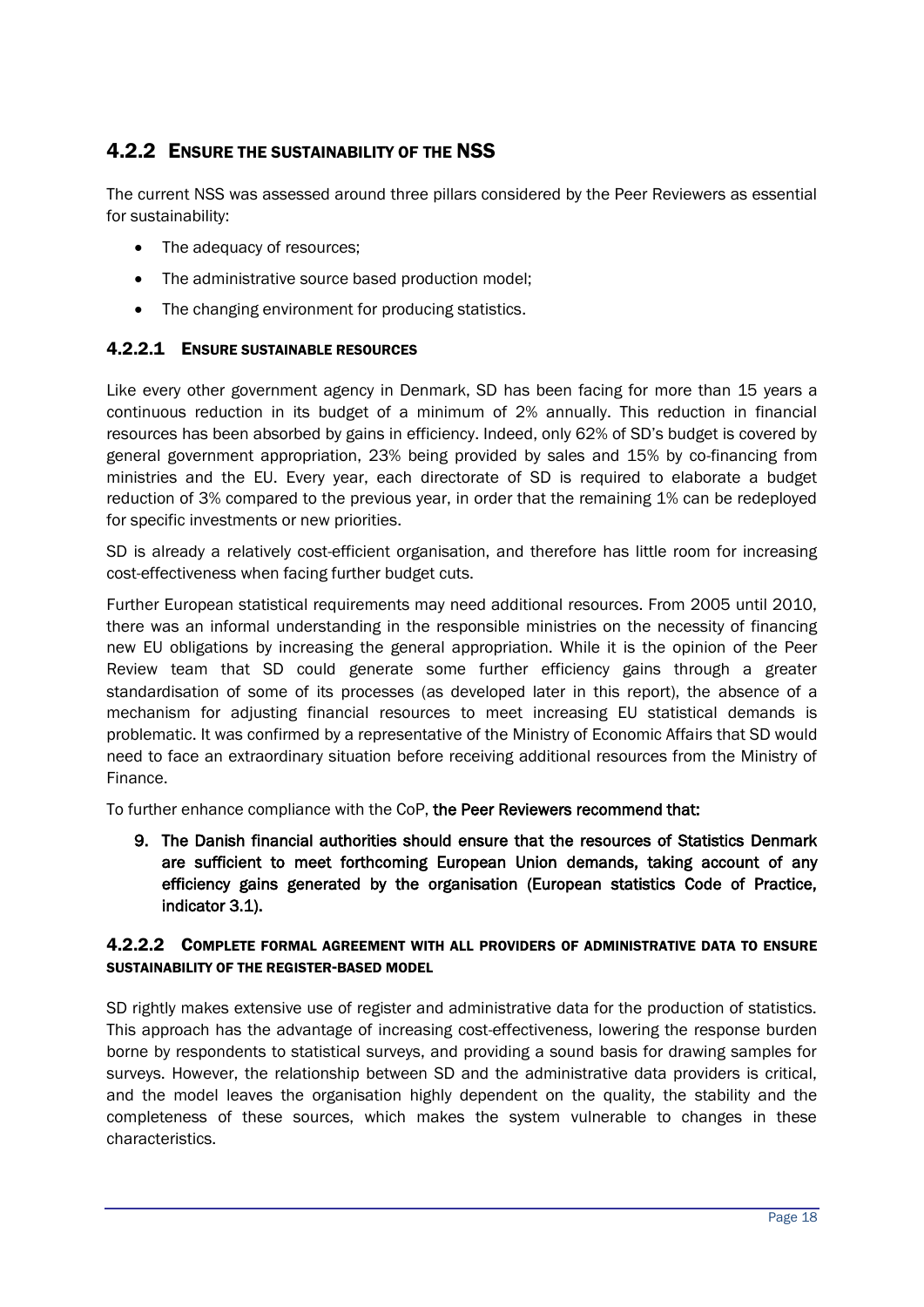The Act on Statistics Denmark provides that "*Within the framework of the working programme adopted by the Board, public authorities and institutions shall supply such information as they possess when called upon to do so by Statistics Denmark*". However, the current regulatory or administrative framework does not specify conditions pertaining to this data sharing, nor any obligation to inform SD of any change or discontinuity affecting the source. Therefore there is a risk that variables could be changed or removed if they are no longer needed by a particular administration, thus affecting the production of statistics that rely on them. This risk could intensify with policy changes or with budgetary constraints. The Peer Review team was informed of instances of unannounced changes in administrative registers that had a negative effect on the production of statistics. For example, when the period required to benefit from unemployment allowances was reduced from four to two years, it resulted in a significant challenge to the unemployment series. This was solved by compiling the Labour Force Survey monthly instead of quarterly.

Among the 58 registers or administrative sources that SD uses to produce statistics, 36 are subject to a formal agreement. The provision of data from the Central Person Register, which is one of the pillars of the system, is only covered by an informal agreement. Even if data delivery has been conducted for a long period of time without any problems for most of the sources, the Peer Review team considers that formalising data sharing agreements with providers of administrative sources would strengthen the sustainability of the register-based statistical model. These agreements should specify the time frame and format for delivery, and include provisions regarding a reasonable advance notification of system changes, as well as a provision for SD to give its views before changes are finalised.

To further enhance compliance with the CoP, the Peer Reviewers recommend that:

10. Statistics Denmark should complete formal agreements with all providers of administrative data, and any existing arrangements should be reviewed, to ensure that they include provisions regarding advance notification of system changes and the possibility for Statistics Denmark to give its views before such changes are finalised (European statistics Code of Practice, Principle 2 and indicators 8.8, 8.9, and 10.3).

#### 4.2.2.3 BE PREPARED FOR THE CHANGING ENVIRONMENT FOR PRODUCING STATISTICS

The widespread use of electronic tools and systems for activities such as communication, location and navigation, registering traffic flows, and purchasing goods, generates huge databases, often referred to as big data. Generally, such data are privately owned.

These sources have considerable statistical potential. But there are challenges, including legal issues, the need to develop partnerships with data owners, and acquisition of the tools and skills needed to extract and analyse the data.

The Peer Review team was informed that SD is closely following developments in this area. Since 2011, SD has been receiving scanner data from the largest supermarket chains and will use them in the calculation of the price statistics from 2015 onwards. SD is also a member of the United Nations' Global Working Group on Big Data for Official Statistics and is planning to cooperate with the University of Copenhagen to organise a conference this year.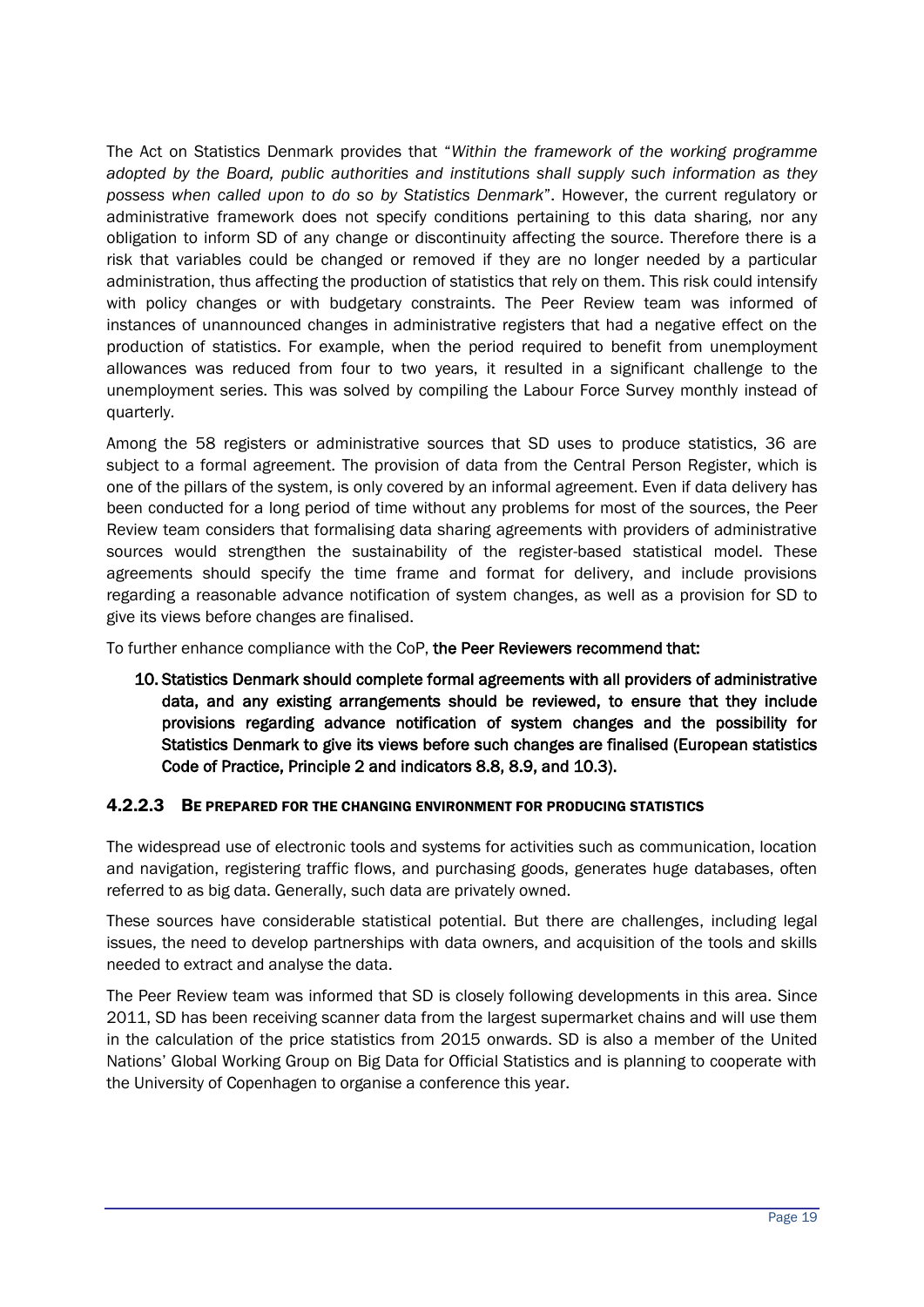Further actions include:

- Exchanging experiences with other NSIs in the use of big data;
- Participating in think tank forums on the issue;
- Identifying potential big data sources and studying tools and methods to access and process them;
- Assessing the cost-effectiveness impact of the use of big data;
- Starting discussions with big data owners, processors and providers.

To further enhance compliance with the CoP, the Peer Reviewers recommend that:

11. Statistics Denmark should develop a project aimed at identifying the statistical potential of new data sources (big data), at promoting the change in the legal framework to allow access, and at upgrading production systems to allow its use (European statistics Code of Practice, Principles 2, 8, 9, 10, 11, and 13).

#### <span id="page-19-0"></span>4.2.3 CONTINUE EFFORTS ON QUALITY AND EFFICIENCY

Quality management underpins the production of relevant, accurate and reliable statistics. Quality can be improved by increasing response rates, which is related to the reduction in the statistical burden, or at least the perceived statistical burden. The standardisation of methodological techniques, in editing and other areas, can also contribute to improvements in quality and efficiency. This chapter focuses on how SD could bring about further improvements in quality and efficiency through:

- Improving response rates;
- Moderating the perceived statistical burden;
- Enforcing methodological standards;
- Strengthening the quality audit process;
- Improving organisational efficiency.

#### 4.2.3.1 TAKE ACTION TO IMPROVE RESPONSE RATES

The response rate to business surveys varies, though for mandatory surveys it is very good. The situation is different for social surveys. While social statistics are mainly obtained from administrative sources  $-$  for example for population, education, health and crime statistics  $$ direct collection from households/individuals is used for the Labour Force Survey (LFS), the Household Budget Survey (HBS) and the Survey on Income and Living Conditions (SILC). Data collection for the LFS and the HBS is contracted out to private companies. There are also many smaller user-funded surveys.

All household and individual surveys are, by law, voluntary, and their response rates are rather modest. For instance, the response rate for the LFS is around 60-65%.

SD makes many efforts to moderate the burden of statistical inquiries and to improve the response rates: they consult with representatives of data providers, they use a sound methodology for testing questionnaires, they optimize sample sizes and they try to use user-friendly methods to collect the data. The Peer Review team considers that the response rate might be improved, and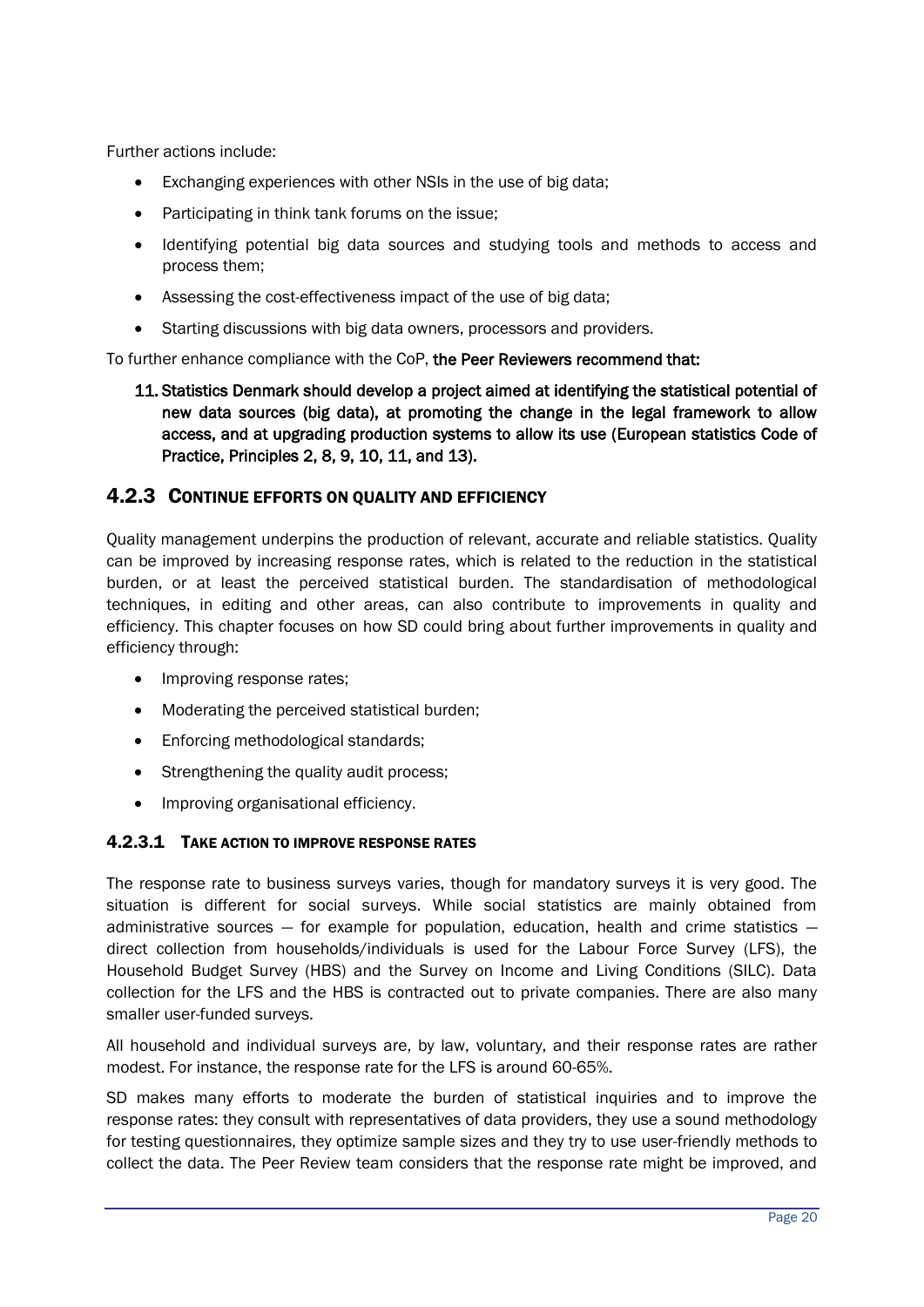the perceived burden reduced, by providing relevant information to respondents at the point of initial contact.

In discussions with representatives of data providers, the Peer Review team was informed that respondents sometimes got limited information on the surveys that they responded to. The Peer Review team considers that respondents would see the relevance and value of the statistics, and of their own contribution to them, if they could see how they compared to similar companies operating in the same economic area. This could be done by providing automated feedback, or by providing a link to a comparison tool for the companies to use by themselves.

To further enhance compliance with the CoP, the Peer Reviewers recommend that:

12. Statistics Denmark should explain the rationale for the questions being asked in surveys and provide more information on the resultant statistics to which the respondents are contributing, and should improve the feedback given to business respondents by providing them with information on how they compare with similar companies in their economic area (European statistics Code of Practice, Principle 9).

While cost-efficient web-based and other electronic means of data collection are widely used in all business surveys (and will become mandatory this year), social interviews tend to rely on interviewing. While the web is used to collect data in most of the social surveys, its use should be encouraged and expanded, taking into account possible impacts. Its use will suit some groups of users, and, if delivered in a user-friendly way and sold persuasively, it will improve the response rate.

To further enhance compliance with the CoP, the Peer Reviewers recommend that:

#### 13. Statistics Denmark should further extend the provision of user-friendly web-based questionnaires for all social surveys, taking into consideration possible impacts, and take initiatives to encourage their use (European statistics Code of Practice, Principle 9).

Much effort is made by SD to reduce the burden on business respondents. In business surveys, the probability of selection increases as the size of the company increases. A limited number of small businesses are included, while all large companies are selected. The samples are usually obtained as panels, so that the same company is part of the sample over a period. For smaller companies this is followed by a period outside the sample when they are exempted from reporting. This ensures continuity in the statistical basis, while reducing the burden on smaller enterprises. Despite these laudable efforts to minimise the burden, representatives of small companies noted the inconvenience of moving in and out of coverage, particularly given the systems or procedures put in place to deal with mandatory electronic reporting.

To further enhance compliance with the CoP, the Peer Reviewers recommend that:

#### 14. Statistics Denmark should review their method of spreading the statistical burden in the light of mandatory electronic data collection, especially for small companies (European statistics Code of Practice, Principle 9).

#### 4.2.3.2 ENHANCE WORK ON QUALITY AND METHODOLOGY

SD's unit for statistical methodology has a staff of seven. Given that subject matter divisions of SD are usually in charge of the implementation of a complete statistical process, the unit focuses on providing support and guidance on selected methodological areas, in particular on survey sampling, editing/imputation, and seasonal adjustment. It has produced guidelines covering these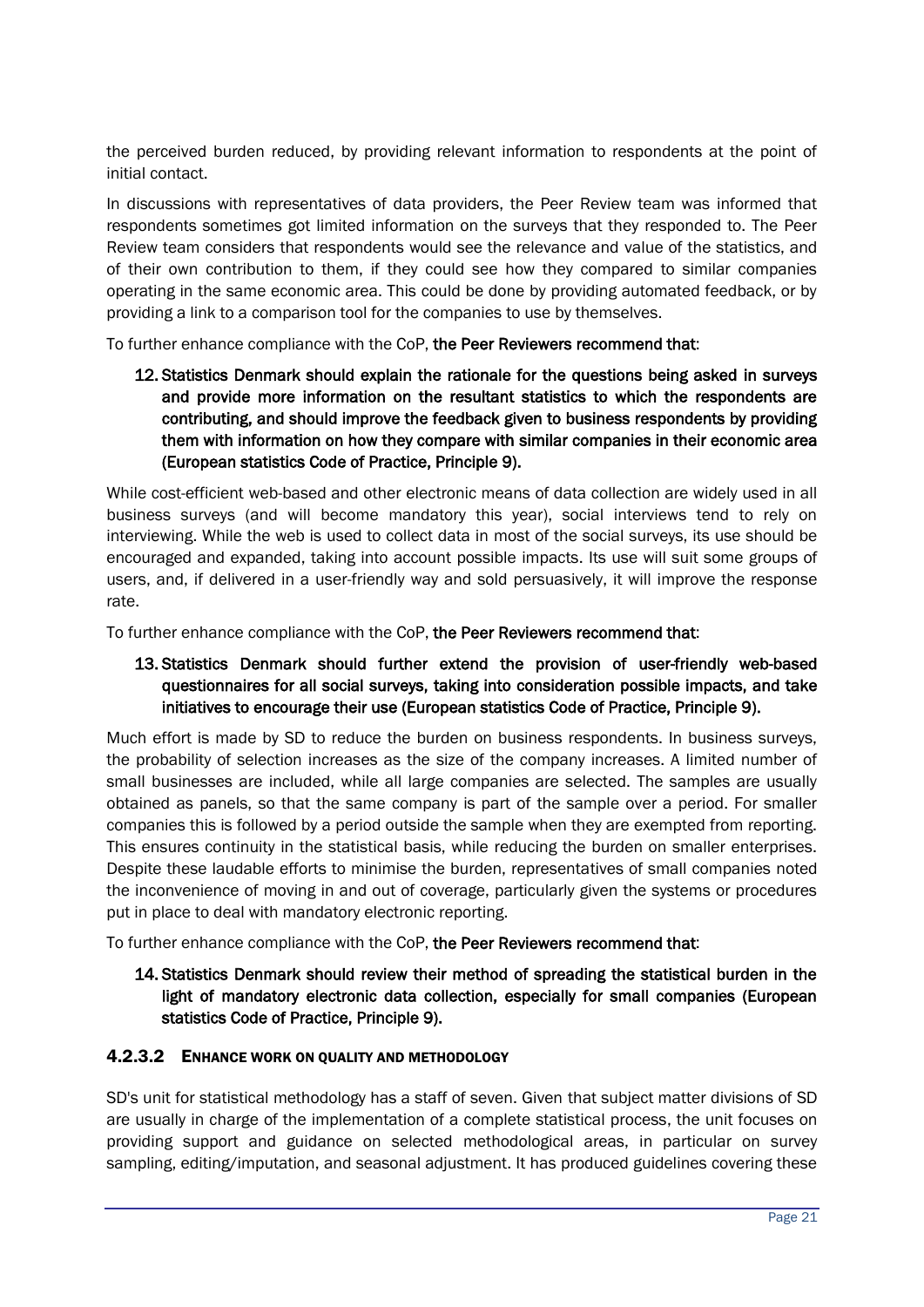three main methodological areas. However, guidelines are not standards, and much is left to the discretion of the survey area. Each document states the preferred options for standard operations, but still leaves room for differences between individual statistics. Centralised monitoring and validation is only partly implemented, due to lack of resources. Similarly, the methodological unit has recommended a range of tools for different stages, including variance estimation, seasonal adjustment and editing, but the use of these tools is at the discretion of the survey units.

As regards sampling, SD conducts around 40 recurring surveys, and most of the samples have been designed based on input from the methodology unit. However, due to limited resources not all are subjected to a periodical examination. A prioritisation is made to ensure that the most vulnerable designs (those with the largest non-response or potential for bias) are regularly examined.

As regards editing/imputation, the methodology unit conducts internal courses covering these techniques. During the courses a considerable effort is made to promote harmonised methods, for example by recommending the use of standard software. Nonetheless, methods used are quite diverse and considerably less harmonised than would be desired. Selective editing (or macro editing, concentrating on the errors that have the most effect on the published statistics) is used in some areas, but the more traditional micro-editing at the level of the individual record is more commonly used.

SD is taking steps to address these concerns. For instance, methodology and information technology (IT) experts are working on the details of a standardised process for editing and imputation.

The Peer Review team considers that SD should move from the current system, where guidelines are set but only partially followed, to a system where standard methods are used.

To further enhance compliance with the CoP, the Peer Reviewers recommend that:

#### 15. The methodology unit of Statistics Denmark should take steps to ensure that the agreed methodological standards for the organisation, particularly for sampling, editing (including selective editing), imputation, and seasonal adjustment are followed by the relevant statistical areas (European statistics Code of Practice, Principle 7).

SD has done some excellent work on quality. It devotes much effort to managing the quality of their processes. It has a full range of quality declarations, one for each published statistic, containing details of coverage, legal basis, source data, editing, accuracy, revisions, comparability, coherence, and much else besides, and conforming to international standards for quality reports.

However, there is currently no quality monitoring or auditing, though SD is now taking steps to address this deficiency. A Quality Coordinator was recently appointed, and will take the lead in conducting quality audits for surveys (including processes that use administrative sources). The plan is to audit 3-5 surveys each year. The more important statistics will be prioritised for early audit. Each audit will commence with a self-assessment by the statistical area in question, and will be done by the Quality Coordinator, section experts, and two experienced SD experts from outside the area. While the Peer Review team welcomes the plans for quality audits, it considers that such evaluations would be more useful and more credible if there were some participation by external experts, particularly for key, high profile statistical outputs.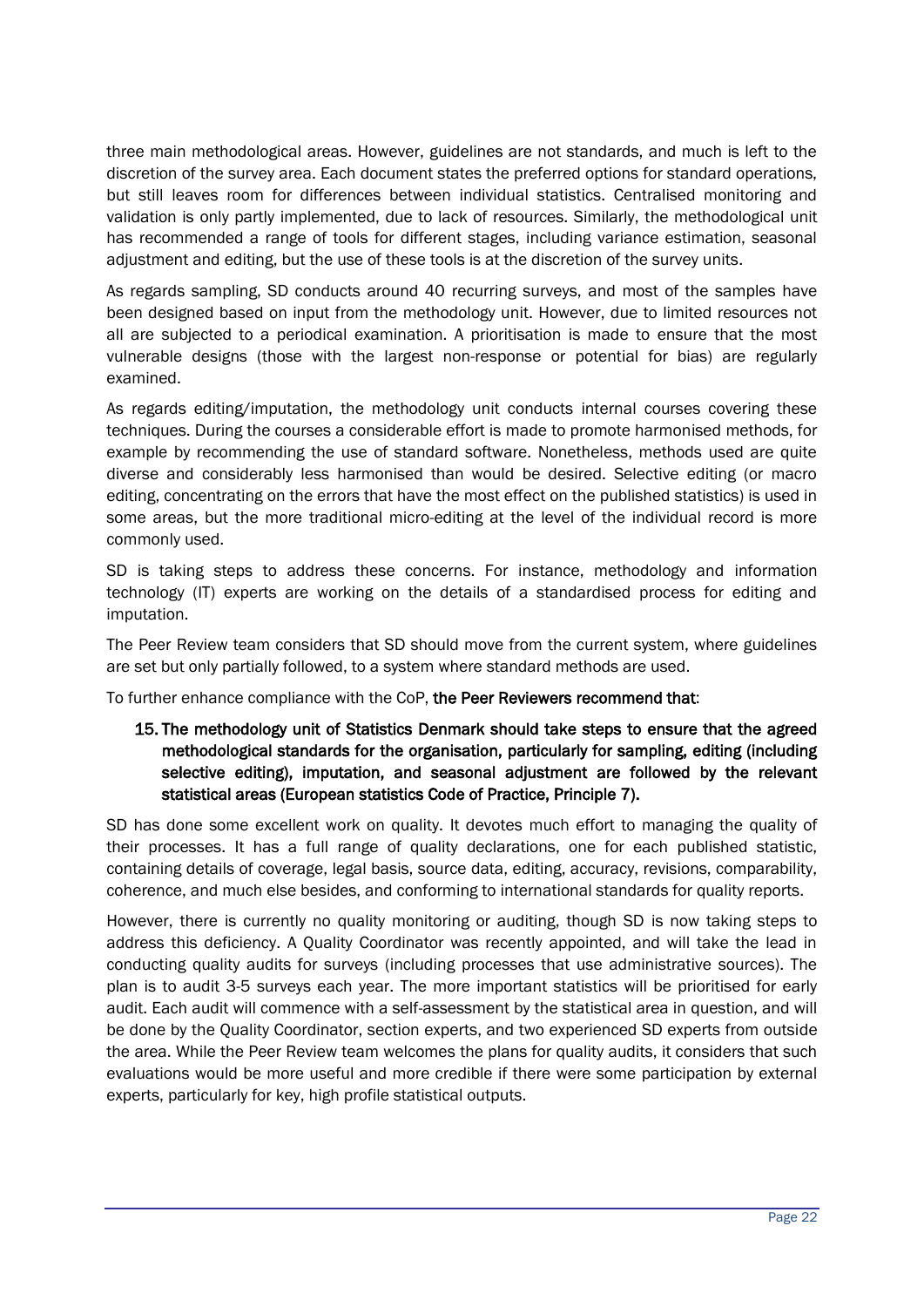To further enhance compliance with the CoP, the Peer Reviewers recommend that:

#### 16. When auditing the processes that produce key statistics, Statistics Denmark should consider strengthening the audit through the participation of external experts (European statistics Code of Practice, Principle 4).

SD has set up a steering group for methodology, whose members are the five directors of the organisation. This group meets three or four times a year, and also conducts an annual review and appraisal of the guidelines issued by the methodological unit. Similarly, SD has set up a quality steering group to monitor progress on quality issues, and this group also consists of the five directors. While the work of these steering groups is undoubtedly beneficial, the Peer Review team considers that they would function more effectively if they were to include some level of expert participation from different areas of the office.

To further enhance compliance with the CoP, the Peer Reviewers recommend that:

#### 17. The membership of the quality and methodology steering groups, currently at Director level, should be expanded to include the participation of some experts from various areas of Statistics Denmark (European statistics Code of Practice, Principle 4).

#### 4.2.3.3 FURTHER IMPLEMENT THE GENERIC STATISTICAL BUSINESS PROCESS MODEL (GSBPM)

The GSBPM describes and defines the set of business processes needed to produce official statistics. It provides a standard framework and harmonised terminology to help statistical organisations to modernise their statistical production processes, as well as to share methods and components3. The GSBPM has been successfully used by statistical organisations as a framework to map their statistical production and in some case to re-organise themselves according to the model.

SD is currently mapping its activities and processes against the GSBPM, though it does not have plans to reorganise its structure according to the model. However, the Peer Review team considers that SD should further develop its quality management system by considering the alignment of its internal organisation with the GSBPM, where practicable.

The Peer Review team has recommended (see above) the strengthening of the statistical methodology by moving from guidelines to explicit standards. However, a step for further centralisation of the methodology could be envisaged. In particular, the methodology unit could be expanded and take responsibility for drawing samples for all surveys, as well as developing standard computerised editing/imputation procedures.

Large, complex businesses, including multinational enterprise groups, can have a significant effect on statistics. Their accounting practices can lead to large apparent discrepancies in the data they supply to statistical and other authorities. SD management informed the Peer Reviewers that they were planning to set up a unit to deal with statistics on large corporations. This unit would profile large enterprise groups, including constituent companies with virtually no employment but large flows of funds that are significant for balance of payments statistics. It could also assess the consistency of data reported in statistical surveys (such as industrial production and Intrastat) and

 $\overline{a}$ 

<sup>3</sup> Generic Statistical Business Process Model. Version 5.0 – December 2013. UNECE. <http://www1.unece.org/stat/platform/display/GSBPM/GSBPM+v5.0>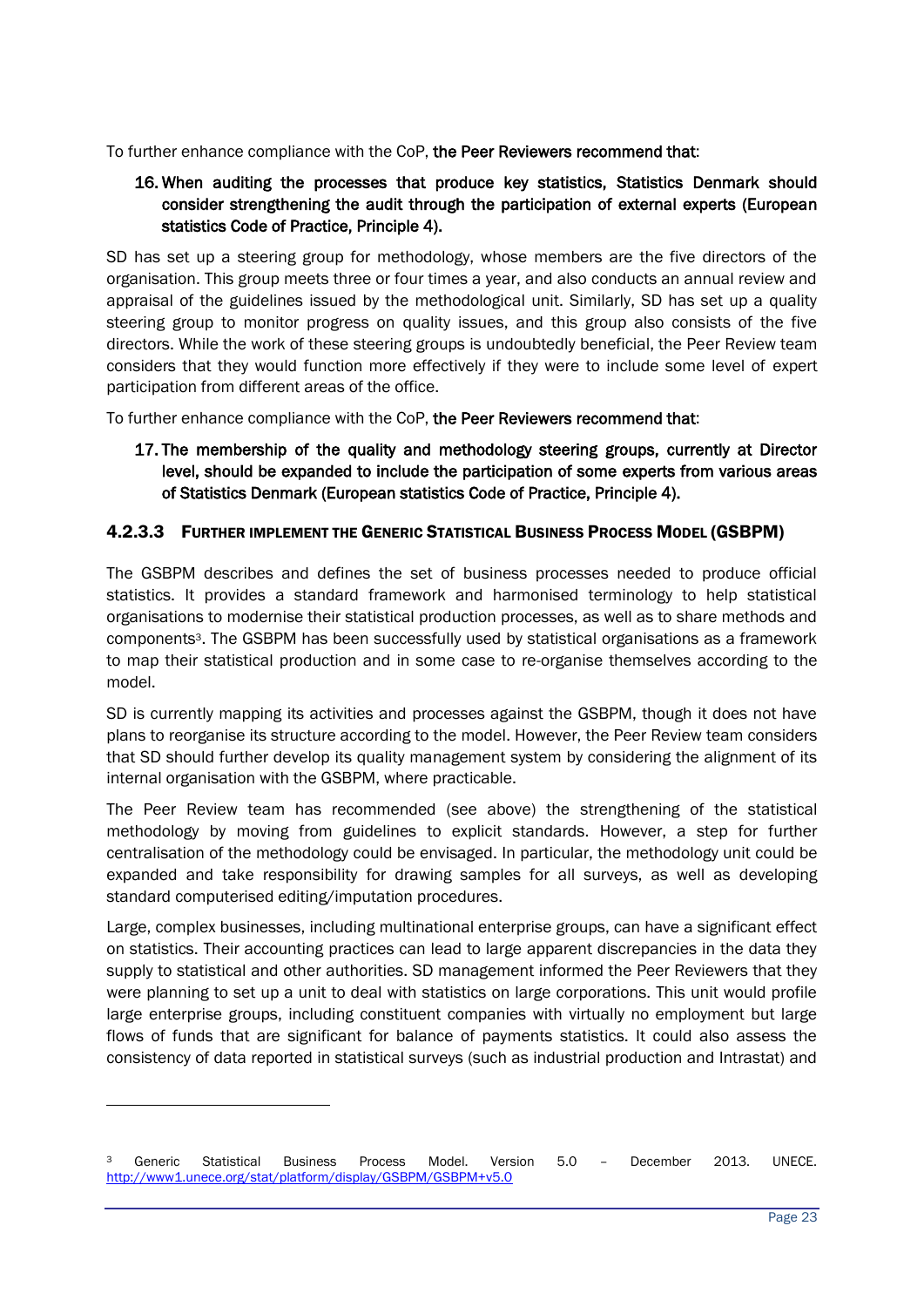data collected by other authorities (such as taxation and company accounts), and make statistical adjustments if required for consistency purposes. The Peer Review team supports this initiative, which it believes to be particularly beneficial for national accounts statistics.

There are about 95 IT staff members in SD. About 80 work on maintenance and development, while the rest work on IT operations and the Help Desk. The majority of maintenance and development staff is widely distributed in non-IT divisions: 15 in the Social Statistics division, 13 in Business Statistics, 11 in Economic statistics, and 11 in Sales and Marketing. While these IT staff are using standard tools and methods, they are related to non-IT managers in the user divisions. While such a decentralised system has strengths (for example, good communication between the IT staff and the customers they serve), it also has weaknesses: poor control of IT resources at the corporate level; lower level of standardisation, and therefore of efficiency, across the organisation; poorer documentation; and uneven development of IT skills. SD management recognises the weaknesses in the current system and plans to move towards a centralised model for IT, where all IT staff is working in the IT department. The Peer Review team fully supports this.

The acquisition and processing of administrative data could also be centralised to harmonise the methods used in various divisions.

Consequently, it is the opinion of the Peer Review team that SD would benefit from some alignment of its organisation to the GSBPM. This would enable SD to further optimise its organisation and generate additional efficiency gains. SD could also take advantage of the experience of other European countries that have made progress in implementing this model.

To further enhance compliance with the CoP, the Peer Reviewers recommend that:

18. Statistics Denmark should further develop its quality management system by considering the alignment, where practicable, of its internal organisation with the Generic Statistical Business Process Model (European statistics Code of Practice, Principle 4).

#### <span id="page-23-0"></span>4.2.4 ENHANCE ANALYSIS AND DISSEMINATION

#### 4.2.4.1 DEVELOP ANALYSIS

This chapter considers how analysis and dissemination could be enhanced through providing:

- Additional analysis and interactive visualisations on the website;
- Summary information on the wealth of research projects that use SD's microdata;
- English versions of the key high-profile statistics.

On most weekdays, at 9 am, SD publishes statistical releases. For statistical offices, such releases are a key component of dissemination, providing the latest information to the media, specialist users, and the general public. Well-written releases that tell the story behind the figures in an interesting and attractive way will draw attention, inform users effectively, and be communicated more widely. However, while SD's releases are factual, objective and well laid out, the Peer Review team formed the view that many are rather short on text and graphics, and that some failed to tell the story behind the statistics: the text contained rather too many statements like "this rose by x%, while that rose by y%", which for less informed users can be uninteresting and difficult to digest. In order to improve the accessibility and clarity of statistical releases, statisticians should take the time to examine the data structurally and over time, find the best way of bringing the numbers to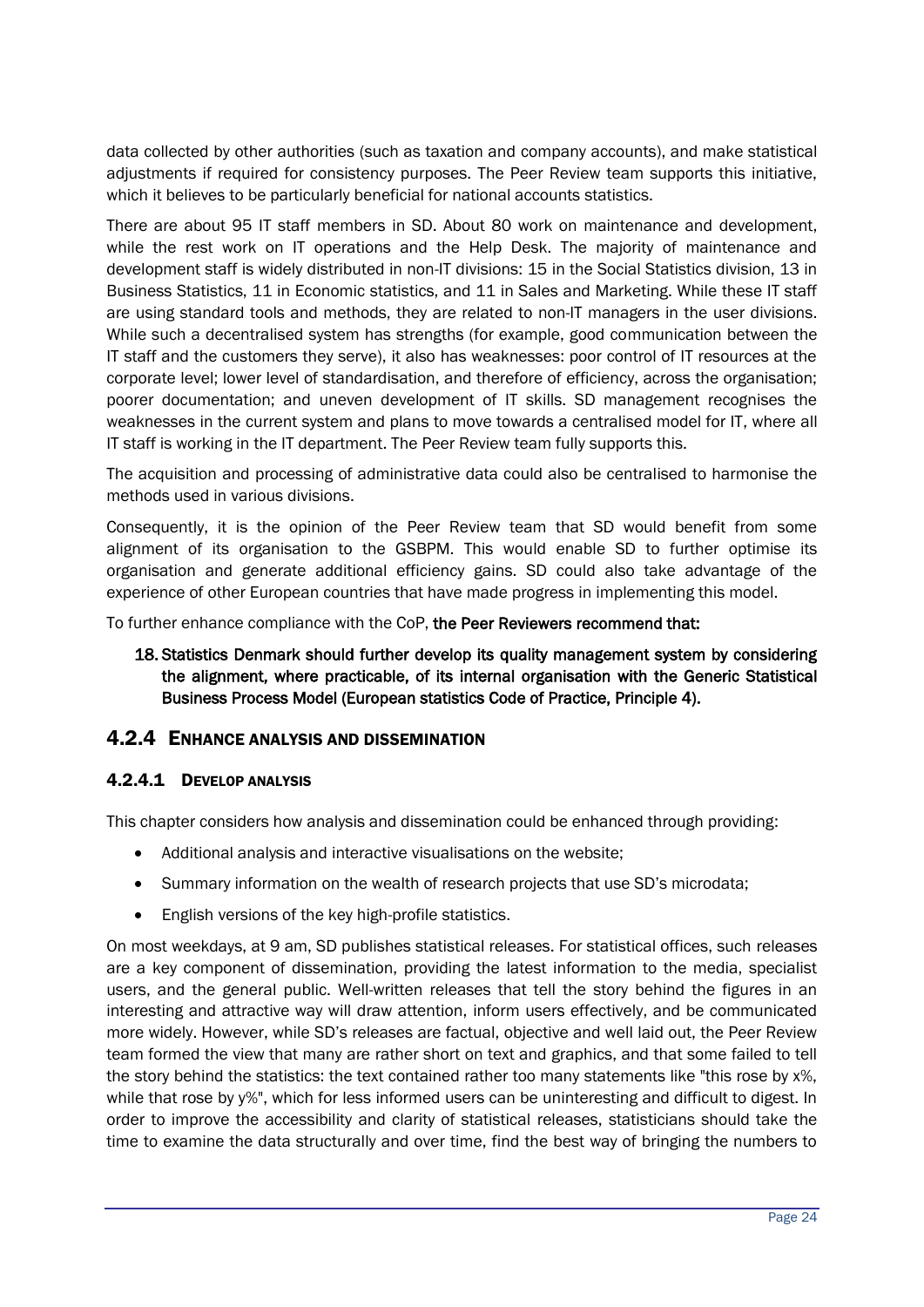life by telling the story in an interesting and newsworthy way, and reinforce this with appropriate graphics.

For an organisation that provides such a wealth of published data on local areas, such as municipalities and parishes, the Peer Review team were struck by the relative dearth of statistical maps available on or via the SD website. While Statbank users have the facility to generate maps based on extracted data, this facility, despite Statbank's otherwise excellent strengths, is rather basic. An interactive mapping facility would considerably enhance the value of statistical data that has a geographic dimension.

To further enhance compliance with the CoP, the Peer Reviewers recommend that:

- 19. In order to ensure that its statistics are more widely used and reliably interpreted, Statistics Denmark should take steps to ensure that its statistical releases provide more in-depth analysis accompanied by additional graphics (European statistics Code of Practice, Principle 15).
- 20. Statistics Denmark should provide users with the option of using an interactive mapping tool to analyse the wide range of geographic data available on their website (European statistics Code of Practice, Principle 15).

#### 4.2.4.2 ENHANCE DISSEMINATION AND ACCESSIBILITY

At any one time, hundreds of researchers are using SD's Research Service. Much of this use results in papers published in journals and elsewhere. If a very short summary of the published papers were provided on the website, including a simple statement of the main conclusions, it would offer additional information to the general user on the value of SD's data, and would provide a useful overview for researchers on the scale of the research being done.

To further enhance compliance with the CoP, the Peer Reviewers recommend that:

#### 21. For each research project that results in a published paper or report, a brief summary of the project and conclusions should be provided on a special page on Statistics Denmark's website (European statistics Code of Practice, Principle 15).

All of SD's releases are announced in advance in its release calendar. Initially, the date is set a year in advance. This can be changed later if there is a professional reason for doing so. However, eight days before the release date, the date is fixed. Any change after that time has to be approved by the National Statistician and to be explained on the website. Such late changes happen only very rarely. The Peer Reviewers observed that SD does not keep the initial calendar available to users, and consider it would be advisable to allow users to assess the timeliness indicator by keeping track of any changes in the 8-day release calendar.

To further enhance compliance with the CoP, the Peer Reviewers recommend that:

#### 22. Statistics Denmark should allow users to assess punctuality by keeping track, on the website, of any late changes made to the release calendar (European statistics Code of Practice, indicator 13.4).

Much of SD's output is available on their website in English, thus rendering it accessible to international users. This applies, for example, to all of Statbank and to all the quality declarations. However, the statistical releases are published only in Danish. With several hundred releases a year, the Peer Review team accepts that translation of all releases would be very onerous, but considers that at least the key high-profile European statistics should also be provided in English.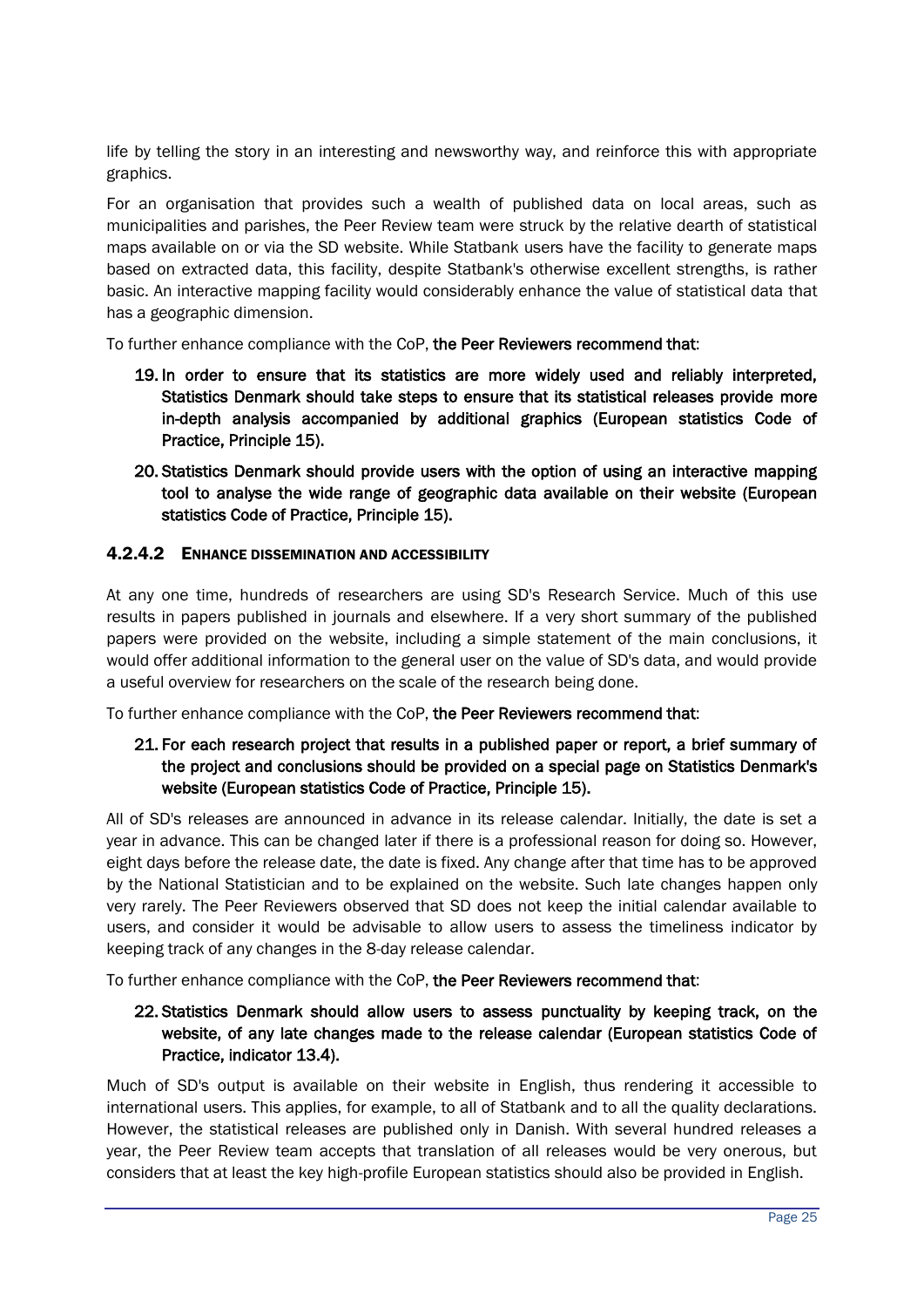To further enhance compliance with the CoP, the Peer Reviewers recommend that:

23. Statistics Denmark should publish English versions of the key high-profile European statistics it produces (European statistics Code of Practice, Principle 15).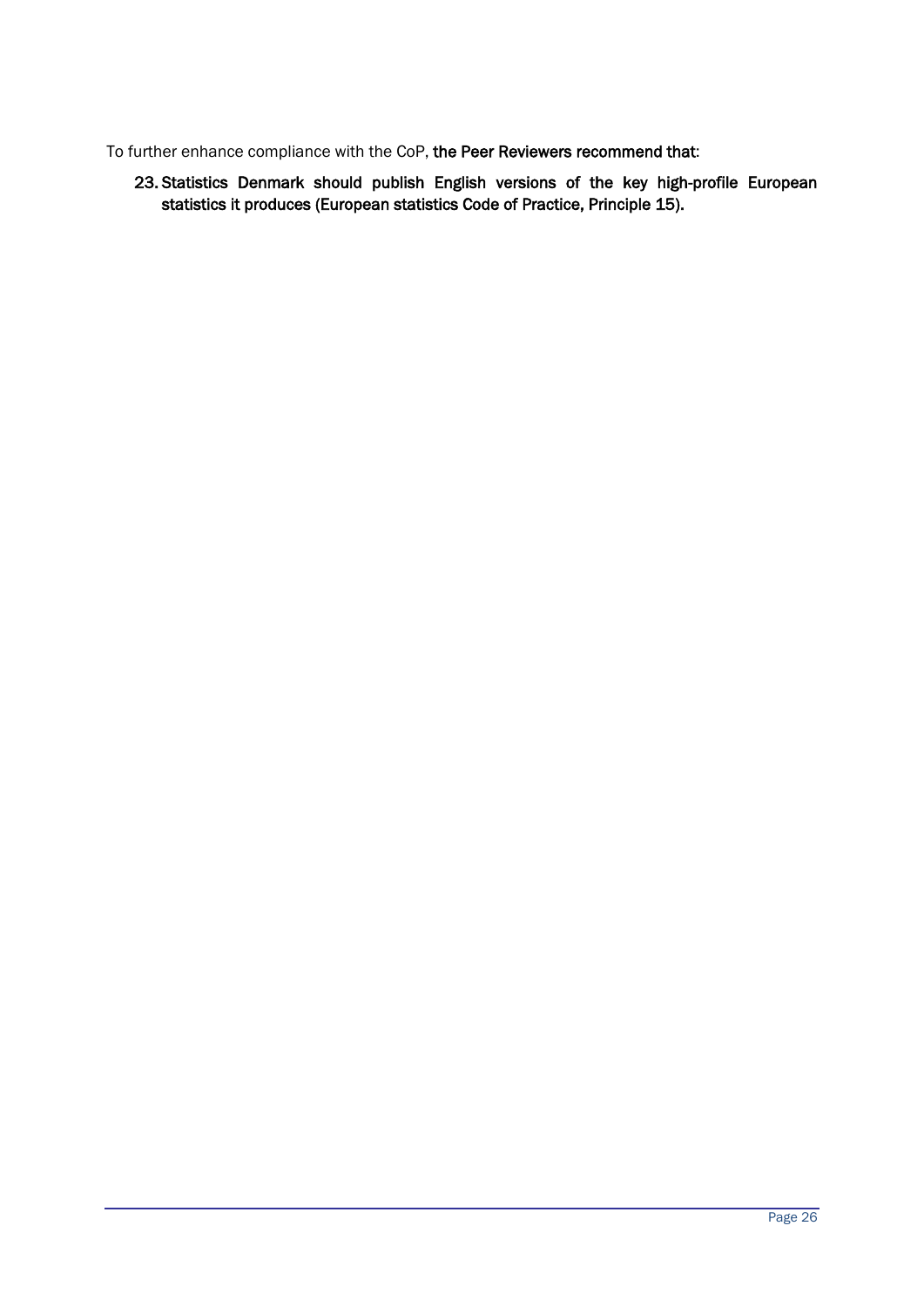## <span id="page-26-0"></span>4.3 NATIONAL STATISTICAL INSTITUTE VIEWS WHERE THEY DIVERGE FROM PEER REVIEWERS' ASSESSMENT

Statistics Denmark would like to thank the peer reviewers for their thorough and professional work and for the constructive discussions during the peer review visit. Statistics Denmark welcomes the overall conclusions regarding the high level of compliance with the Code of Practice in Statistics Denmark and also finds that the areas identified for further improvements are relevant.

Statistics Denmark has a diverging view on two specific recommendations:

#### 3. Statistics Denmark should be entitled by the new legislation to conduct a formal review of whether the European statistics produced by Other National Authorities could in some cases be produced with better cost-effectiveness and quality by Statistics Denmark (European statistics Code of Practice, Principle 10).

A revision of the current Act on Statistics Denmark is foreseen within the next few years and one of the main purposes of the revision is to strengthen the coordinating role of Statistics Denmark considerably (also in line with recommendations 1 and 4 of the peer review). Rather than moving towards further centralisation, Statistics Denmark is of the opinion that the establishment of a well-functioning coordination within the national statistical system is the most viable way forward for improving efficiency and quality of Danish statistics. In this perspective and taking into consideration the functioning of the Danish administrative system, efforts to implement recommendation 3 run the risk not only of being unsuccessful because information on costs are not available on a comparable basis, but also of being counterproductive to the aims of strengthening national coordination.

#### 17. The membership of the quality and methodology steering groups, currently at Director level, should be expanded to include the participation of some experts from various areas of Statistics Denmark (European statistics Code of Practice, Principle 4).

Statistics Denmark fully acknowledges the need to ensure sufficient involvement of experts in the work of the steering groups on quality and methodology. However, in order to ensure that the steering groups remain bodies for decision-making at the highest level, Statistics Denmark finds that the current organisational set-up should be maintained – keeping membership of the steering group at Directors level. The steering groups work closely with the experts in the methodology and quality units and on top of this, the steering groups may set up working groups and task forces.

Additionally, regarding recommendation 9 which states:

#### 9. The Danish financial authorities should ensure that the resources of Statistics Denmark are sufficient to meet forthcoming European Union demands, taking account of any efficiency gains generated by the organisation (European statistics Code of Practice, indicator 3.1).

Statistics Denmark would like to stress that efficiency gains generated by Statistics Denmark shall cover new EU demands as well as other necessary activities demanding resources (e.g. quality improvement, national user needs, new dissemination tools etc.). As such, when ensuring that resources are sufficient to meet forthcoming EU demands, financial authorities should take account of "efficiency gains generated by the organisation as well as other demands on resources". Statistics Denmark would have preferred that this was reflected in the wording of the recommendation.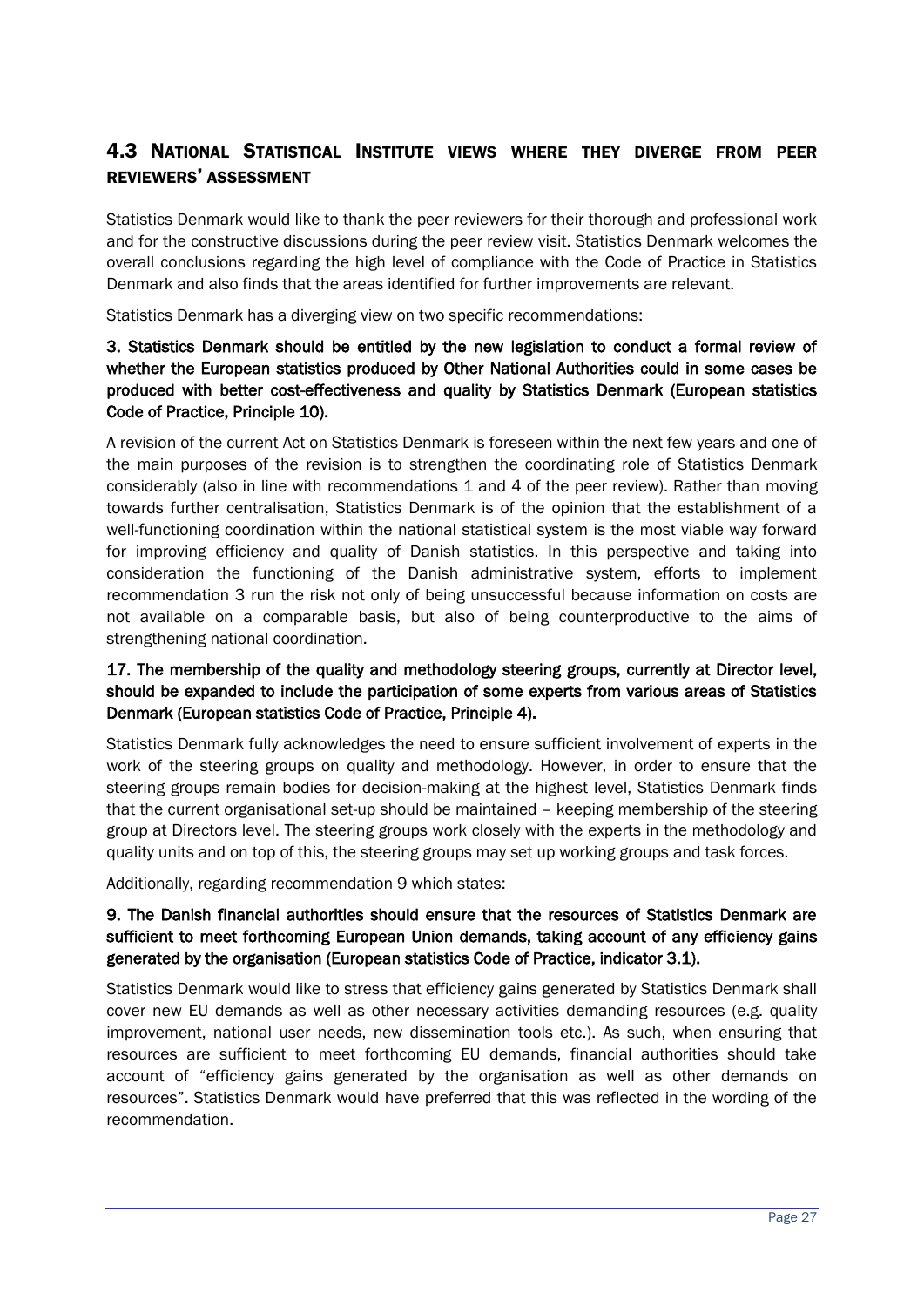## <span id="page-27-0"></span>ANNEX A - PROGRAMME OF THE VISIT

# PEER REVIEW VISIT TO DENMARK

#### 12-16 JANUARY 2015

### STATISTICS DENMARK, SEJRØGADE 11, COPENHAGEN

| <b>Time</b>     |                                | Programme                                                                                                                                                                                    | Organisation              | <b>Participants</b>                                                                                                                                                                                          |  |  |
|-----------------|--------------------------------|----------------------------------------------------------------------------------------------------------------------------------------------------------------------------------------------|---------------------------|--------------------------------------------------------------------------------------------------------------------------------------------------------------------------------------------------------------|--|--|
|                 | Day 1 - Monday 12 January 2015 |                                                                                                                                                                                              |                           |                                                                                                                                                                                                              |  |  |
| $09.00 - 10.00$ | 1                              | PR team discussion to finalise<br>the preparation of the visit.                                                                                                                              | PR Team                   | PR team                                                                                                                                                                                                      |  |  |
| $10.00 - 10.30$ | 2                              | Preparatory meeting with the<br>NSI coordinator team and,<br>possibly, other national partici-<br>pants in the visit to discuss<br>practical aspects of the visit.                           | <b>Statistics Denmark</b> | Mr Lars Thygesen, Mr Kim Voldby,<br>Ms Naja Andersen, Ms Anja Stiil                                                                                                                                          |  |  |
| $10.30 - 10.45$ |                                | Coffee break                                                                                                                                                                                 |                           |                                                                                                                                                                                                              |  |  |
| $10.45 - 11.00$ | 3                              | Welcome and introduction of<br>programme, organisational<br>matters                                                                                                                          | <b>Statistics Denmark</b> | Mr Jørgen Elmeskov, Mr Lars Thygesen, Mr<br>Niels Ploug, Mr Søren Schiønning Andersen,<br>Ms Kirsten Wismer, Ms Karin Ravn, Mr Kim<br>Voldby, Ms Naja Andersen                                               |  |  |
| $11.00 - 12.00$ | 4                              | General information session<br>with a description on how the<br>national statistical system is<br>organised (bodies, distribution<br>of responsibilities, relations<br>between authorities). | <b>Statistics Denmark</b> | Mr Jørgen Elmeskov, Mr Lars Thygesen, Mr<br>Kim Voldby,<br>Observers:<br>Mr Bo Johansen, Ms Naja Andersen                                                                                                    |  |  |
| $12.00 - 12.45$ |                                | Lunch                                                                                                                                                                                        |                           |                                                                                                                                                                                                              |  |  |
| $12.45 - 14.00$ | 5                              | The statistical law and related<br>legislation (CoP principles 1, 2,<br>5 and 6)                                                                                                             | <b>Statistics Denmark</b> | Mr Jørgen Elmeskov, Mr Lars Thygesen, Mr<br>Kim Voldby, Mr Bo Johansen<br>Observers: Ms Naja Andersen                                                                                                        |  |  |
| $14.00 - 15.15$ | 6                              | Co-ordinating role of the NSI                                                                                                                                                                | <b>Statistics Denmark</b> | Mr Jørgen Elmeskov, Mr Lars Thygesen, Mr<br>Kim Voldby, Mr Bo Johansen<br>Observers: Ms Naja Andersen                                                                                                        |  |  |
| $15.15 - 15.30$ |                                | Coffee break                                                                                                                                                                                 |                           |                                                                                                                                                                                                              |  |  |
| $15.30 - 17.00$ | $\overline{7}$                 | Programming, planning and<br>resources, including training<br>(CoP principles 3, 9 and 10)                                                                                                   | <b>Statistics Denmark</b> | Ms Karin Ravn, Mr Søren Schiønning<br>Andersen, Mr Carsten Zornig, Mr Kim Voldby,<br>Mr Søren K Jensen, Mr Marius Ejby Poulsen<br>Observers: Mr Bo Johansen, Mr Lars<br>Thygesen, Ms Naja Andersen           |  |  |
|                 |                                | Day 2 - Tuesday 13 January 2015                                                                                                                                                              |                           |                                                                                                                                                                                                              |  |  |
| $09.00 - 10.30$ | 8                              | Methodology, data collection,<br>data processing and<br>administrative data (CoP<br>principles 2, 7 and 8)                                                                                   | <b>Statistics Denmark</b> | Mr Lars Thygesen, Mr Niels Ploug, Mr Peter T<br>Stoltze, Mr Henrik Bang, Mr Carsten Zornig,<br>Mr Casper Winther<br>Observers: Mr Mogens Grosen Nielsen, Mr<br>Peter Linde, Ms Naja Andersen, Ms Karin Blix, |  |  |
| $10.30 - 10.45$ |                                | Coffee break                                                                                                                                                                                 |                           |                                                                                                                                                                                                              |  |  |
| $10.45 - 12.00$ | 8                              | Methodology, data collection,<br>data processing and<br>administrative data (CoP<br>principles $2$ , 7 and $8$ ) – cont.                                                                     | <b>Statistics Denmark</b> | Mr Lars Thygesen, Mr Niels Ploug, Mr Peter T<br>Stoltze, Mr Henrik Bang, Mr Carsten Zornig,<br>Mr Casper Winther<br>Observers: Mr Mogens Grosen Nielsen, Mr<br>Peter Linde, Ms Naja Andersen, Ms Karin Blix, |  |  |
| $12.00 - 13.00$ |                                | Lunch                                                                                                                                                                                        |                           |                                                                                                                                                                                                              |  |  |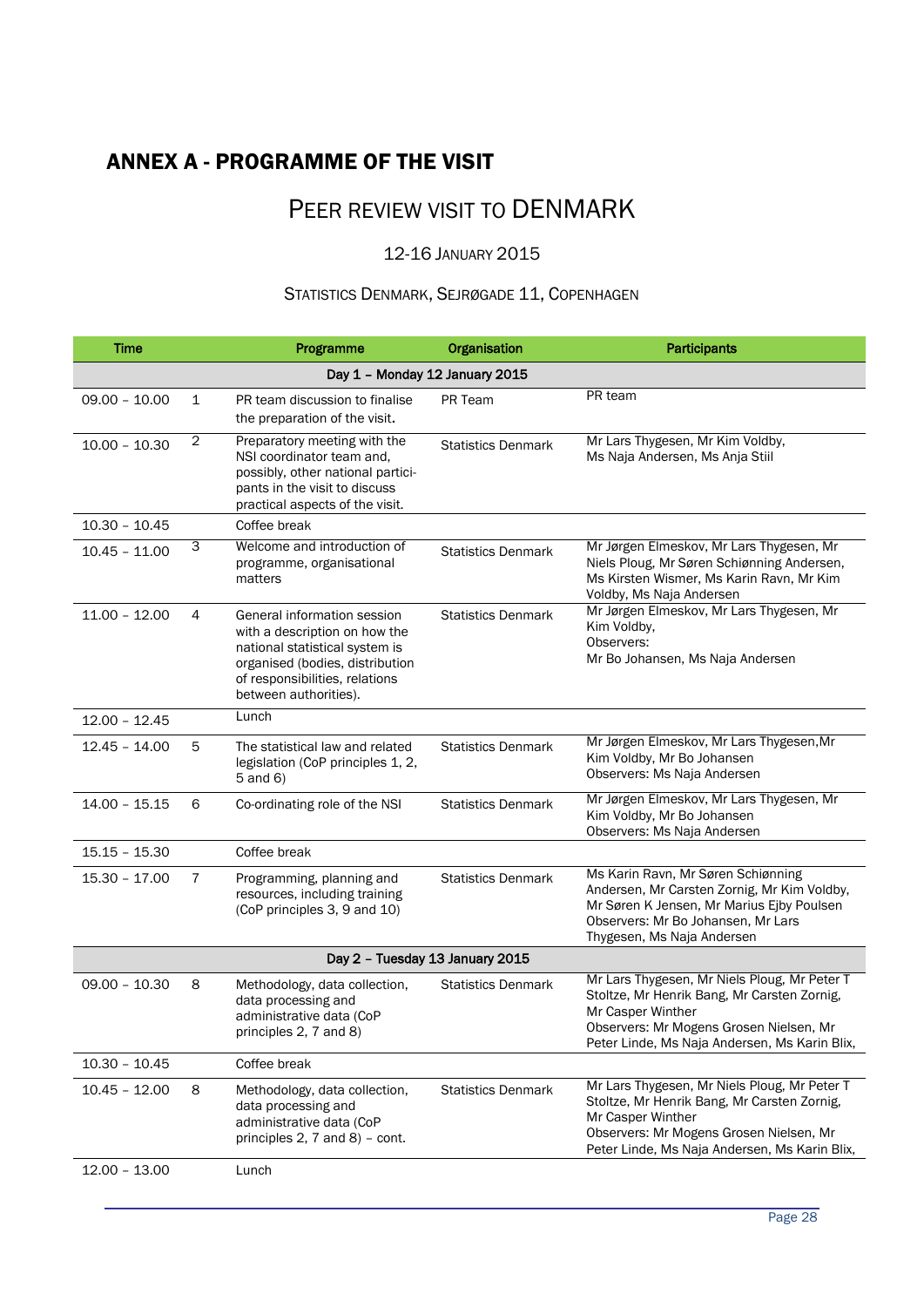| <b>Time</b>     |    | Programme                                                                                                                                | Organisation                     | <b>Participants</b>                                                                                                                                                                                                          |
|-----------------|----|------------------------------------------------------------------------------------------------------------------------------------------|----------------------------------|------------------------------------------------------------------------------------------------------------------------------------------------------------------------------------------------------------------------------|
| $13.00 - 14.30$ | 9  | Meeting with main users -<br>Ministries and other<br>public/private institutions<br>(including Central Bank as a<br>user)                |                                  | Mr Niels Arne Dam, Ms Tine Mercebach, Mr<br>Martin Nygaard Jørgensen, Ms Dorthe Høeg<br>Koch, Mr Michael Lund, Ms Lene Andersen<br>Observers: Ms Kirsten Wismer, Mr Niels<br>Ploug, Ms Naja Andersen                         |
| $14.30 - 14.45$ |    | Coffee break                                                                                                                             |                                  |                                                                                                                                                                                                                              |
| $14.45 - 16.00$ | 10 | Meeting with main users -<br>Scientific community                                                                                        |                                  | Ms Mie Dalskov Pihl, Mr Gunnar Gislason, Mr<br>Esben Agerbo,<br>Observers: Mr Lars Thygesen, Mr Ivan<br>Thaulow, Ms Naja Andersen                                                                                            |
| $16.00 - 17.15$ | 11 | Meeting with main users -<br>Media                                                                                                       |                                  | Mr Lars Erik Skovgaard, Mr Thomas Bernt<br>Henriksen, Mr Tage Otkjær,<br>Observers: Mr Lars Thygesen, Mr Carsten<br>Zangenberg, Ms Naja Andersen                                                                             |
|                 |    |                                                                                                                                          | Day 3- Wednesday 14 January 2015 |                                                                                                                                                                                                                              |
| $9.00 - 10.30$  | 12 | Meeting with data providers                                                                                                              |                                  | Mr Lars Knudsen, Mr Ove Holm, Mr Klaus<br>Rasmussen, Mr Jacob Thiel, Mr Claus Ørum<br>Mogensen, Ms Janicke Schultz-Petersen<br>Observers: Mr Lars Thygesen, Ms Hanne-<br>Pernille Stax, Ms Naja Andersen                     |
| $10.30 - 10.45$ |    | Coffee break                                                                                                                             |                                  |                                                                                                                                                                                                                              |
| 10.45 - 12.00   | 13 | Quality (organisational<br>structure, tools, monitoring, )<br>(CoP principles 4 and 11 to 15)                                            | <b>Statistics Denmark</b>        | Mr Lars Thygesen, Mr Niels Ploug,<br>Ms Kirsten Wismer, Mr Søren Schiønning<br>Andersen, Mr Mogens Grosen Nielsen, Ms<br>Karin Blix, Mr Peter T Stoltze,<br>Observers: Ms Naja Andersen                                      |
| $12.00 - 12.45$ |    | Lunch<br>+ Presentation of PSD Social<br>statistics database by Niels<br>Ploug                                                           |                                  |                                                                                                                                                                                                                              |
| $12.45 - 14.00$ | 14 | Implementation of Quality<br>management: concrete<br>example and discussion.<br>Example: The LFS production<br>process by Michael Frosch | <b>Statistics Denmark</b>        | Mr Lars Thygesen, Mr Niels Ploug, Ms Kirsten<br>Wismer, Mr Søren Schiønning Andersen, Mr<br>Mogens Grosen Nielsen, Mr Peter T Stoltze,<br>Ms Karin Blix, Mr Sven Egmose, Mr Michael<br>Frosch<br>Observers: Ms Naja Andersen |
| $14.00 - 14.45$ | 15 | Cooperation / level of<br>integration of the ESS                                                                                         | <b>Statistics Denmark</b>        | Mr Jørgen Elmeskov, Mr Lars Thygesen, Mr<br>Kim Voldby,<br>Observers: Ms Naja Andersen                                                                                                                                       |
| $14.45 - 15.00$ |    | Coffee break<br>+ Presentation of Employee<br>satisfaction survey and<br>Management evaluation survey<br>by Marius Ejby Poulsen          |                                  |                                                                                                                                                                                                                              |
| $15.00 - 16.00$ | 16 | Meeting with Danish<br><b>Immigration Service</b>                                                                                        | Danish Immigration<br>Service    | Mr Thomas Mortensen, Ms Louise Ersbøll<br>Leimand<br>Observers: Mr Lars Thygesen, Mr Kim Voldby,<br>Ms Naja Andersen, Mr Thomas Klintefeldt                                                                                  |
| $16.00 - 17.00$ | 17 | Meeting with representatives<br>from the Board of Statistics<br>Denmark                                                                  | <b>Statistics Denmark</b>        | Mr Peter Gorm Hansen, Ms Elsebeth Lynge,<br>Observers: Mr Lars Thygesen, Ms Naja<br>Andersen                                                                                                                                 |
|                 |    | Day 4- Thursday 15 January 2015                                                                                                          |                                  |                                                                                                                                                                                                                              |
| $09.00 - 10.30$ | 18 | Dissemination, including user's<br>consultation (CoP principles 6,<br>11 and 15)                                                         | <b>Statistics Denmark</b>        | Mr Lars Thygesen, Mr Niels Ploug, Ms Kirsten<br>Wismer, Mr Søren Schiønning Andersen, Mr<br>Carsten Zangenberg, Ms Annegrete Wulff<br>Observers:<br>Ms Naja Andersen                                                         |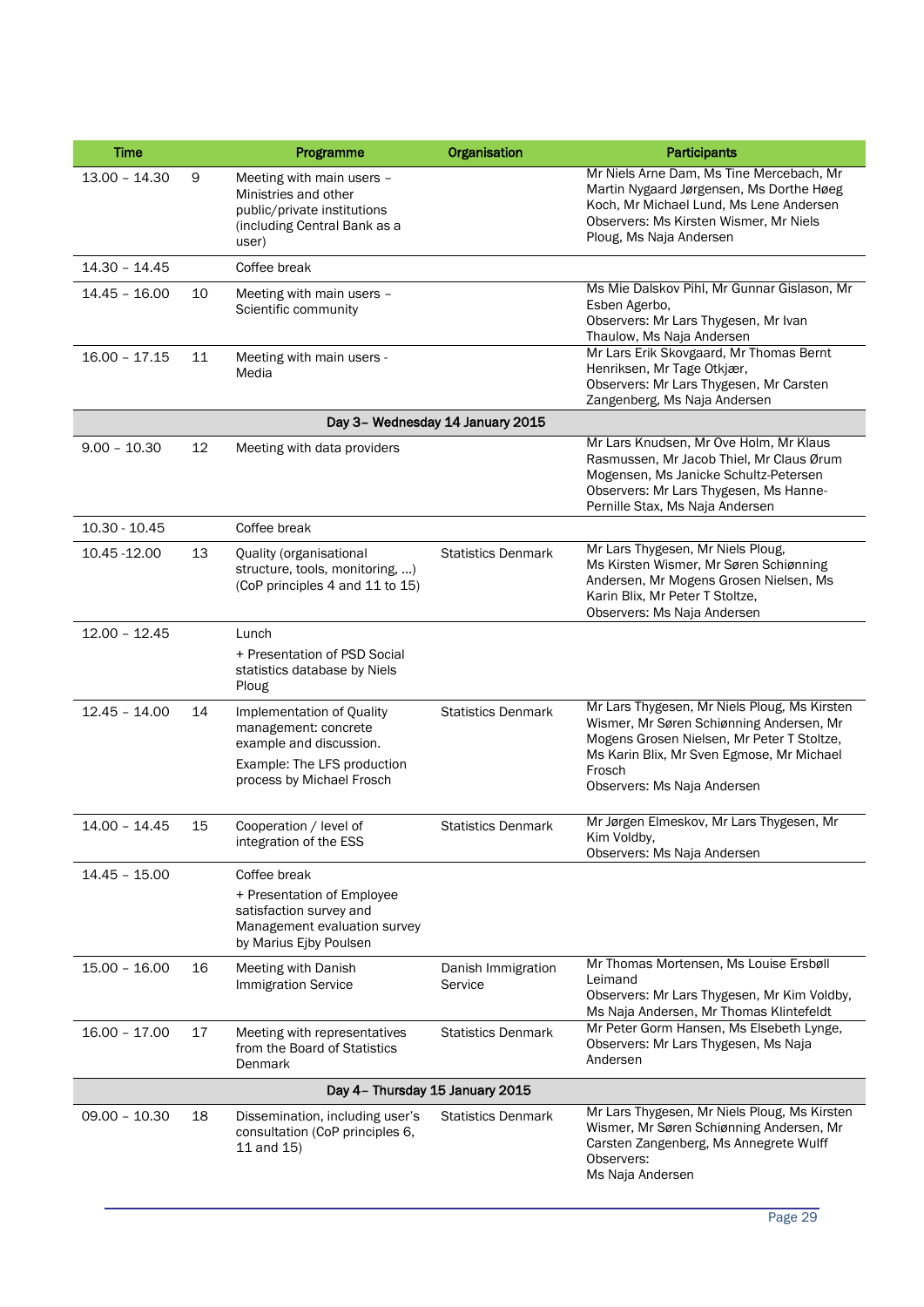| Time            |    | Programme                                                                                                                                                              | Organisation                                 | <b>Participants</b>                                                                                                                                                                         |
|-----------------|----|------------------------------------------------------------------------------------------------------------------------------------------------------------------------|----------------------------------------------|---------------------------------------------------------------------------------------------------------------------------------------------------------------------------------------------|
| $10.30 - 10.45$ |    | Coffee break                                                                                                                                                           |                                              |                                                                                                                                                                                             |
| $10.45 - 11.45$ | 19 | Meeting with Danish Agri-Fish<br>Agency                                                                                                                                | Danish Agri-Fish<br>Agency                   | Mr Troels Pade, Ms Sidsel B. Meier<br>Observers:<br>Mr Kim Voldby, Mr Peter Vig Jensen, Ms Naja<br>Andersen                                                                                 |
| $11.45 - 12.30$ | 20 | Confidentiality (CoP principles<br>5)                                                                                                                                  | <b>Statistics Denmark</b>                    | Mr Lars Thygesen, Mr Torben Søborg, Mr<br>Peter Bøegh Nielsen, Mr Kim Voldby<br>Observers:<br>Ms Naja Andersen                                                                              |
| $12.30 - 13.15$ |    | Lunch                                                                                                                                                                  |                                              |                                                                                                                                                                                             |
|                 |    | + Presentation of Statistics<br>Denmark's IT organisation by<br><b>Torben Søborg</b>                                                                                   |                                              |                                                                                                                                                                                             |
| $13.15 - 14.15$ | 21 | Meeting with Danish<br><b>Environmental Protection</b><br>Agency                                                                                                       | Danish<br>Environmental<br>Protection Agency | Mr Mikkel Stenbæk Hansen, Mr Bo Møller<br>Gottlieb, Mr Christian Fischer, Mr Jens<br>Michael Poulsen, Mr Anne Nielsen<br>Observers: Mr Lars Thygesen, Mr Kim Voldby,<br>Ms Naja Andersen    |
| $14.15 - 15.15$ | 22 | Meeting with the Ministry of<br>Economic Affairs and the<br>Interior re. The Ministry's role in<br>the management of Statistics<br>Denmark resources and HR<br>matters |                                              | Ms Cecilie Brøkner, Mr Palle Dam Leegaard<br>Observers: Mr Kim Voldby, Ms Naja Andersen                                                                                                     |
| $15.15 - 15.30$ |    | Coffee Break                                                                                                                                                           |                                              |                                                                                                                                                                                             |
| $15.30 - 17.00$ | 23 | Meeting with Junior Staff                                                                                                                                              | <b>Statistics Denmark</b>                    | Ms Anette Hertz, Ms Katrine Søe, Mr Jonas<br>Gielfeldt, Mr Lars Jacobsen, Ms Susanne<br>Maibom Theilgaard, Mr Rasmus Ostenfeld<br>Firla-Holme, Mr Niels Pelle Wang Holm, Mr<br>Jes Ravnbøl, |
|                 |    | Day 5- Friday 16 January 2015                                                                                                                                          |                                              |                                                                                                                                                                                             |
| $09.00 - 11.30$ | 24 | PR team discussion                                                                                                                                                     | PR Team                                      | PR team                                                                                                                                                                                     |
| $11.30 - 11.45$ |    | Coffee break                                                                                                                                                           |                                              |                                                                                                                                                                                             |
| $11.45 - 13.00$ | 25 | Clarifications, remaining or<br>additional issues and focus<br>areas                                                                                                   | <b>Statistics Denmark</b>                    | Mr Jørgen Elmeskov, Mr Lars Thygesen, Ms<br>Karin Ravn, Mr Kim Voldby, Ms Naja<br>Andersen, Ms Camilla Leth                                                                                 |
| $13.00 - 14.00$ |    | Lunch                                                                                                                                                                  |                                              |                                                                                                                                                                                             |
| $14.00 - 16.00$ | 26 | Meeting with senior<br>management: conclusions and<br>recommendations                                                                                                  | <b>Statistics Denmark</b>                    | Mr Jørgen Elmeskov, Mr Lars Thygesen, Mr<br>Niels Ploug, Mr Søren Schiønning Andersen,<br>Ms Kirsten Wismer, Ms Karin Ravn, Mr Kim<br>Voldby<br>Observers: Ms Karin Blix, Ms Naja Anderse   |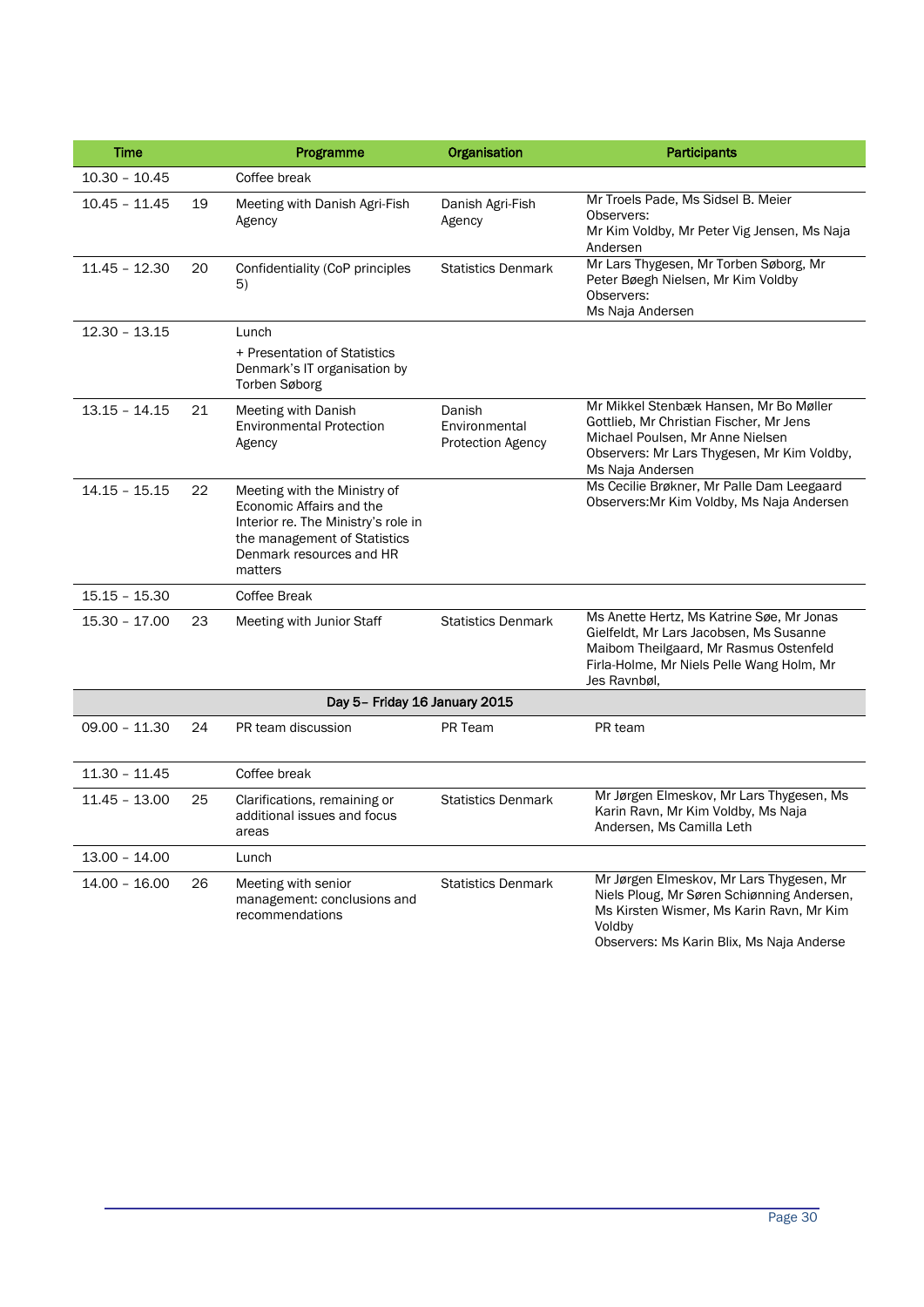# <span id="page-30-0"></span>ANNEX B - LIST OF PARTICIPANTS

|                | Peer reviewers                                                                                                          |
|----------------|-------------------------------------------------------------------------------------------------------------------------|
| 1              | Mr Jean-Michel Durr (chair)                                                                                             |
| $\overline{2}$ | Ms Michelle Jouvenal                                                                                                    |
| 3              | Mr Adrian Redmond                                                                                                       |
|                | Eurostat observer                                                                                                       |
| 4              | Ms Zsuzsanna Kovacs, Administrator in Unit D4. Government Finance Statistics - Risk<br>and quality management, Eurostat |
|                | <b>Management Statistics Denmark</b>                                                                                    |
| 5              | Mr Jørgen Elmeskov, National Statistician                                                                               |
| 6              | Mr Lars Thygesen, Director Sales and Marketing                                                                          |
| 7              | Mr Niels Ploug, Director Social Statistics                                                                              |
| 8              | Mr Søren Schiønning Andersen, Director Business Statistics                                                              |
| 9              | Ms Kirsten Wismer, Director Economic Statistics                                                                         |
| 10             | Ms Karin Ravn, Director User Services                                                                                   |
| 11             | Mr Kim Voldby, Head of division, Management office                                                                      |
| 12             | Peer review coordinator team Statistics Denmark                                                                         |
| 13             | Ms Naja Andersen, Head of section, Management office                                                                    |
| 14             | Ms Anja Stiil, Senior head clerk, Management office                                                                     |
|                | <b>Other participants from Statistics Denmark</b>                                                                       |
| 15             | Mr Bo Johansen, Chief advisor, Management office                                                                        |
| 16             | Mr Carsten Zornig, Head of division, Business Surveys                                                                   |
| 17             | Mr Søren K Jensen, Head of Finance                                                                                      |
| 18             | Mr Marius Ejby Poulsen, Head of HR                                                                                      |
| 19             | Mr Peter T Stoltze, Deputy head of division, Research and methods                                                       |
| 20             | Mr Henrik Bang, Head of division, Population                                                                            |
| 21             | Mr Casper Winther, Deputy head of division, External economy                                                            |
| 22             | Mr Mogens Grosen Nielsen, Chief Advisor, Research and methods                                                           |
| 23             | Mr Peter Linde, Head of division, Survey                                                                                |
| 24             | Ms Karin Blix, Quality Coordinator, Research and methods                                                                |
| 25             | Mr Ivan Thaulow, Head of division, Research and Methods                                                                 |
| 26             | Mr Carsten Zangenberg, Head of Communication                                                                            |
| 27             | Ms Hanne-Pernille Stax, Deputy head of division, Business Surveys                                                       |
| 28             | Mr Thomas Klintefeldt, Chief Advisor, Population, Statistics Denmark                                                    |
| 29             | Ms Annegrete Wulff, Head of division, Communication                                                                     |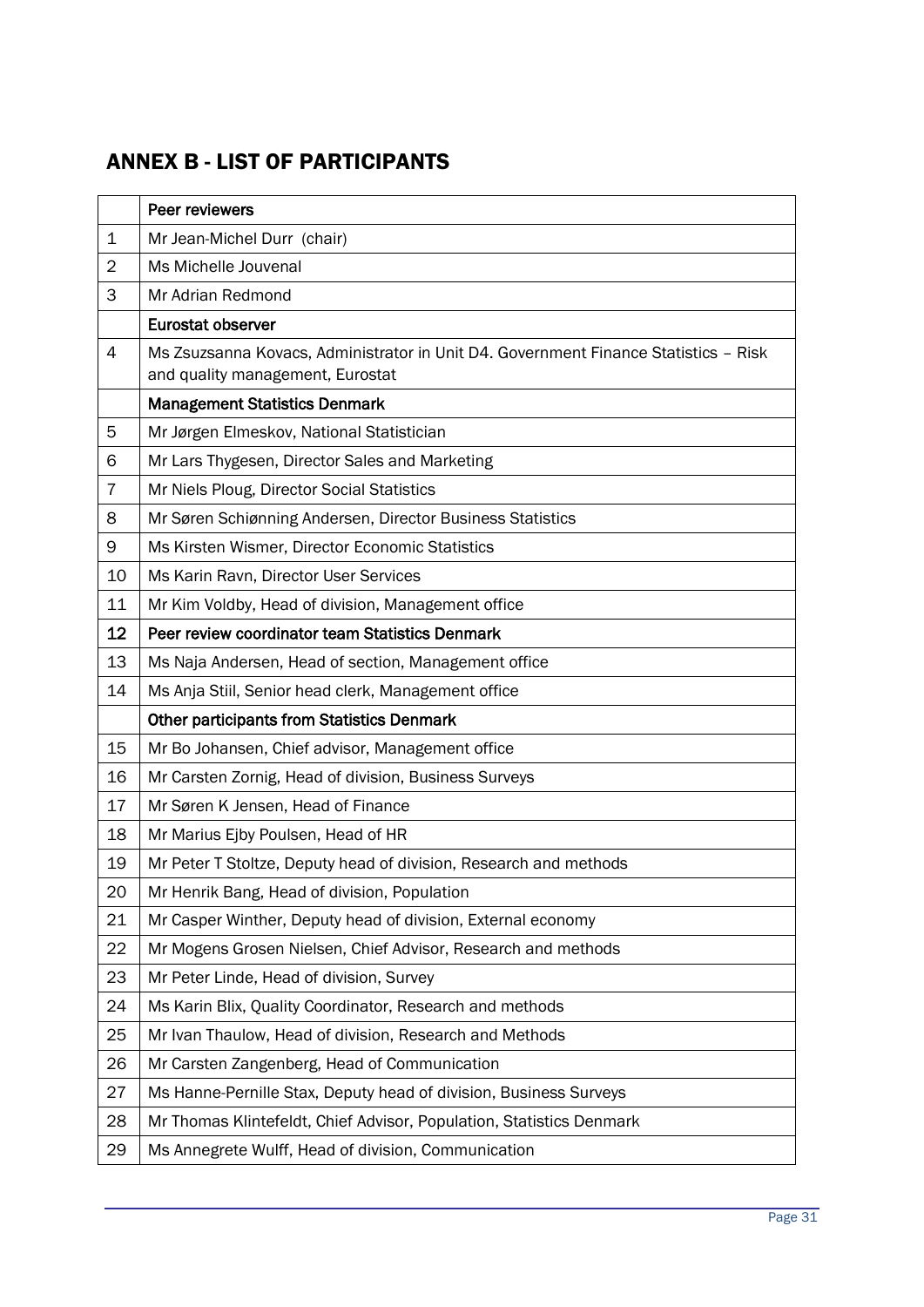| 30 | Mr Peter Vig Jensen, Head of division, Food Industries, Statistics Denmark                                                                                                           |
|----|--------------------------------------------------------------------------------------------------------------------------------------------------------------------------------------|
| 31 | Mr Torben Søborg, Head of division, IT                                                                                                                                               |
| 32 | Mr Peter Bøegh Nielsen, Head of division, Business Dynamics                                                                                                                          |
| 33 | Mr Sven Egmose, Head of division, Labour market statistics                                                                                                                           |
| 34 | Mr Michael Frosch, Senior advisor, Labour market statistics                                                                                                                          |
| 35 | Ms Camilla Leth, Chief advisor, Personnel                                                                                                                                            |
|    | <b>Junior staff Statistics Denmark</b>                                                                                                                                               |
| 36 | Ms Anette Hertz, Head of section, External Economy                                                                                                                                   |
| 37 | Ms Katrine Søe, Head of section, Government finances                                                                                                                                 |
| 38 | Mr Jonas Gielfeldt, Head of section, Labour market                                                                                                                                   |
| 39 | Mr Lars Jacobsen, Head of section, Research and methods                                                                                                                              |
| 40 | Ms Susanne Maibom Theilgaard, Head clerk, Business Dynamics                                                                                                                          |
| 41 | Mr Rasmus Ostenfeld Firla-Holme, Head of section, Business Surveys                                                                                                                   |
| 42 | Mr Niels Pelle Wang Holm, Head of section, Finance and Service                                                                                                                       |
| 43 | Mr Jes Ravnbøl, Head of section, Short term statistics                                                                                                                               |
|    | Participants from the Board of Statistics Denmark                                                                                                                                    |
| 44 | Mr Peter Gorm Hansen, Member of the Board of Statistics Denmark (Vice-Chair)                                                                                                         |
| 45 | Ms Elsebeth Lynge, Member of the Board of Statistics Denmark                                                                                                                         |
|    | Representatives of main users, data providers/respondents                                                                                                                            |
| 46 | Mr Niels Arne Dam, Assistant Head of the Domestic Economy Division, Danmarks<br>Nationalbank (Central Bank of Denmark)                                                               |
| 47 | Ms Tine Mercebach, Chief advisor, Danish Agency for Labour Market and Recruitment<br>Mr Martin Nygaard Jørgensen, Head of division, Ministry of Economic Affairs and the<br>Interior |
| 48 | Ms Dorthe Høeg Koch, Chief advisor, Ministry of Business and Growth Denmark                                                                                                          |
| 49 | Mr Niels Arne Dam, Assistant Head of the Domestic Economy Division, Danmarks<br>Nationalbank (Central Bank of Denmark)                                                               |
| 50 | Ms Tine Mercebach, Chief advisor, Danish Agency for Labour Market and Recruitment<br>Mr Martin Nygaard Jørgensen, Head of division, Ministry of Economic Affairs and the<br>Interior |
| 51 | Mr Michael Lund, Chief advisor, Danish Ministry of Finance                                                                                                                           |
| 52 | Ms Lene Andersen, Senior advisor, Danish Ministry of Finance                                                                                                                         |
| 53 | Ms Mie Dalskov Pihl, Chief analyst, The Economic Council of the Labour Movement                                                                                                      |
| 54 | Mr Gunnar Gislason, Professor, Department of Cardiology, Gentofte Hospital                                                                                                           |
| 55 | Mr Esben Agerbo, Professor, National Centre for Register-based Research,                                                                                                             |
| 56 | Mr Lars Erik Skovgaard, Reporter, Berlingske Tidende                                                                                                                                 |
| 57 | Mr Thomas Bernt Henriksen, Editor Economic Affairs, Børsen                                                                                                                           |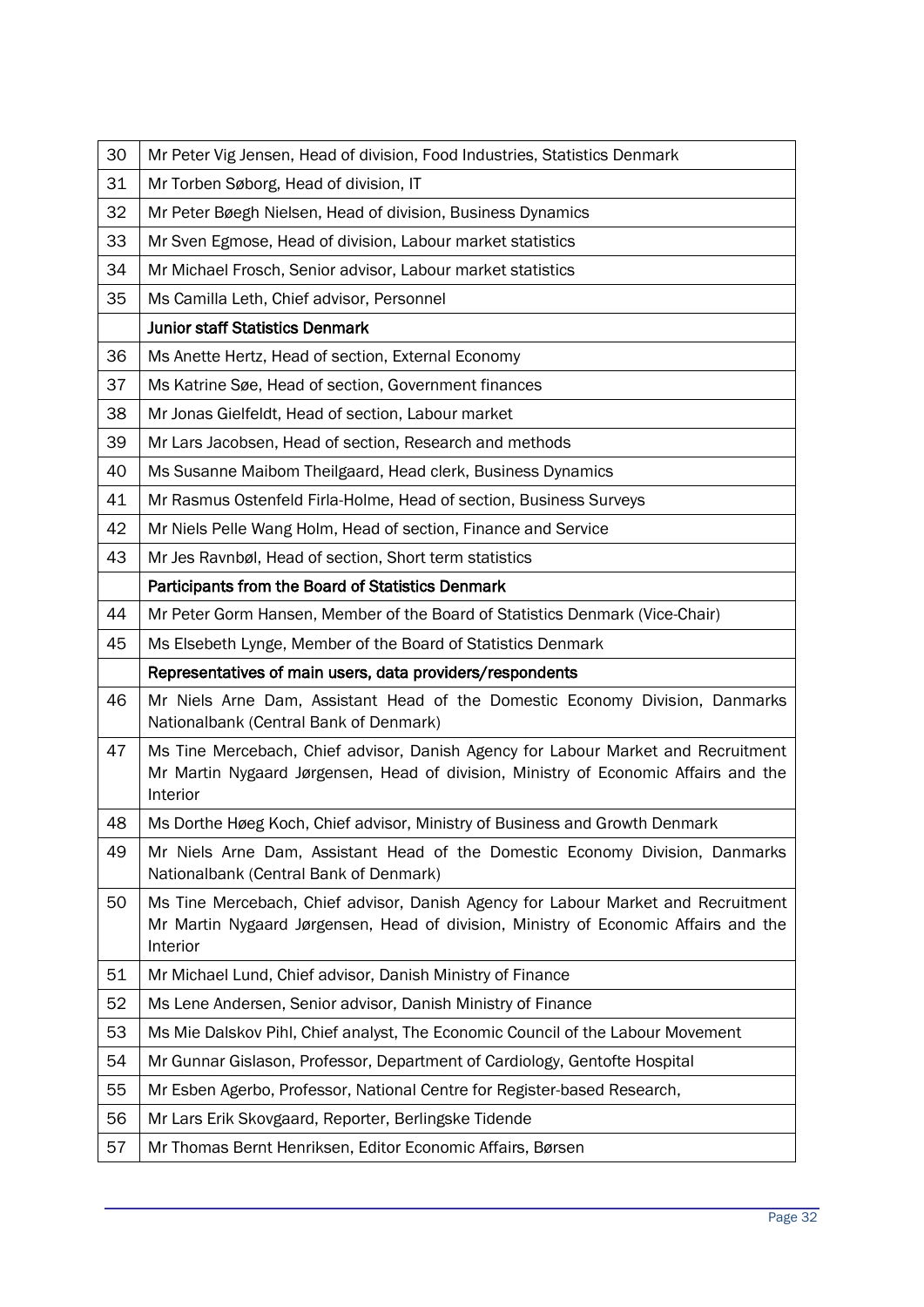| 58 | Mr Tage Otkjær, Editor Economic Affairs, Politiken                                              |
|----|-------------------------------------------------------------------------------------------------|
| 59 | Mr Lars Knudsen, Head of statistics, The Confederation of Danish Employers (DA)                 |
| 60 | Mr Ove Holm, Deputy-Director, Danish Transport and Logistics Association                        |
| 61 | Mr Klaus Rasmussen, Chief economist, Confederation of Danish Industry                           |
| 62 | Mr Jacob Thiel, Chief economist, the Danish Federation og Small and Medium Sized<br>Enterprises |
| 63 | Mr Claus Ørum Mogensen, Head of division, Local Government Denmark (KL)                         |
| 64 | Ms Janicke Schultz-Petersen, Business advisor, MJK Automation                                   |
| 65 | Ms Cecilie Brøkner, Head of division, Ministry of Economic Affairs and the Interior             |
| 66 | Mr Palle Dam Leegaard, Senior advisor, Ministry of Economic Affairs and the Interior            |
|    | <b>Participants from ONAs</b>                                                                   |
| 67 | Mr Thomas Mortensen, Head of division, Danish Immigration Service                               |
| 68 | Ms Louise Ersbøll Leimand, Chief advisor, Danish Immigration Service                            |
| 69 | Mr Troels Pade, Head of division, Data and risk assessment, Danish Agri-Fish Agency             |
| 70 | Ms Sidsel B. Meier, Danish Agri-Fish Agency                                                     |
| 71 | Mr Bo Møller Gottlieb, Danish Environmental Protection Agency                                   |
| 72 | Mr Mikkel Stenbæk Hansen, Head of unit, Danish Environmental Protection Agency                  |
| 73 | Mr Christian Fischer, Chief advisor, Danish Environmental Protection Agency                     |
| 74 | Mr Jens Michael Poulsen, Technician, Danish Environmental Protection Agency                     |
| 75 | Mr Anne Nielsen, Graduate engineer, Danish Environmental Protection Agency                      |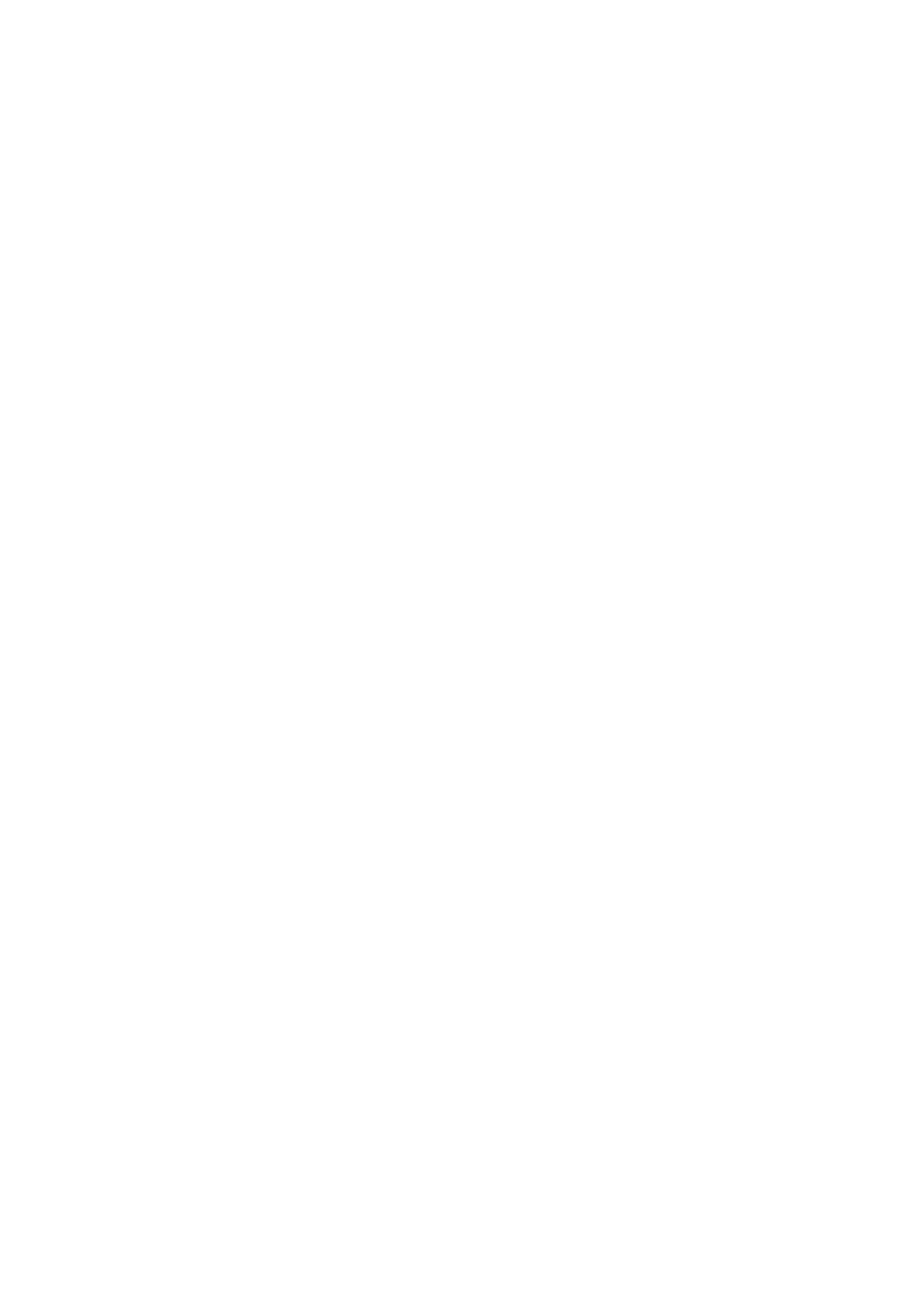# PEER REVIEW REPORT

ON COOPERATION/LEVEL OF INTEGRATION WITHIN THE EUROPEAN STATISTICAL SYSTEM

# **DENMARK**

JEAN-MICHEL DURR MICHELLE JOUVENAL ADRIAN REDMOND

**MARCH 2015**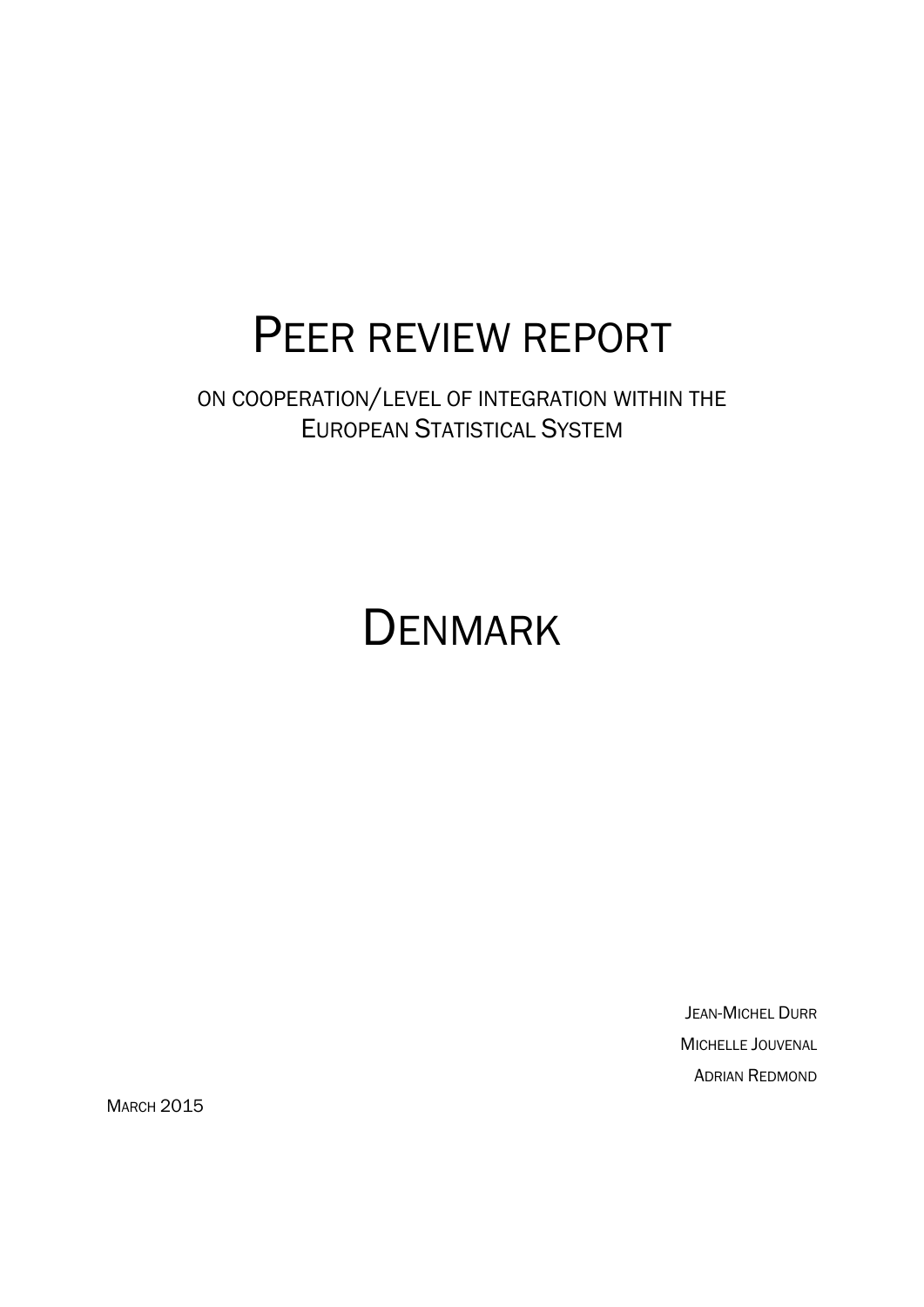# TABLE OF CONTENTS

| 1. EXECUTIVE SUMMARY                                                                | 3              |
|-------------------------------------------------------------------------------------|----------------|
| 2. INTRODUCTION                                                                     | $\overline{4}$ |
| 3. MAIN FINDINGS                                                                    | 5              |
| 3.1 Overall summary of the main findings                                            | 5              |
| 3.1.1 Findings in the strategy                                                      | 5              |
| 3.1.2 Findings in the design                                                        | 6              |
| 3.1.3 Findings in process chain management                                          | 6              |
| 3.1.4 Findings in process chain implementation                                      | 6              |
| 4. OTHER ISSUES                                                                     | 8              |
| 5. NATIONAL STATISTICAL INSTITUTE VIEWS WHERE THEY DIVERGE FROM REVIEWERS' FINDINGS | 9              |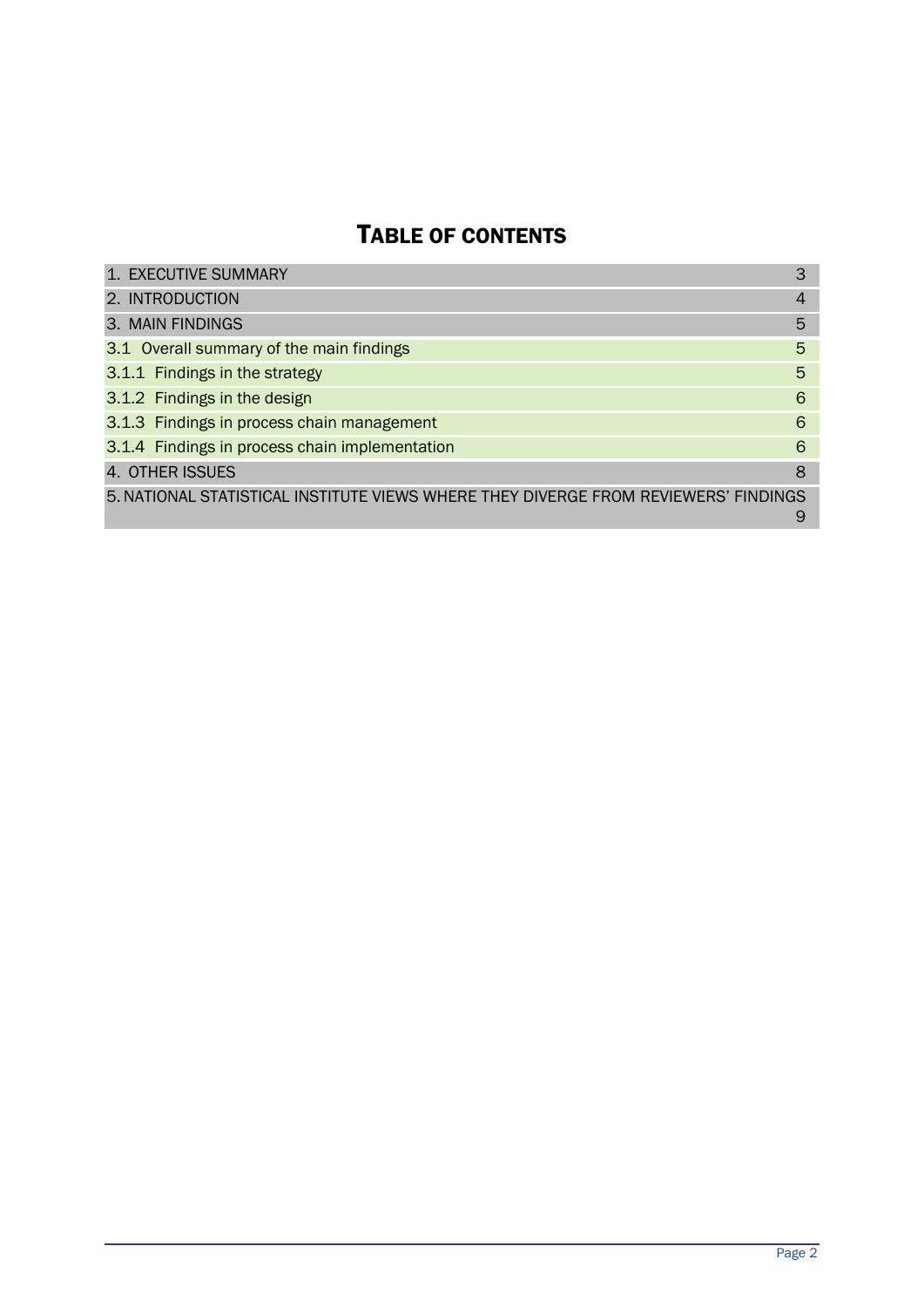## 1. EXECUTIVE SUMMARY

Statistics Denmark (SD) is the main producer of official statistics in Denmark and demonstrates a high level of integration and cooperation within the European Statistical System (ESS). SD has a general policy to participate actively in international cooperation, in particular within the ESS and with other Nordic countries. In addition, SD actively contributes to international cooperation, such as EU Twinning projects.

EU regulations are implemented in Denmark with few derogations.

SD is active in adopting European common tools. It is in the process of mapping its activities and processes against the General Statistical Business Process Model (GSBPM), with the objective of increasing the standardisation of some of its processes. Statistical Data and Metadata eXchange (SDMX) standards are largely used only for the transmission of data to Eurostat. ESS metadata standards are being implemented.

Despite rather modest resources, SD plays an active role in the ESS, participating in working groups and projects at European level.

Nevertheless, the Peer Review team considers that the visibility of European statistics could be improved on SD's website.

Statistics are available on the databank Statbank in Danish as well as English, and the calendar and all quality declarations are also available in English. However, it is the opinion of the Peer Review team that the accessibility of the SD website should be enhanced by providing English versions of the main statistical releases.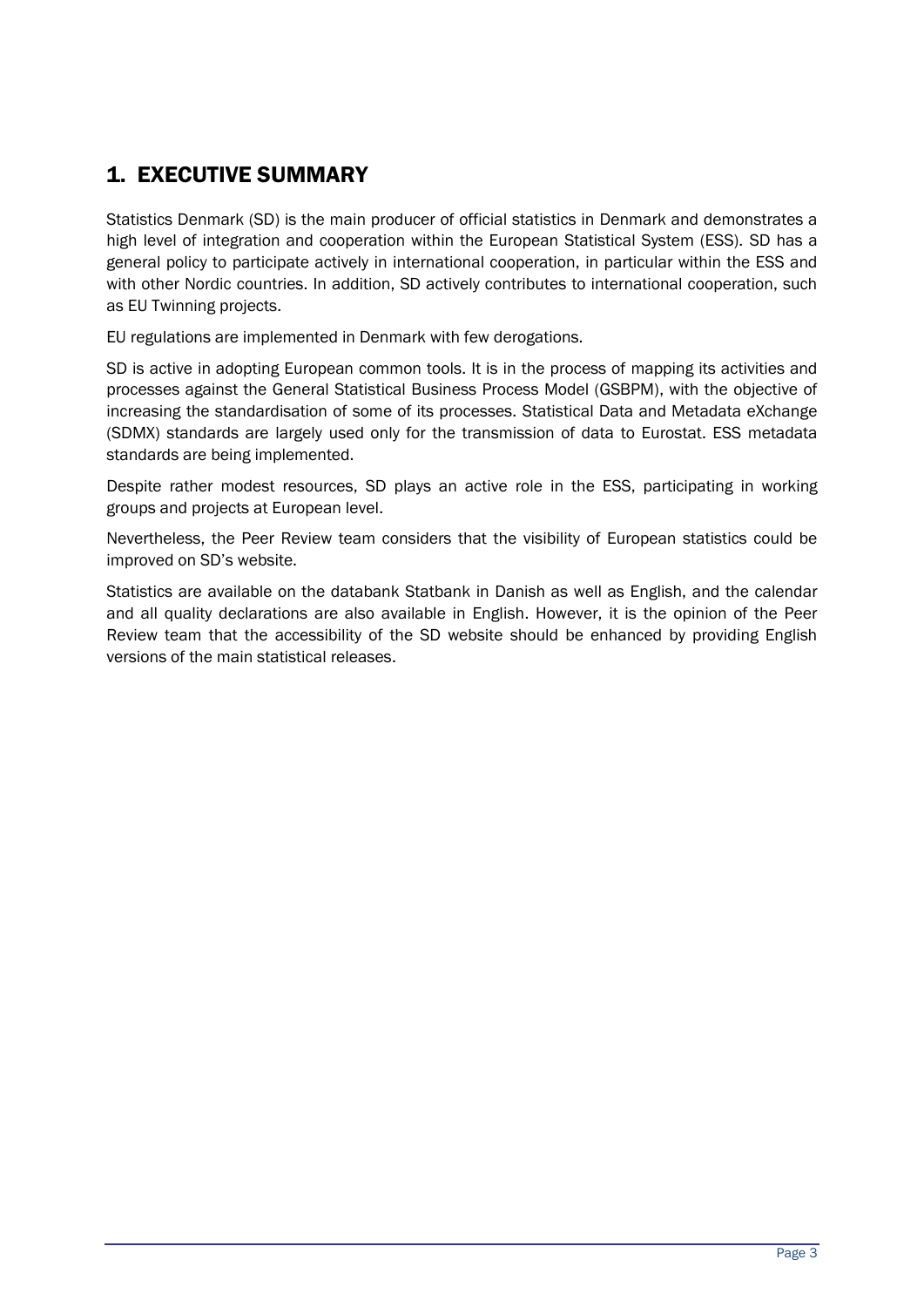## 2. INTRODUCTION

 $\overline{a}$ 

This peer review report is part of a series of assessments, the objective of which is to evaluate the extent to which National Statistical Institutes (NSIs) and the European Statistical System (ESS)<sup>1</sup> comply with the European Statistics Code of Practice (CoP).

The CoP, which sets out a common quality framework for the ESS, was first adopted in 2005 by the Statistical Programme Committee and updated in 2011 by its successor, the European Statistical System Committee. The  $COP - 15$  principles and related indicators of good practice  $$ covers the institutional environment, the statistical production process and the output of European statistics. The ESS is committed to fully complying with the CoP and is working towards its full implementation. Periodic assessments review progress towards reaching this goal.

In order to gain an independent view, the peer review exercise has been externalised and an auditlike approach, where all the answers to the self-assessment questionnaires have to be supported by evidence, has been applied. As in 2006-2007, all EU Member States and EFTA/EEA countries and Eurostat are subject to a peer review.

Each peer review in the Member States and EFTA/EEA countries is conducted by three reviewers and has four phases: completion of self-assessment questionnaires by a country; their assessment by peer reviewers; a peer review visit; and the preparation of reports on the outcomes. The peer review of Eurostat has been conducted by the European Statistical Governance Advisory Board (ESGAB).

The peer review of Denmark was conducted by Mr Jean-Michel Durr (chair), Ms Michelle Jouvenal, and Mr Adrian Redmond with a peer review visit to Copenhagen on 12–16 January 2015.

This report focuses on cooperation and the level of integration achieved by the Danish statistical system within the ESS. A separate report focuses on CoP compliance and the coordination of European statistics within the Danish statistical system.

<sup>1</sup> The ESS is the partnership between the Union statistical authority, which is the Commission (Eurostat), and the NSIs and the ONAs responsible in each Member State for the development, production and dissemination of European statistics. This Partnership also includes the EEA and EFTA countries.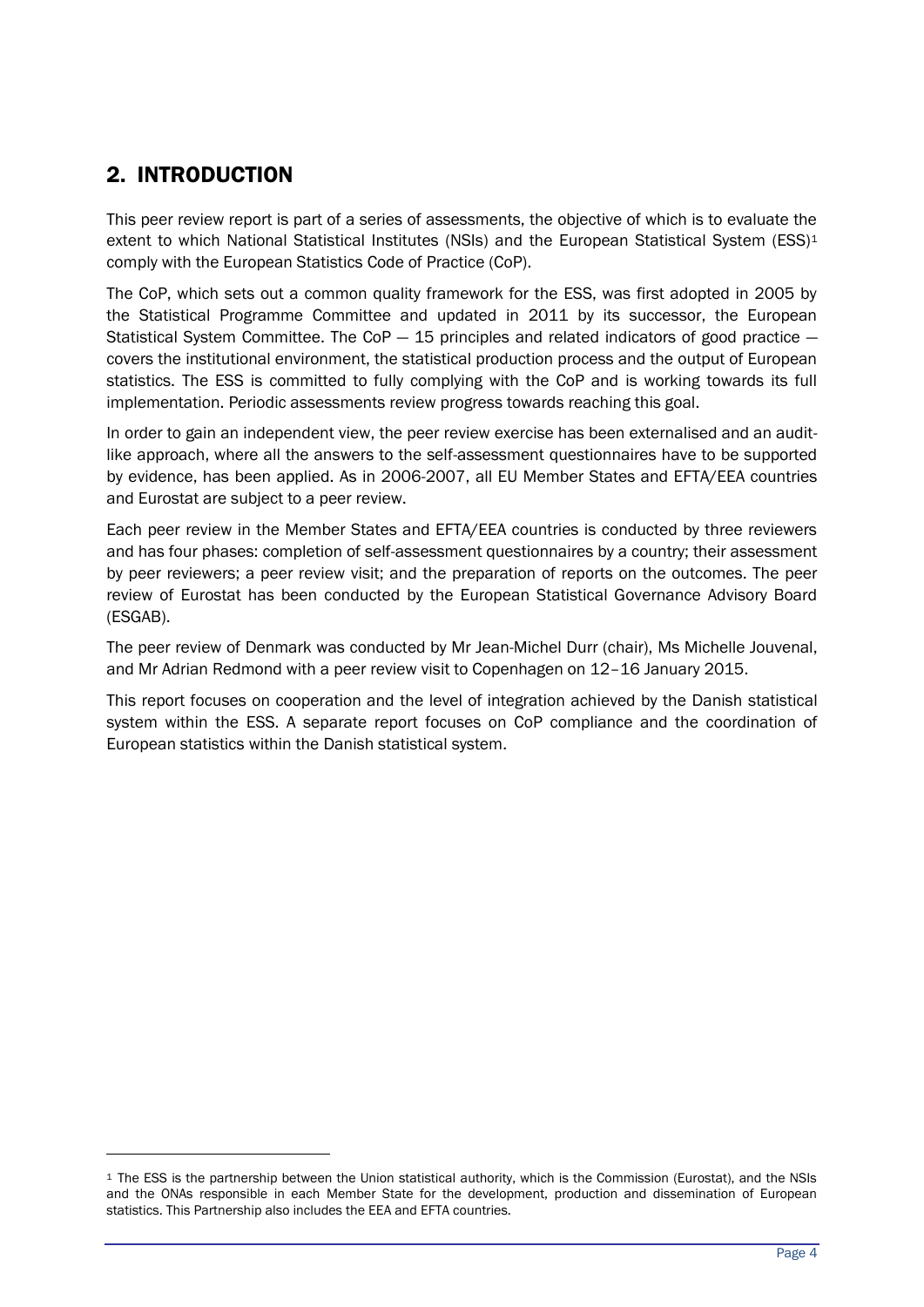## 3. MAIN FINDINGS

#### 3.1 OVERALL SUMMARY OF THE MAIN FINDINGS

Statistics Denmark (SD) demonstrates a high level of integration and cooperation within the ESS. SD has a general policy to participate actively in international cooperation, in particular within the ESS and with other Nordic countries.

EU regulations are fully implemented in Denmark with few derogations.

SD is in the process of mapping its activities and processes against the General Statistical Business Process Model (GSBPM) with the objective of increasing standardisation of some of its processes.

SD is active in adopting European common tools. Nevertheless, the Peer Review team considers that the visibility of European statistics could be improved on SD's website.

However, resource limitations restrict more active participation of SD in joint ESS projects.

## 3.1.1 FINDINGS IN THE STRATEGY

SD is strongly engaged in cooperation initiatives, in particular within the ESS and with the other Nordic countries. There are about 40 Nordic contact networks that partly function through various virtual communication channels and partly meet physically in relation to other international meetings, for example in EU working group and task force meetings. This cooperation is considered very useful by SD as it provides the opportunity for staff who are alone in their task to exchange knowledge and experience with colleagues in other countries. Some projects are also developed jointly, such as PC-Axis and the InterNordic research project to give researchers access to multi-national data from Nordic countries.

Additionally, SD occasionally carries out bilateral consultation on specific issues with other ESS countries at management level. For example, a benchmark study was carried out in 2010 comparing SD and Statistics Finland.

SD participated in ESSnet projects on a *Common Reference Architecture (CORA)* and *MEETS Linking of Micro-data on ICT usage*, and managed the ESSnet on *MEETS Measuring Global Value Chains*. It takes an active part in four ESS.VIP business projects: SIMSTAT, ESBRs, ICT and Admin Data. SD is also member of the DIME/ITDG steering group regarding cross-cutting ESS.VIP-projects and takes part in the ESS.VIP cross-cutting project on Information models and standards (IMS). SD is amongst other groups a member of Eurostat Working Groups on Metadata, Quality and Classification, including various task forces.

SD actively contributes to international cooperation, such as EU Twinning projects aimed at candidate countries and European Neighbourhood Policy (ENP) countries. SD currently cooperates in the implementation of capacity building projects in Bosnia and Herzegovina, Kosovo, Ukraine, Israel, Jordan and Macedonia, focused on improving compliance with the acquis and the European statistics Code of Practice.

SD is in the process of implementing the ESS/international metadata standards and models, Single Integrated Metadata Structure (SIMS), ESS Standard for Quality Reports (ESQRS), and Data Documentation Initiative (DDI).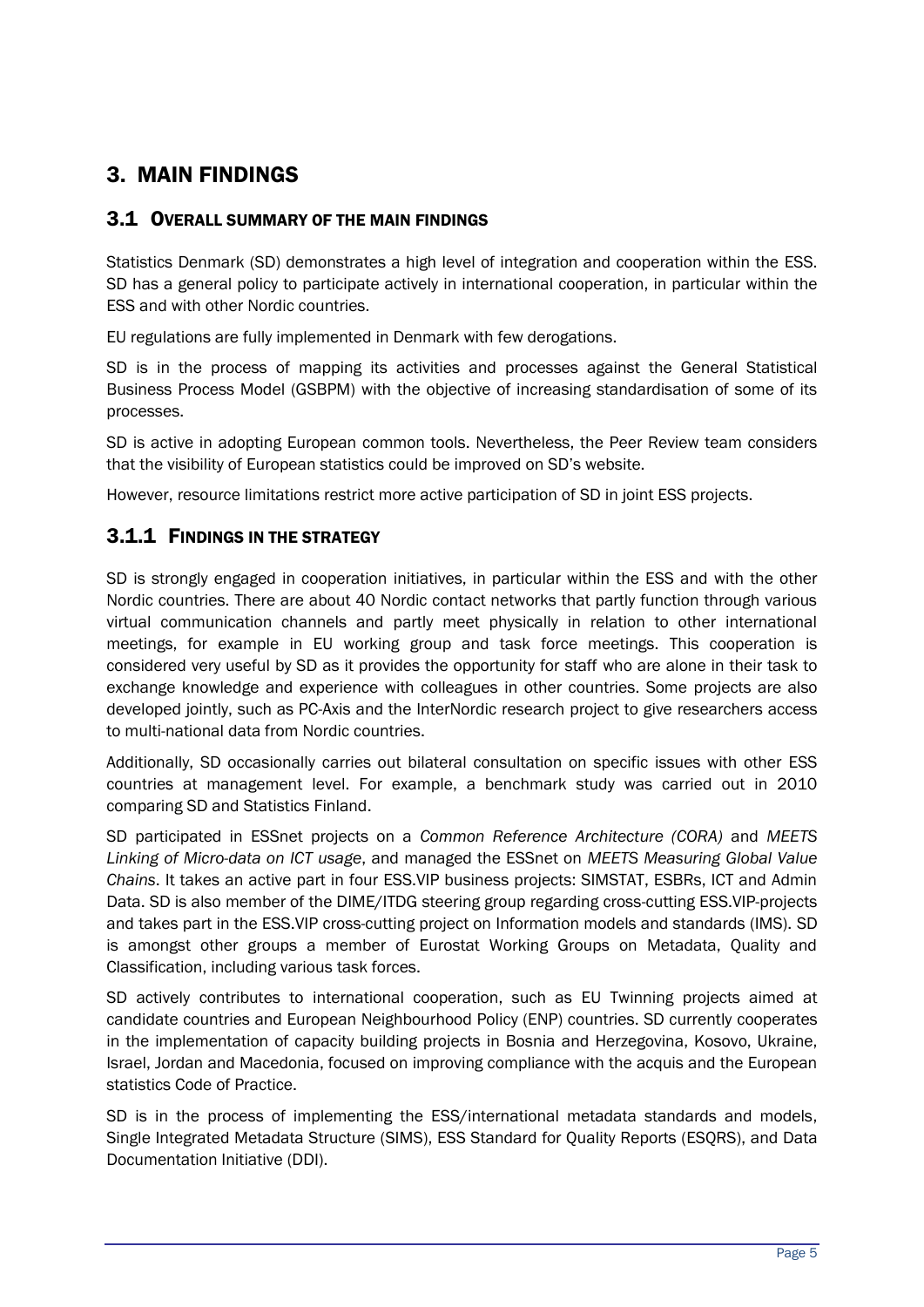Staff participation in international statistical cooperation and international experience (e.g. working group participation, international consulting, papers for international conferences) is a criterion for promotion.

However, SD does not have specific funding for the secondment of staff to other ESS organisations. Nevertheless, information about relevant vacancies in international organisations is disseminated to the staff and posted on the intranet.

### 3.1.2 FINDINGS IN THE DESIGN

Implementing ESS priorities and obligations is part of the annual work planning process. However, there is no mechanism for adjusting SD's budget to new statistical obligations resulting from EU regulations.

Currently, EU regulations are implemented in Denmark with few derogations. During the implementation of ESA2010, SD has obtained some time-limited derogations mainly related to detailed classifications about financial instruments. Denmark also has a permanent derogation regarding the labour cost index (working-day and seasonal adjustment), along with other European countries.

Regarding designing a new statistical project or redesigning a current statistical project, SD has a long tradition of searching for solutions in other statistical institutes, especially in Nordic countries. Several examples were presented to the Peer Review team, such as the database Statbank, which was originally developed by Statistics Sweden. In the domain of price statistics, SD is currently developing a method for the use of barcode data drawing on experiences from a number of countries, in particular Sweden. Likewise, on the estimation of house prices, SD has documented and assessed various approaches in other ESS countries and is now using a method similar to the one used in the Netherlands.

#### 3.1.3 FINDINGS IN PROCESS CHAIN MANAGEMENT

So far, SD has mapped its processes against the components of the General Statistical Business Process Model (GSBPM), but has not modified its organisation structure to implement this model. This mapping operation will form the basis for development projects and initiatives on standardisation and quality assurance, such as the ongoing work on metadata and quality reports.

It is the opinion of the Peer Review team that, at a further stage, some activities related to the same component, such as editing or the receipt of administrative data, could be performed in the same unit.

#### 3.1.4 FINDINGS IN PROCESS CHAIN IMPLEMENTATION

Regarding the process chain implementation, SD is also conducting relevant activities:

- Exchange of data with the EuroGroups Register (EGR). The quality of EGR is not considered sufficiently high to be used as a source to improve the quality of the national Business Register, and not yet of sufficient quality to make improvements to the sampling frame for the Foreign Investments Survey.
- The Electronic Data files Administration and Management Information System (eDAMIS) Single Entry Point is used for transferring data to Eurostat.
- Statistical Data and Metadata eXchange (SDMX) standards are largely used.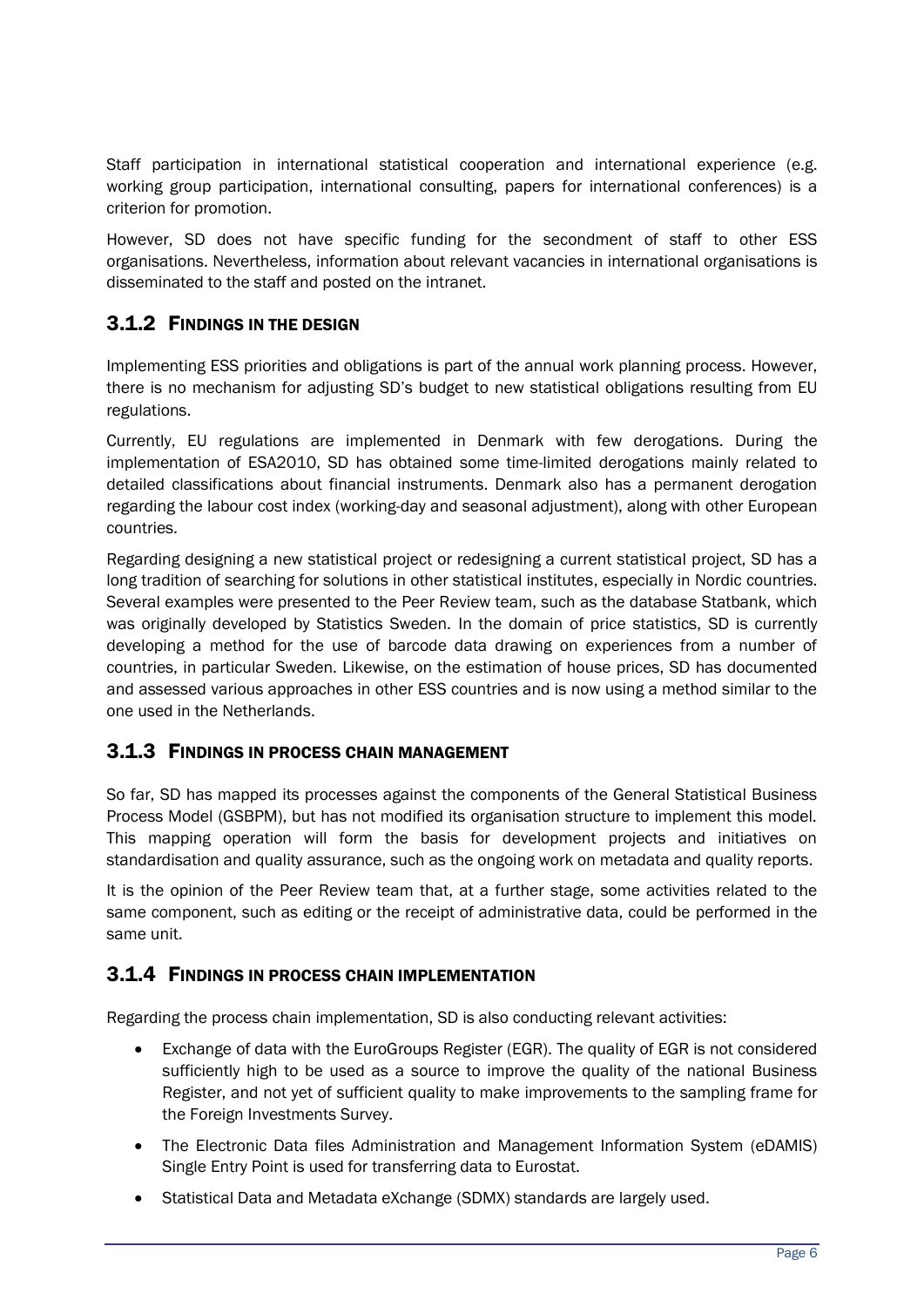- ESS metadata standards are being implemented. Today, the ESS Metadata Handler is used on a few surveys. As part of SD's new metadata system, the manual entering of reference metadata in the National Reference Metadata Editor (NRME) will be replaced by transmission of reference metadata using an integrated system.
- SD's website presents a selection of Eurostat tables following the structure of SD's subject pages along with a link to Eurostat aggregated tables. However, the visibility of European statistics could be enhanced on the website.
- Statistics are available on the databank Statbank in Danish as well as English, and the calendar and all quality declarations are also available in English. However, it is the opinion of the Peer Review team that the accessibility of the SD website should be enhanced by providing English versions of the main statistical releases.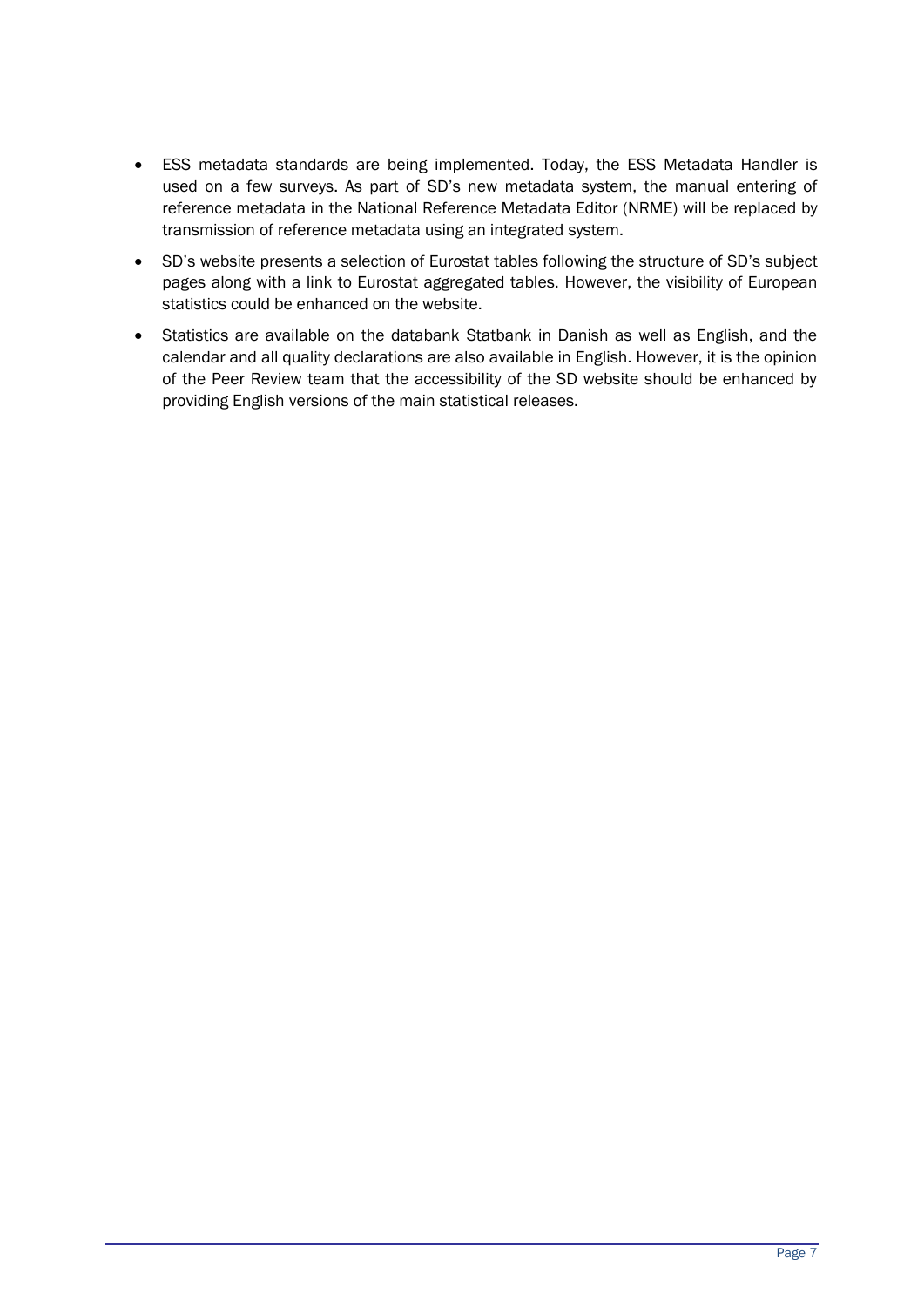## 4. OTHER ISSUES

Due to lack of resources, SD is not capable of participating in all the development projects, task forces, etc. that might be beneficial or to which they could contribute.